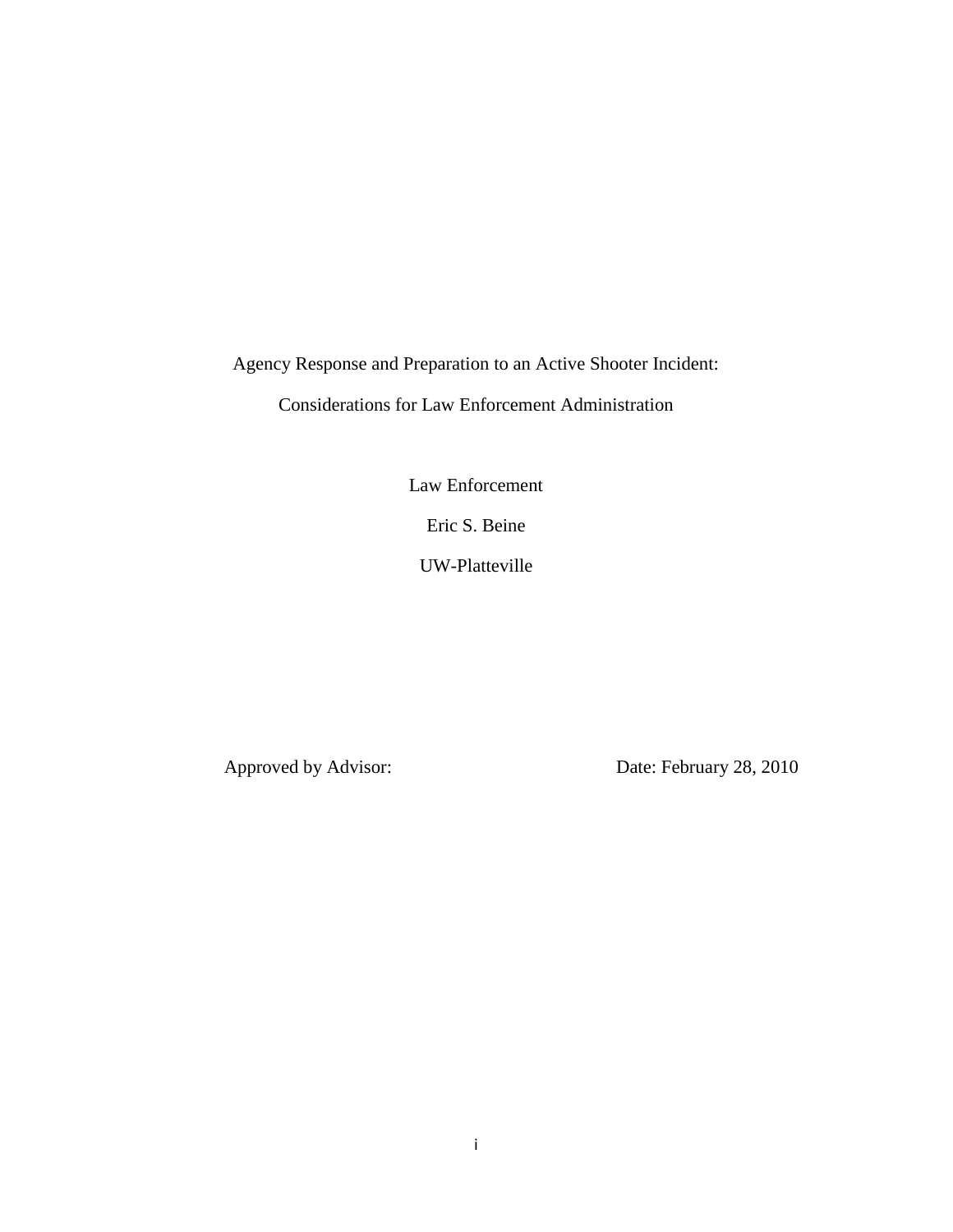# Agency Response and Preparation to an Active Shooter Incident: Considerations for Law Enforcement Administration

A Seminar Paper Presented to The Graduate Faculty University of Wisconsin – Platteville

In Partial Fulfillment Of the Requirement for the Degree Master of Science in Criminal Justice Criminal Justice Administration

> By: Eric S. Beine 2010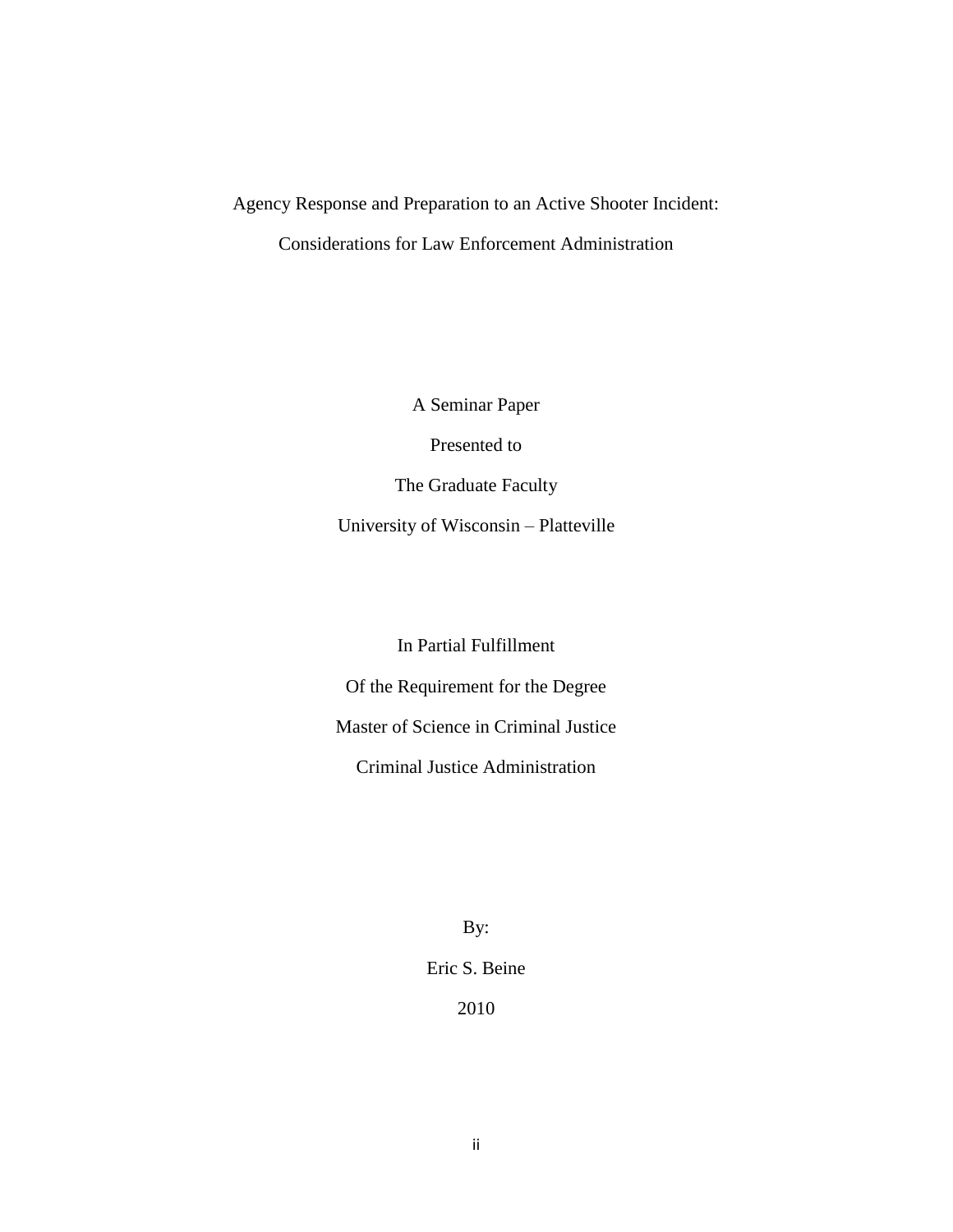#### Acknowledgements

*Many people have supported me and provided guidance throughout my academic career. I would especially like to thank:*

*My wife, Mali, for her continued support, and her strong will to help me "push" through the end. I love you.*

*My best friend Dave K. and his wonderful family for allowing me to vent and for providing valued time away from the rigorous masters process.*

*My Mom and Dad, and the Beine and Jambura families, who provided the support to go to college and never give up.* 

*The students, staff, and professors at the University of Wisconsin-Platteville, especially Dr. Hilal and Dr. Fuller, who have taken valuable time out of their days to teach and guide me. Their support while at I was at UW-P, deployed overseas, and while I worked on this paper was invaluable.* 

*My "law enforcement family" who has supported this process and worked with me for years. Their wealth of knowledge, willingness to train, and continued support, has helped me achieve my educational goals.* 

*I would also like to acknowledge members of law enforcement communities that have dealt firsthand with active shooters and have paved the way for the rest of us.*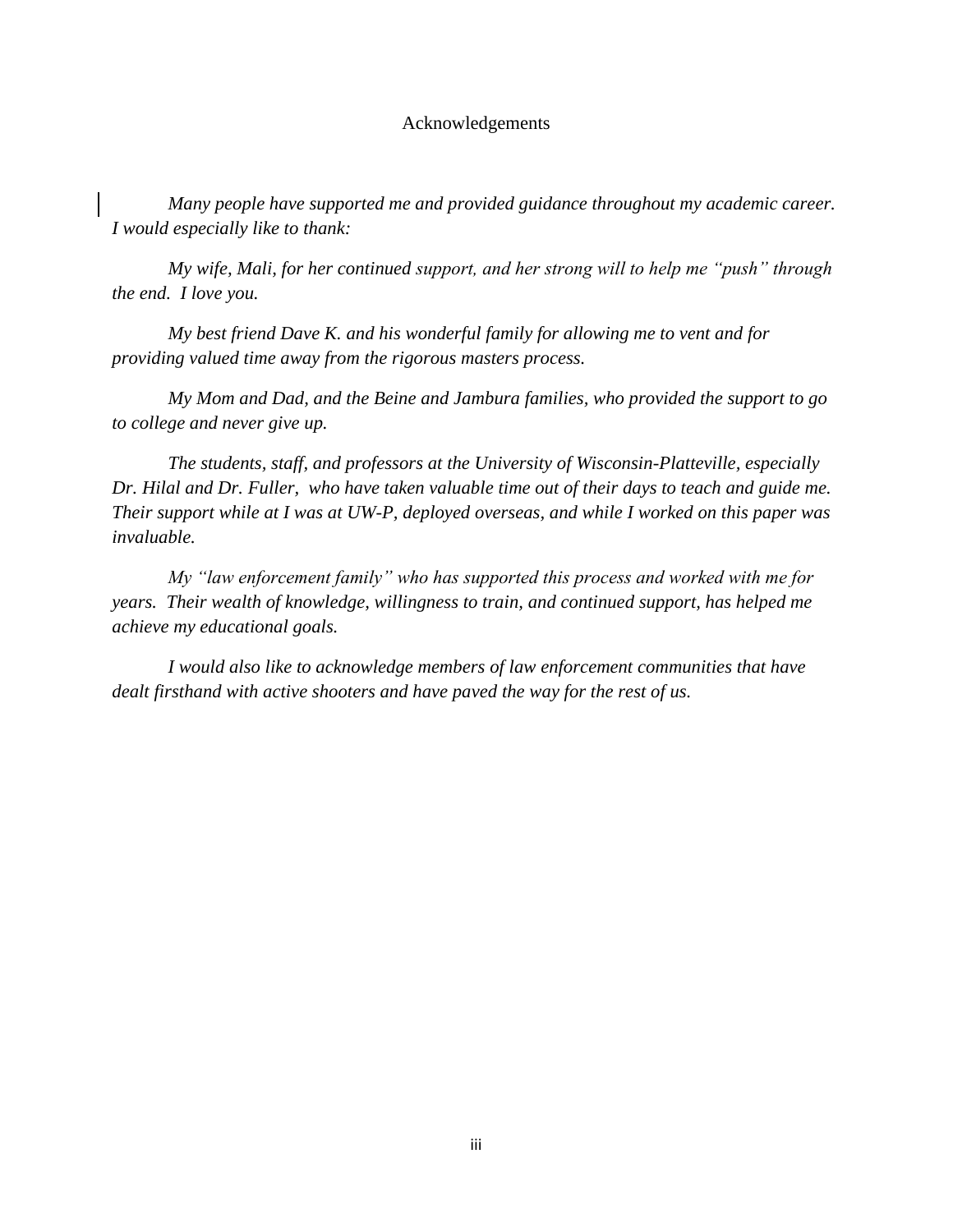## Agency Response and Preparation to an Active Shooter Incident: Considerations for Law Enforcement Administration

Eric S. Beine

Under the Supervision of Dr. Susan Hilal

#### **Abstract**

## *Statement of the Problem*

Active shooter incidents are becoming more frequent, and are escalating in severity. Schools, malls, and churches have been targeted and predicting the location of a future incident is almost impossible. While around 800 employees are killed each year at work, almost 1.7 million employees are injured because of workplace assault (National Institute for Occupational Safety and Health [NIOSH], 2006, p. 5). Since the Columbine tragedy, police agencies have developed new techniques and strategies to respond to active shooters. Accelerated timetables and high stress situations make resolving an active shooter situation more difficult for law enforcement.

Law enforcement agencies are restricted by inadequate equipment, personnel budgets, and limited intelligence prior to an incident. While the likelihood of an active shooter incident happening in any given area is low, the level of trauma, community shock, and overwhelming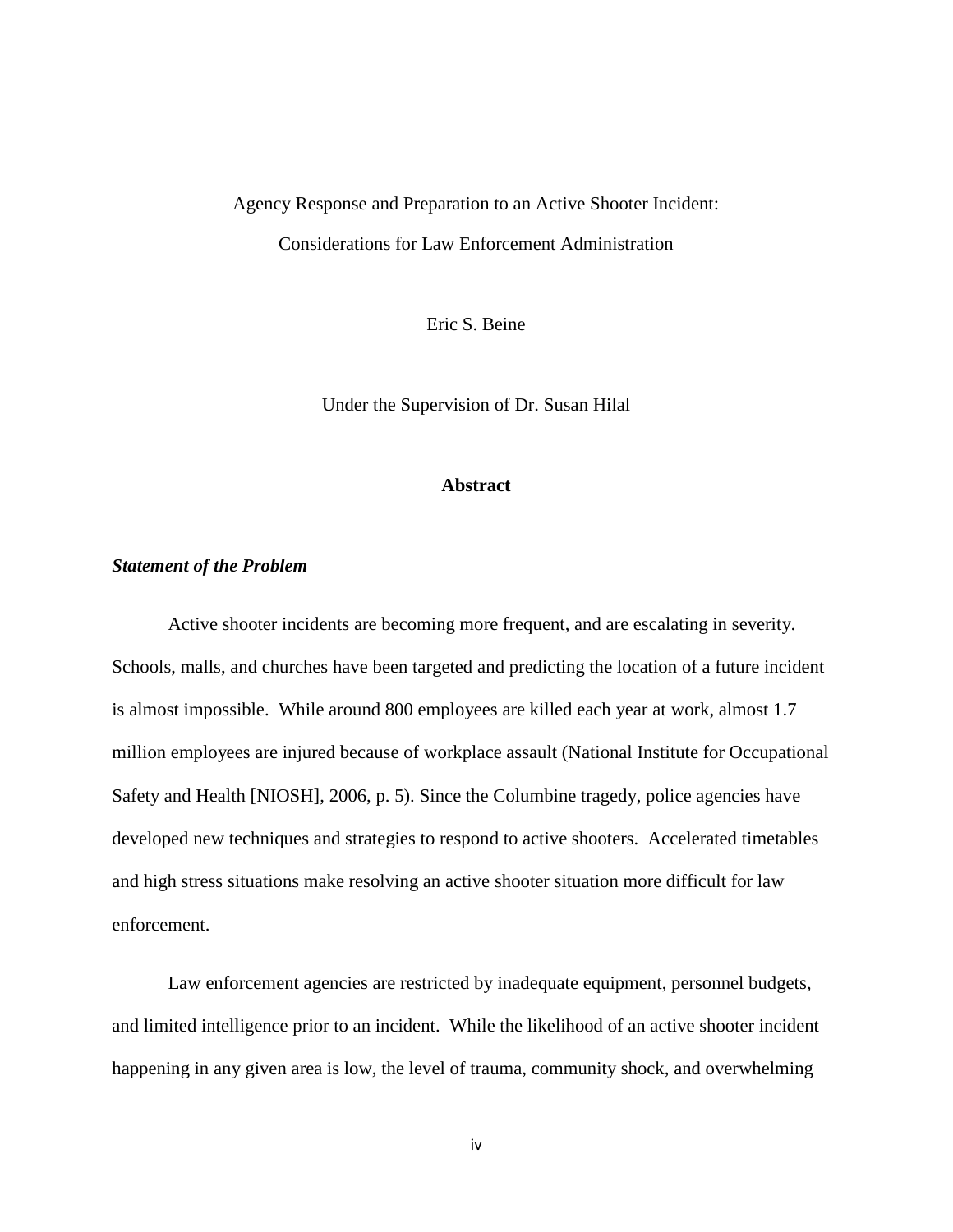strain on emergency response agencies could bring an agency to a standstill. With proper tools, effective policies, cooperative training, and line-level officer leadership, an agency will be more prepared for a potential active shooter. The intention of this seminar paper is to provide policy makers with literature to draw from as they create or refine active shooter response policies.

## *Methods of Approach*

This seminar paper summarizes basic information relating to active shooters and core items that agencies should focus on before an incident occurs. "Active shooter" is defined and proper preparation for an active shooter scenario is discussed. Also, this paper categorizes agency responses through the use of leadership, training, and technology. After identifying positive agency responses, existing criminal justice literature is discussed. From the discussion of the three focus areas, recommendations for successful implementation of agency improvement to current policies or standard operating procedures are given. Furthermore, the connection between agency implementation and the use of a joint task force is established.

## *Findings*

An increase in the preparation, education, and joint training with other agencies will improve response efforts of law enforcement to an active shooter event. This training, knowledge, and equipment give officers more skills to respond to an active shooter and coordinate additional resources. While implementing better leadership and training efforts, enacting better agency policy and implementing a Joint Active Shooter Task Force supported by area agencies will increase the potential for survival if an event would occur.

v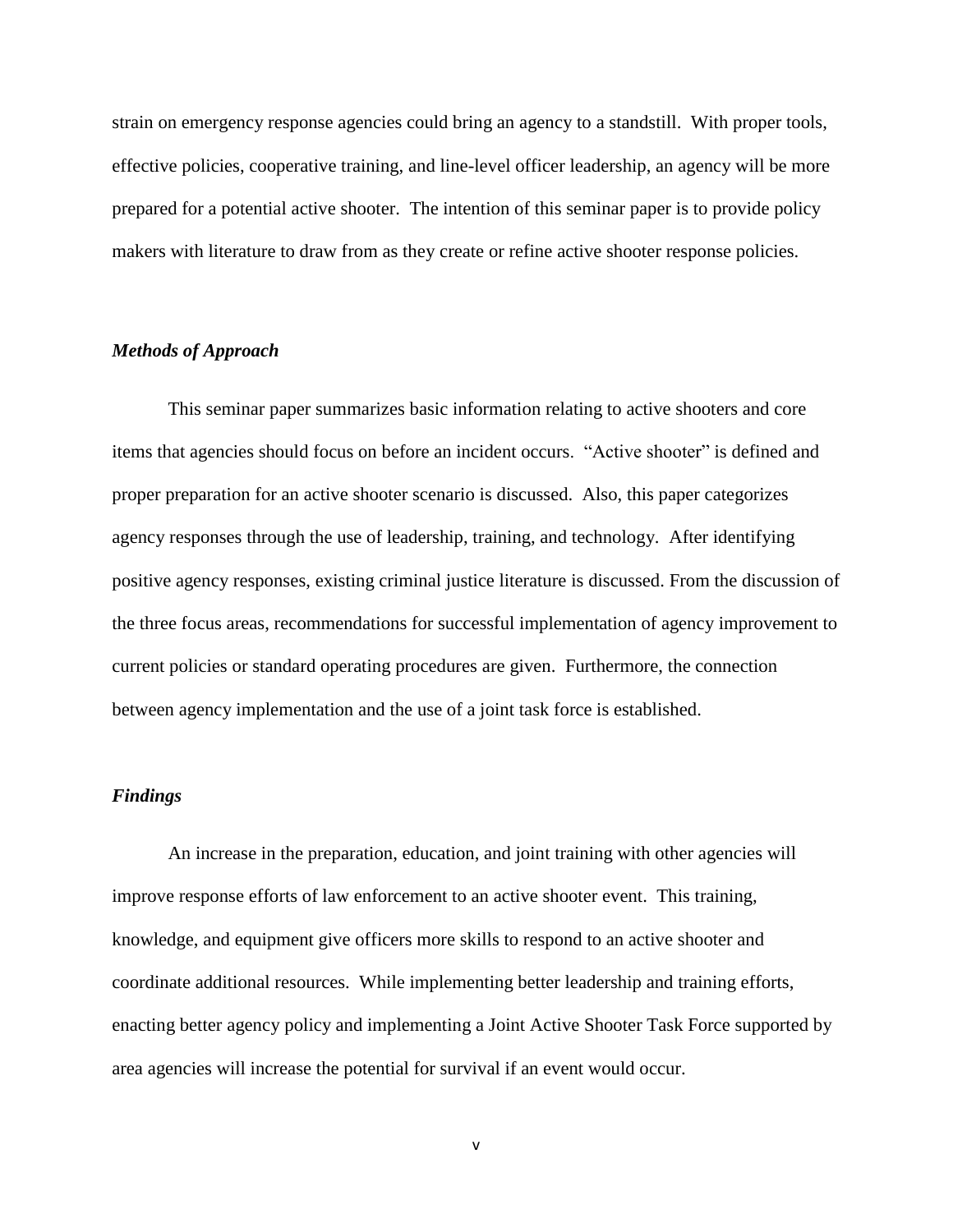| <b>Table of Contents</b>                  | Page           |
|-------------------------------------------|----------------|
| <b>Approval Page</b>                      | $\mathbf{i}$   |
| <b>Title Page</b>                         | $\rm ii$       |
| Acknowledgements                          | iii            |
| Abstract                                  | iv             |
| Table of Contents                         | vi             |
| Section                                   |                |
| I: Introduction: The Need for Preparation | $\mathbf{1}$   |
| A. Assumptions                            | $\mathbf{1}$   |
| B. Active shooter defined                 | $\mathfrak{2}$ |
| C. Purpose                                | 3              |
| D. Significance                           | 5              |
| E. Methods                                | 5              |
| II: Literature Review                     | $\tau$         |
| A. Leadership                             | 7              |
| On-scene incident commander<br>a.         | 9              |
| b. Incident command system                | 12             |
| c. Development of line-level officers     | 14             |
| <b>B.</b> Training                        | 17             |
| a. High stress training                   | 18             |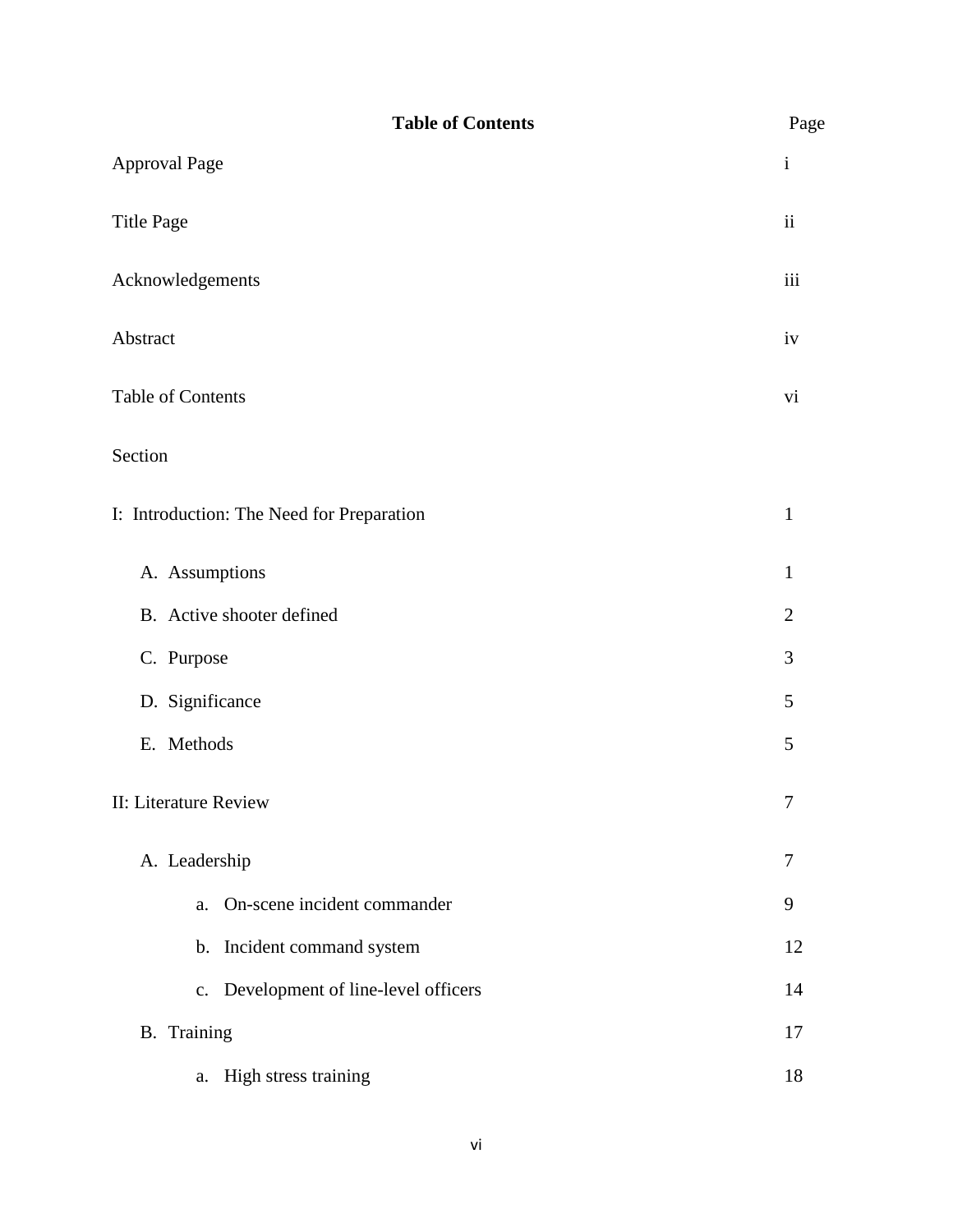| b. Active shooter training                | 20 |
|-------------------------------------------|----|
| c. Multi-jurisdictional combined training | 23 |
| d. Off duty Concealed Carry               | 26 |
| <b>Community Involvement</b><br>e.        | 28 |
| C. Agency Preparation and Outfitting      | 31 |
| a. Pre-established Staging Locations      | 31 |
| b. Implementing New Technology            | 33 |
| c. Equipping Officers with Proper Tools   | 34 |
| <b>III:</b> Recommendations               | 39 |
| A. Agency Policy Considerations           | 39 |
| B. Joint Active Shooter Task Force        | 42 |
| <b>IV: Conclusion</b>                     | 48 |
| V: References                             | 49 |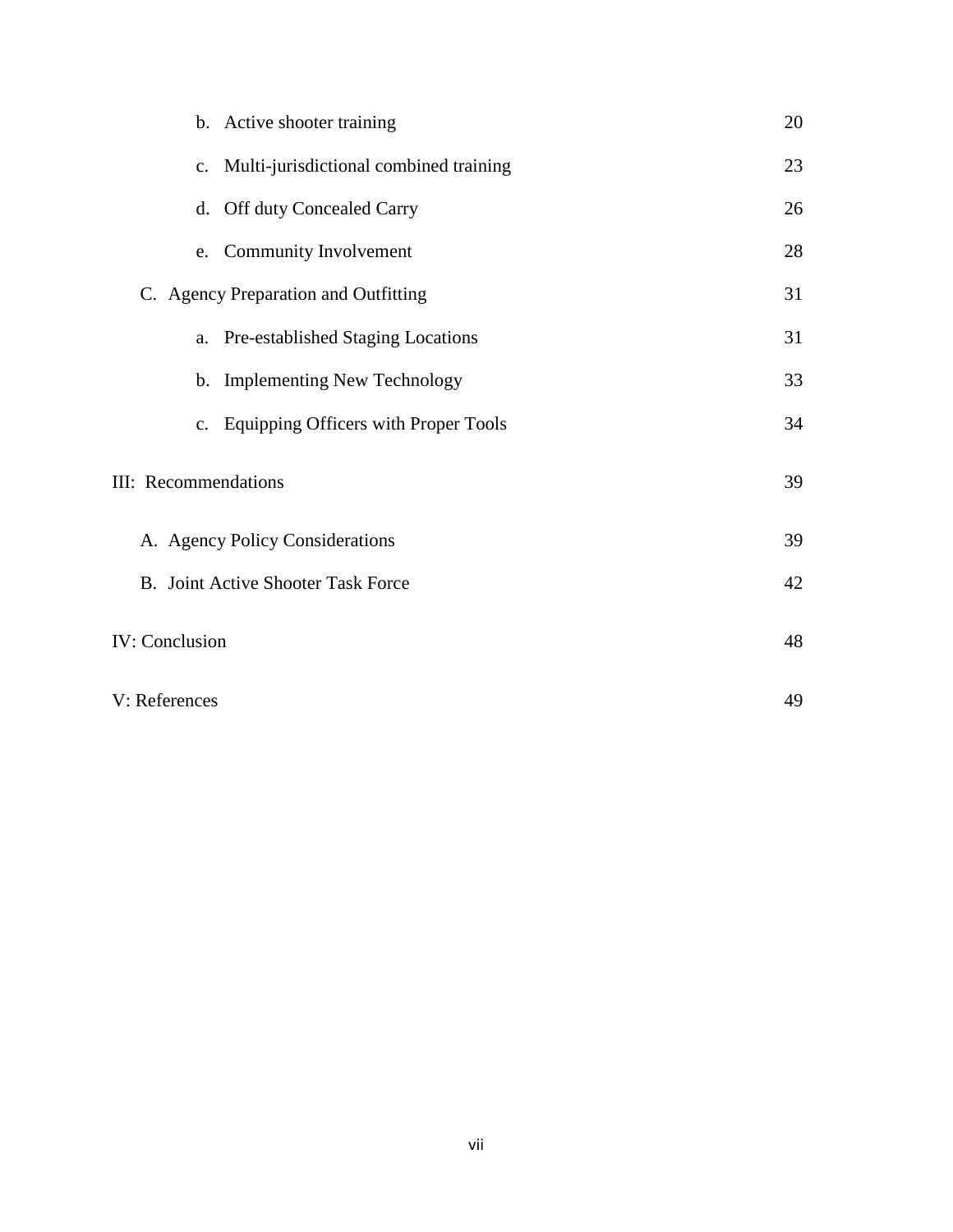#### **Section I: Introduction: The Need for Preparation**

As shots ring out at a local public facility, responding officers envision their worst nightmare. Although this situation is not a common one, this is not the time to wonder if each officer's training is enough. Response efforts are directly linked to preparation, training, knowledge, and effective front-line leadership. The Fort Gibson Police Department, in Oklahoma, had no advanced training or rehearsal for this type of incident. On-scene officers found themselves approaching the local chief awaiting orders and looking to him to supervise and control the scene. In this incident, law enforcement officers struggled for direction after a 13 year-old boy fired fifteen 9mm shots wounding five students. As the incident developed, the school became saturated with parents and media and with no pre-established incident command or command-and-control training, the officers involved became overwhelmed (Heck, 2001).

#### *Assumptions*

It is assumed that not all police agencies will respond in the same way to an active shooter situation. Additionally, active shooter incidents are unpredictable and an appropriate response must be immediate and flexible. Agency tactics of involving quality leadership, training, and technology are applicable to all departments, but will need to be modified to meet specific department needs. For example, training for all line level officers in a rural Wisconsin department is as important for a large metropolitan agency, but the logistics of the training and implementation will be unique.

As a student or citizen in a community, it is assumed that law enforcement officers are experts in tactical response to a hostile situation. Any planning, preparation, and reaction is expected to be trained for an instantaneous and rapid result to protect society. After the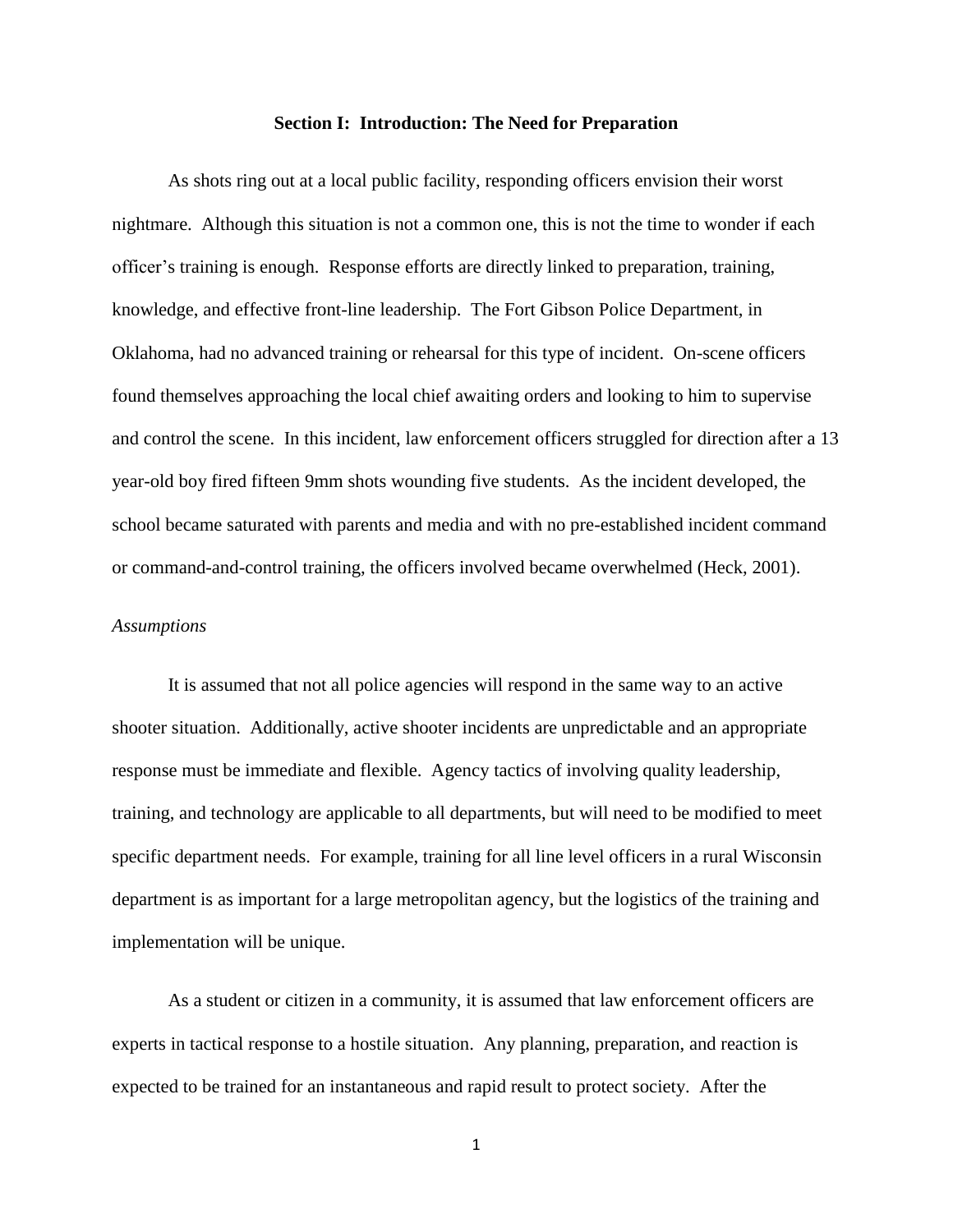Columbine High School Shooting incident, however, police tactics were immediately questioned and have resulted in continually evolving tactics and response efforts. Before the shooting incident, the traditional mindset was to set up a perimeter, contain the damage, and let SWAT or other experienced and equipped members confront the threat. This change in police strategies now trains officers to proactively enter a hostile building and deal with the threat immediately. Commonly referred to as the "active shooter protocol" officers are not only trained, but expected to enter a building and stop any threat no matter the circumstance (Cullen, 2009). The overall preparation accomplished by an agency and its officers differs from one agency to another. As listed above, Fort Gibson officers were not adequately prepared and the problems of the incident evolved because of that. Leadership tactics in conjunction with the Incident Command System, along with proper training and improved agency policies are just a start in the preparation process.

#### *Active Shooter Defined*

Although predicting when and how each incident will occur is impossible, it is each officer's responsibility to be trained and prepared. There are numerous definitions of active shooters, from multiple agencies. Most of the definitions agree that an active shooter is-

One or more subjects who participate in a random or systematic shooting spree, demonstrating their intent to continuously harm others. The overriding objective appears to be that of inflicting serious bodily injury/death rather than other criminal conduct. These situations are dynamic and evolve rapidly, demanding immediate deployment of law enforcement resources to stop the shooting and mitigate harm to innocent victims. (Crisis Management Protocol for Ball State University, 2009, p.1)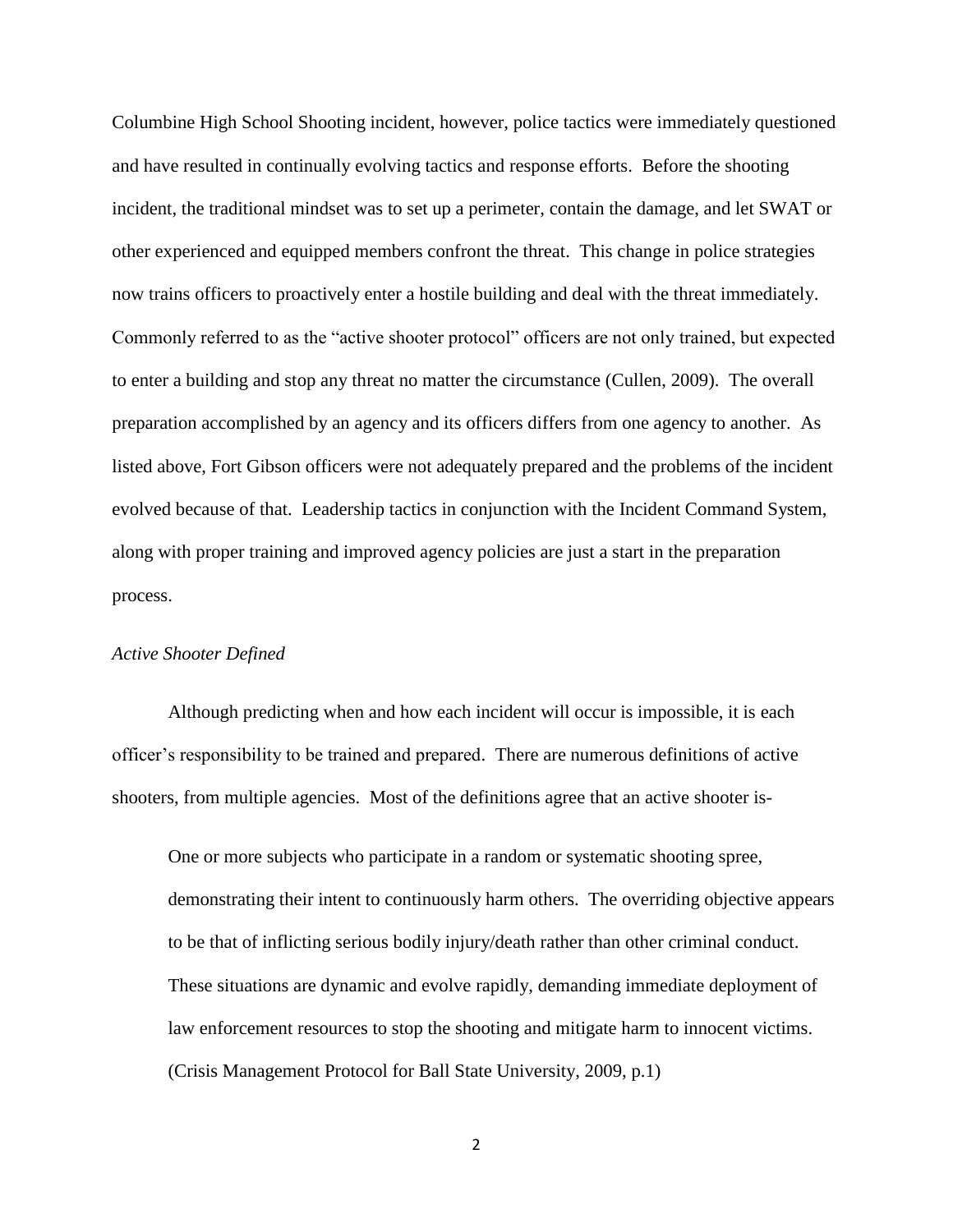While an active shooter event is generally uncommon, the availability to weapons and the potential to bring a weapon to a school or other public place is still a high concern. In a National Conference in Phoenix, AZ, more than seventy-eight percent of the 758 school resource officers surveyed reported that they had taken a weapon away from a student within the prior year. They also advised that gang activity had increased thirty-seven percent in their schools. But perhaps the most concerning statistic is that seventy-four percent of these officers felt that the schools they work in are not prepared properly to respond to a terrorist attack and sixty-six percent advised that they do not practice the emergency plans they have (NSSC Review of School Safety Research, 2006). At the Virginia Tech Shooting Incident, for example, proper training and tactics were practiced before hand, yet the entire shooting spree took only 11 minutes, and officers were unable to make entry to the building because the shooter placed locks on the doorway entrances (Giduck & Chi, 2008, p.57). It is understood that an agency can never completely prepare for an incident, however proper training and techniques are invaluable once an incident occurs. Sgt. Kimberly Munley from the Fort Hood Police Department is a good example of this process. By utilizing her active shooter training, she was able to engage and stop Major Nidal M. Hasan, an active shooter, who had killed 13 and wounded 28 others (Jonsson, 2009).

## *Purpose*

Active shooter incidents are taking place more frequently, and are occurring in many different places. Schools, malls, and churches have been targeted and predicting the location of a future incident is almost impossible. While around 800 employees are killed each year at work, almost 1.7 million employees are injured because of workplace assault (National Institute for Occupational Safety and Health [NIOSH], 2006, p. 5). Since the Columbine tragedy, police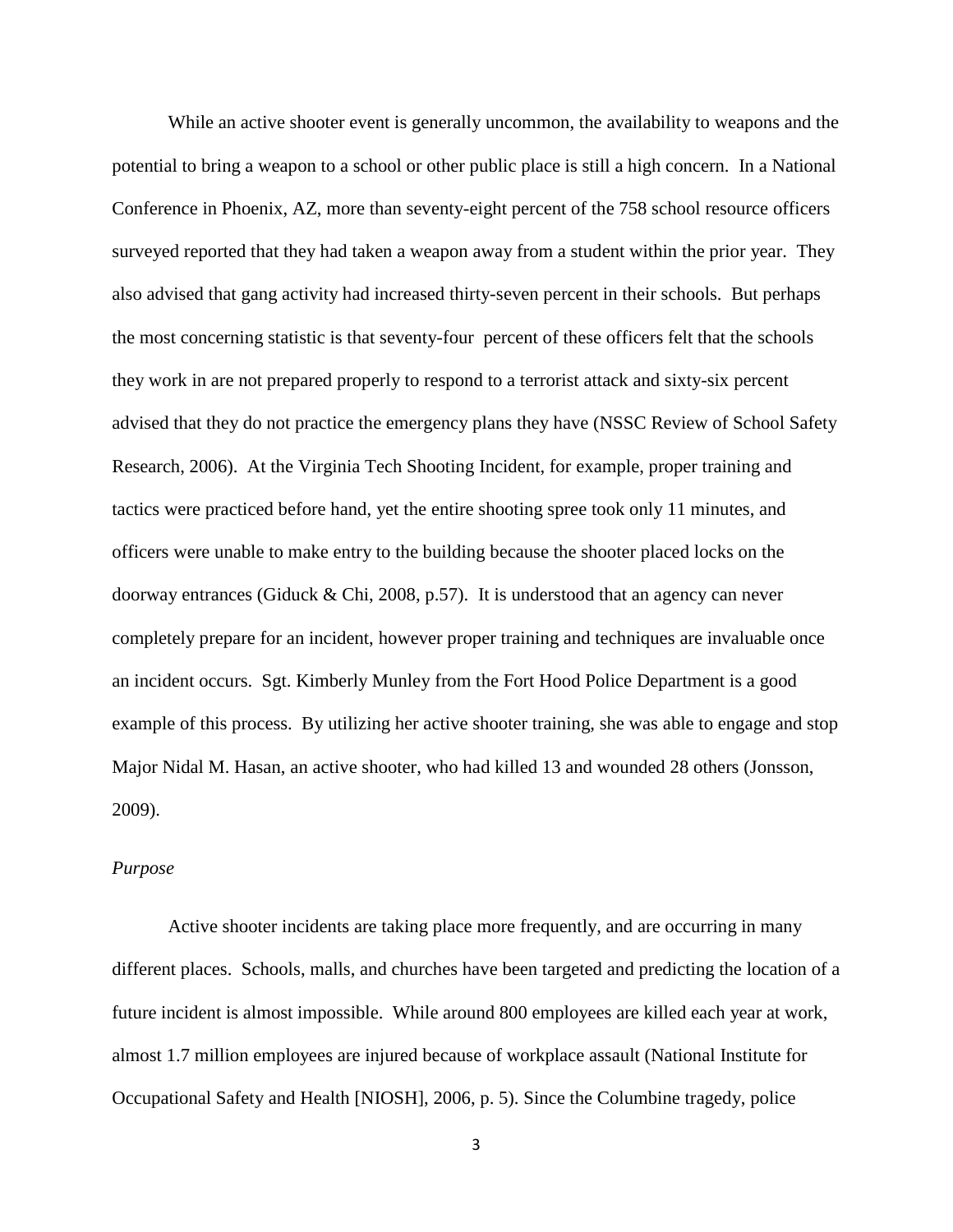agencies have developed new techniques and strategies to respond to active shooters. Accelerated timetables and high stress situations make resolving an active shooter situation more difficult for law enforcement. Even with the expectation of immediate response, law enforcement agencies are restricted by inadequate equipment, personnel budgets, and limited intelligence prior to an incident. While the likelihood of an active shooter incident happening in any given area is low, the level of trauma, community shock, and overwhelming strain on emergency response agencies could bring an agency to a standstill. With new technology, cooperative training, and line-level officer leadership, an agency will be more prepared for a potential active shooter.

The intent of this research is to summarize active shooter information and discuss core preparation tactics that agencies should focus on before an incident occurs. Research gathered from empirical sources in leadership, training, proper policy formation, and the use of a task force is included to evaluate trends in police preparation and execution. An emphasis is placed on agency vigilance in active shooter preparation. From the general definition of an "Active shooter" to proper preparation and agency response, the aim is to give agency instructors and administrators an outline to follow while guiding their employees. Existing criminal justice literature is discussed and recommendations for successful implementation or improvement of agency policies or standard operating procedures are given. Furthermore, the connection between agency implementation of leadership, training, and technology and successful resolution of an active shooter scenario is established.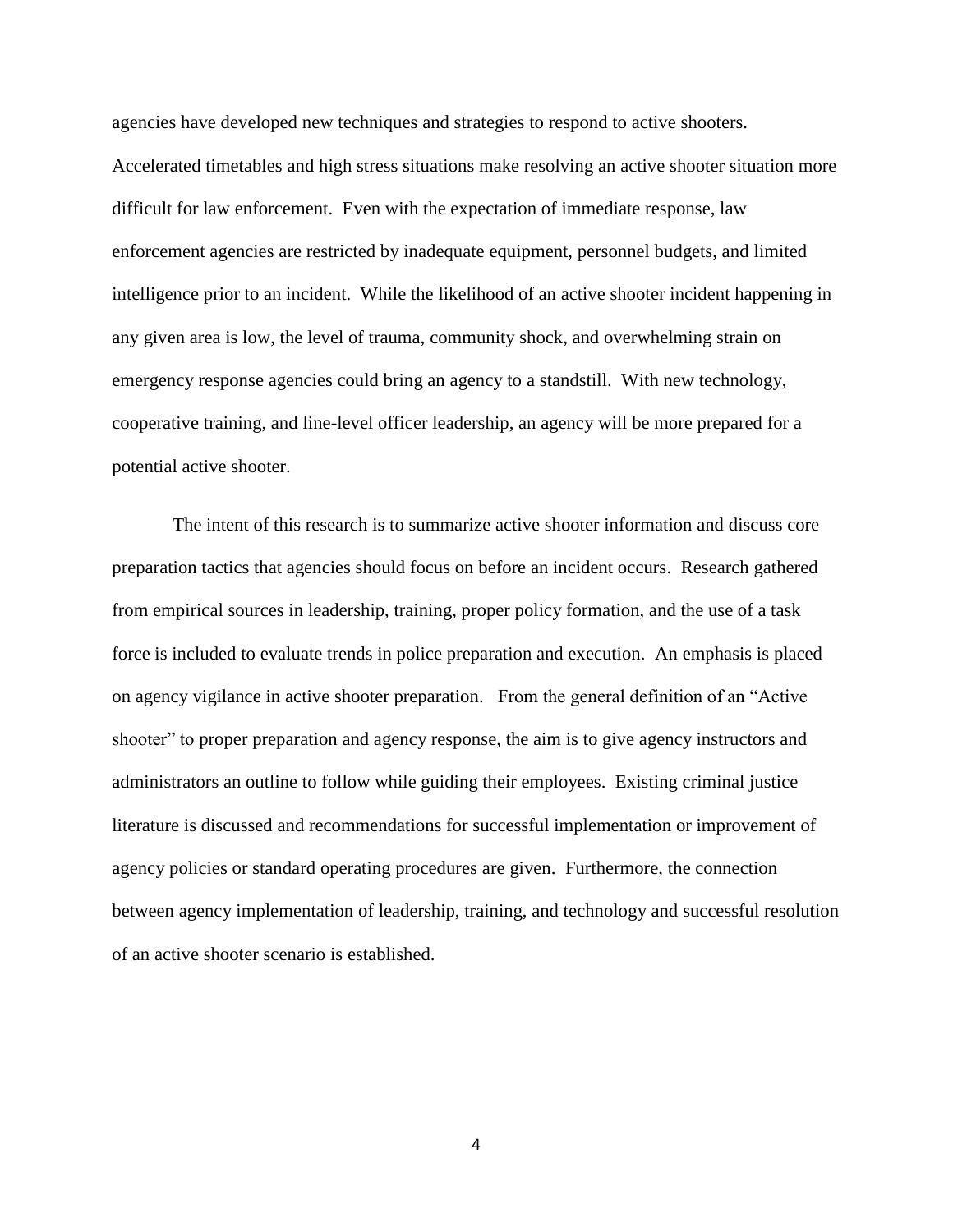## *Significance*

This research is significant because it provides resources, guidance, and implementation suggestions to prepare agencies in training and technology. Additionally, being able to embrace the Incident Command System and instill fundamental leadership skills in all officers will allow for the ability to deploy additional resources and save valuable time. The incorporation of training efforts to include active shooter trends, combined training with multiple agencies, community cooperation, and training under stress will present officers with additional skills to use at their disposal. Also, the use of new tools and technology will give officers the ability to respond and deploy backup faster and with more precision.

## *Methods*

Identifying responding agencies and establishing cooperative work efforts before an incident occurs will provide the best outcome for the agency, school districts, and other public locations that may be targeted. The goal is to establish a foundation for effective and proactive policies regarding active shooter response in an agency and incorporate arraigned mutual aid agreements to prepare for such an event. Off-duty interaction, inspiring and supporting leadership at all levels, and the use of proper tools, are considerations that may mean the difference between life and death for an innocent person.

The intention is to increase preparation, education, and joint training with other agencies and to improve response efforts of law enforcement to an active shooter event. This training, knowledge, and equipment give officers more skills to respond to an active shooter and the ability to coordinate additional resources. Additionally, implementing better leadership and training efforts, enacting better agency policy, and creating a Joint Active Shooter Task Force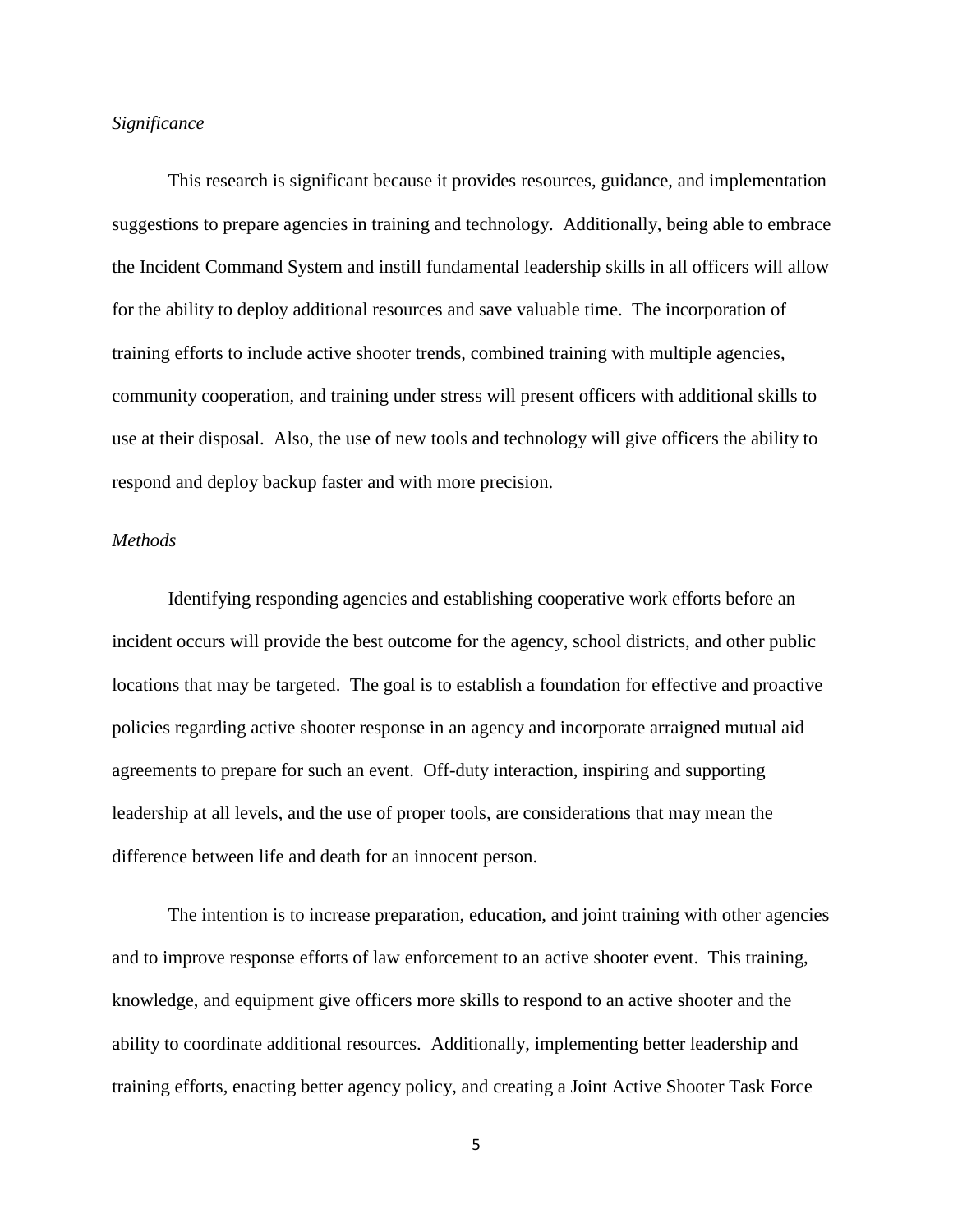supported by area agencies, will increase the potential for survival if an event would occur. Furthermore, by providing policy makers with literature to draw from as they create or refine agency active shooter response policies, administrators can investigate response techniques and other concerns ahead of time.

Recently, churches, schools, colleges, malls, and workplaces have become active shooter targets. Because of differences among agencies, response times, life experience, and backup availability it is difficult to establish a single active shooter response plan for all law enforcement agencies. However, with each active shooter incident it becomes more apparent that officers must be trained properly (and frequently refreshed), have a working knowledge of the incident command system, and must practice effective and competent on-scene leadership.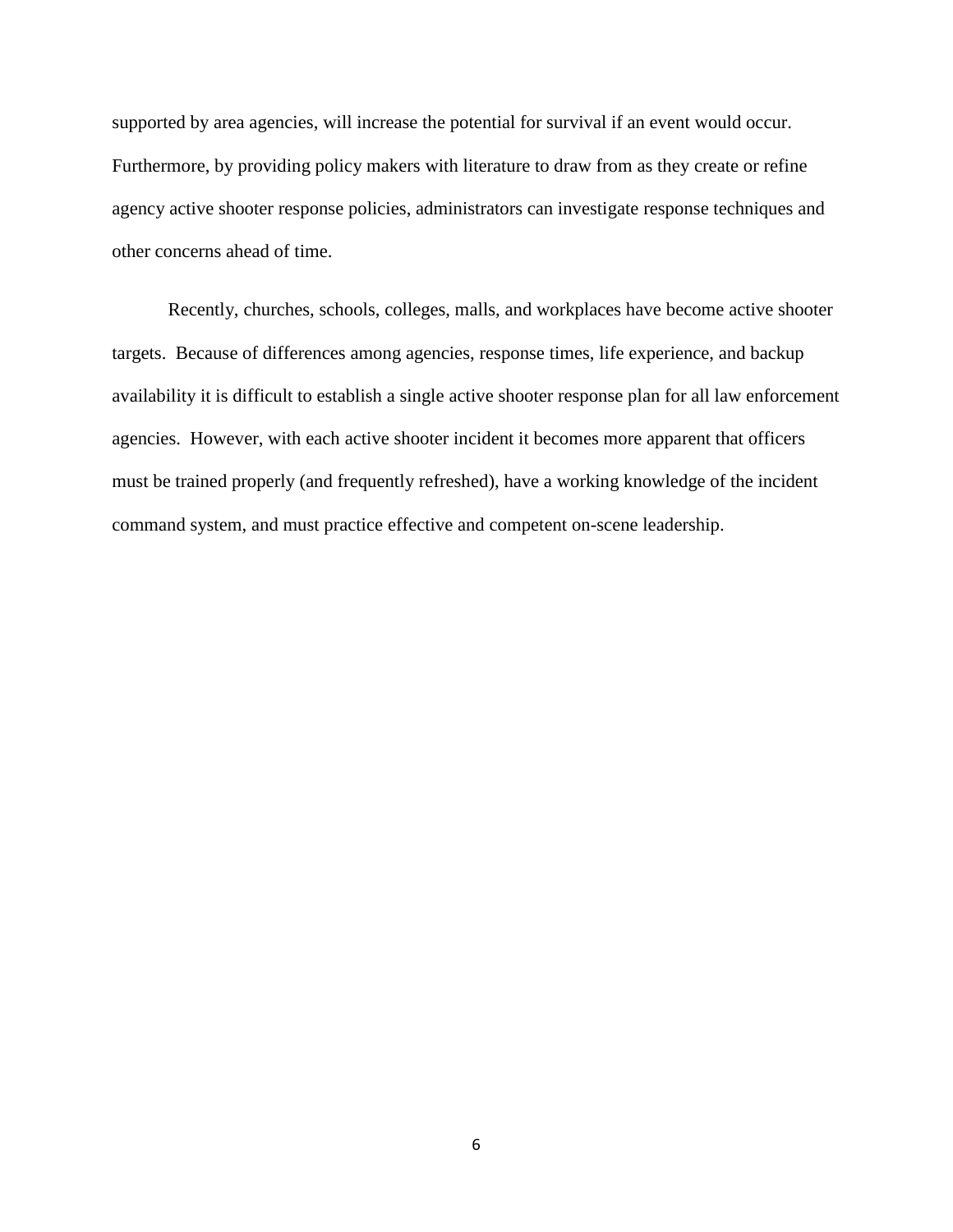#### **Section II: Literature Review**

The following literature review is divided into four main sections with a primary focus and framework aimed at implementation in the State of Wisconsin. These sections consist of leadership, training, and implementation of technology and tools. The leadership section will explain the importance of the Incident Command System (ICS), the use of an on-scene commander, and the importance of leadership skills in all officers. The training portion will cover many aspects of training tactics, mutual aid response and preparation, and community awareness. Lastly, the final section is about the equipping of each agency and officer with proper tools and protection in order to increase the likelihood of success.

## *Leadership*

Instilling quality leadership in junior-level officers is a fundamental part of law enforcement. A successful incident response depends on strong, competent, and qualified leaders to provide guidance to junior officers while maintaining a coherent and experienced front to the public. In chaotic situations, skilled and knowledgeable officers set the stage for gaining control. Ideally, leadership is inspired from the chief and command staff, and is implemented by the newest officer on the department.

Quality leadership is a balancing act. Leaders must trust that officers will make correct and effective decisions while implementing previously trained techniques. Supervisors may fall into the rut of micro-managing subordinates; this technique creates a dependence upon superiors and ultimately leads newer officers to question the split-second choices they need to make. Alternately, maintaining the proper command-and-control needed in the Incident Command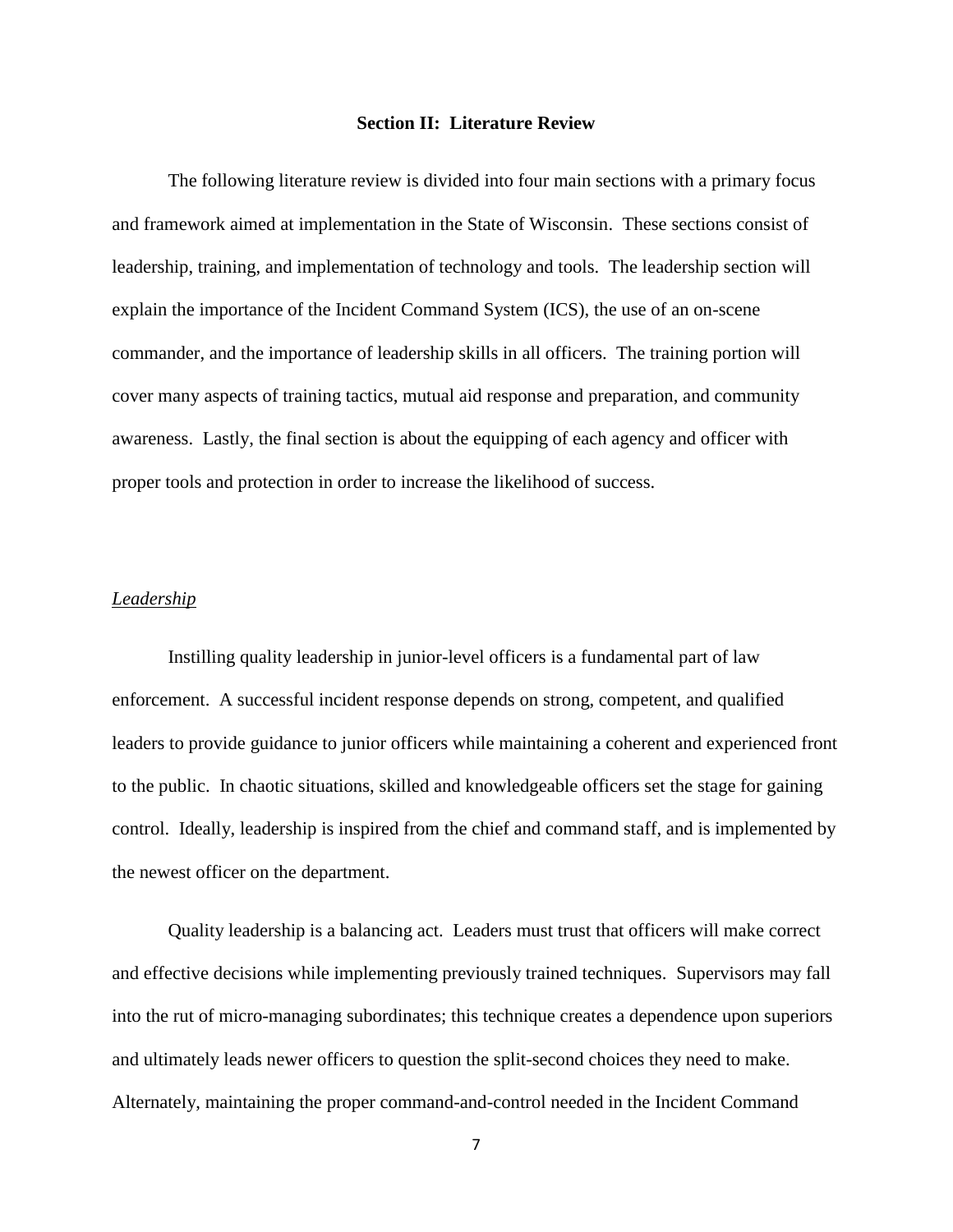System (ICS) is also required. A fine balance between command-and-control and intense scrutiny must be achieved.

Implementing leadership to all line-level officers is an important part of producing a well-rounded agency that is prepared to respond to any crisis. Schaefer (2008) states that effective police leadership is "a crucial determinant of police organizational efficiency…every officer is a leader" (p.13). As a result of Schaefer's leadership survey of FBI national academy attendees, leadership was identified as a process of setting a proper example to other officers. This process is dependent upon fair, service oriented and professional standards, and expectations set throughout the community. Most of the officers surveyed stated that actions and initiatives to serve the community along with protecting the welfare, well-being, and interests of the employees is the base of successful leadership (Schaefer, 2008).

As crime evolves, law enforcement agencies and their leaders must do the same. This is especially important in an active shooter situation. The requirement of securing and maintaining public support and providing high-quality personnel with integrity and leadership skills are a few of the basics of police success. In order to be successful in this process, law enforcement must select and train police recruits that are prepared for the career and willing to promote ethical leadership to others. Since agency leadership needs to be implemented with line-level officers, "Supervisors should expect that subordinates can and will make appropriate decisions and assume responsibilities for their actions…a leadership culture must permeate the entire organization" (Meese & Ortmeier, 2004, pp. 15-16).

Although being an effective leader in the community is dependent upon many factors, the characteristics needed during crisis could be very different. Because of this, agencies must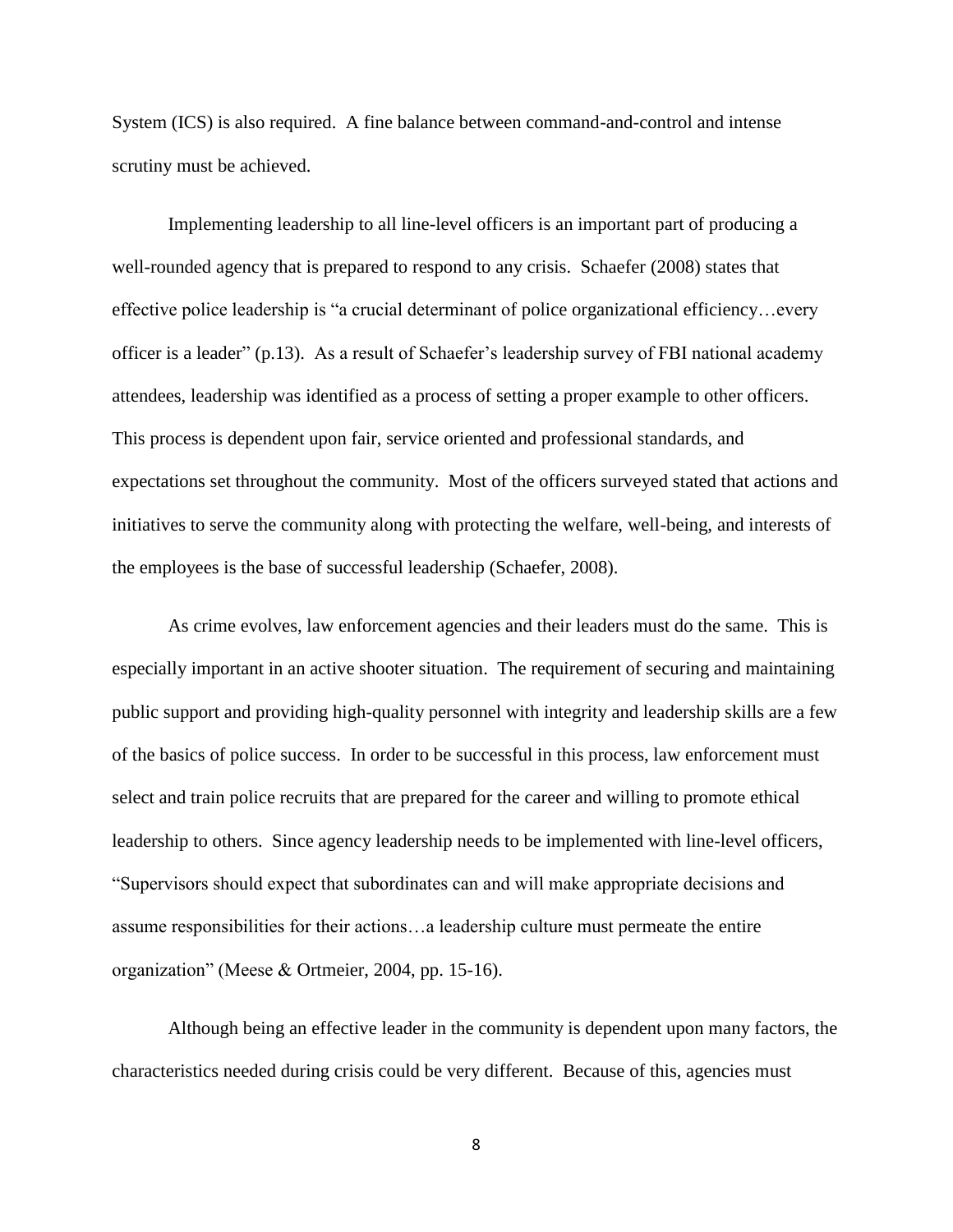ensure that all officers are well trained, experienced, competent, are able to understand the requirements for an on-scene commander, and have a working knowledge in the incident command system.

## *On-Scene Incident Commander*

Responding to a large-scale incident requires a lot of coordination, planning, and onscene control. The fluidity of an active-shooter incident, however, is different from other types of events. The necessity of stopping the threat becomes a priority, versus the traditional mindset of setting up a perimeter and calling reinforcements. This requirement to stop the threat, adds to the difficult nature of dealing with the suspect(s) while coordinating many other resources that will be needed.

The incident commander has management responsibility over the incident, develops the incident objectives, and approves an incident action plan. Although the incident commander is in charge of the overall incident as it develops, the initial on-scene commander needs to establish the preliminary response until a formal change of command is completed. This initial commander may be almost anyone on the department and because of this, it is vital that each officer is equally cross-trained in basic leadership concepts (FEMA Incident Command System 200, 2009).

Unlike other events, initial responding officers need to deal with the primary threat, while a secondary officer establishes the role of on-scene commander. Many supervisors are traditionally required to take up the role of supervising an incident. This evolving environment, however, makes the coordination of additional resources for an off-scene supervisor almost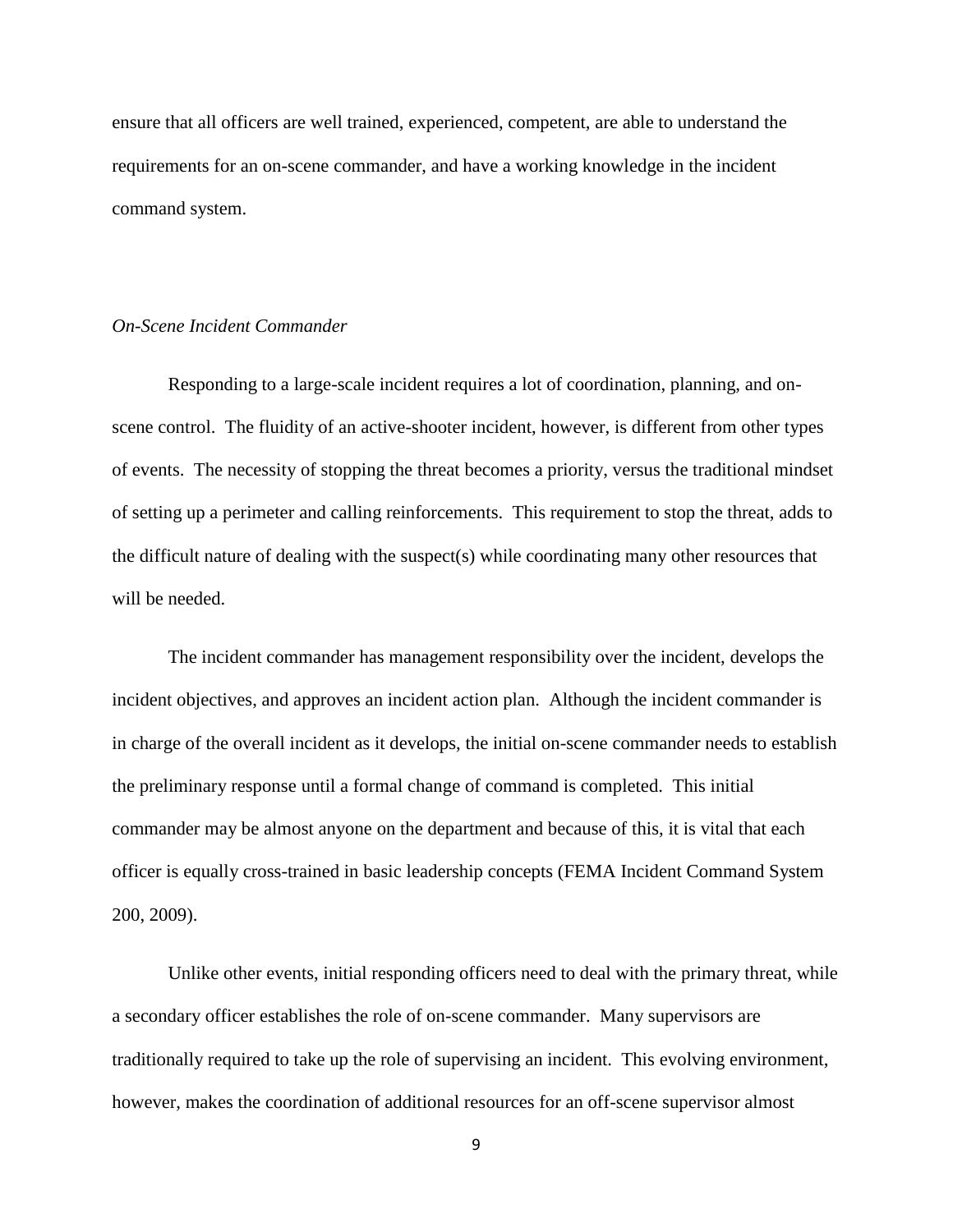impossible. While it is expected that an agency supervisor will begin monitoring the incident and supporting on-scene personnel, it is impractical to assume that they can make educated decisions without having a firsthand experience of what is occurring in real-time. Because of this, every line-level officer needs to have knowledge and background in establishing and controlling tactics. It is expected that arriving officers will establish an entry team, delegate an on-scene commander and continually adapt to the changing environment (Fairburn, 2007).

Law enforcement agencies are looking for "frontline employees who can lead citizens during chaotic situations, facilitate and direct problems-solving activities and make neighborhoods safer" (Schafer, 2008, p.13) This mentality is important for both guiding citizens and directing additional resources to ensure that responding officers maintain the upper hand in the chaotic situation.

This role of an on-scene commander is vital to assume tactical responsibility for an active shooter incident. El Paso County, Colorado specifically outlines in their policy the role of this position. They explain that one of the initial deputies to arrive on-scene will assume this responsibility. This is to ensure that clear communications are established with other responding officers, dispatchers, and outside agencies. Their policy indicates that the commanding deputy to arrive on scene will initiate the incident command system and determine the role of additional responding units. This incident command process, is a process that law enforcement is familiar with due its structure, however the extent needed for this type of command-and-control must be trained and practiced by line-level officers (El Paso County Sheriff's Office Policy and Procedure Manual, 2004).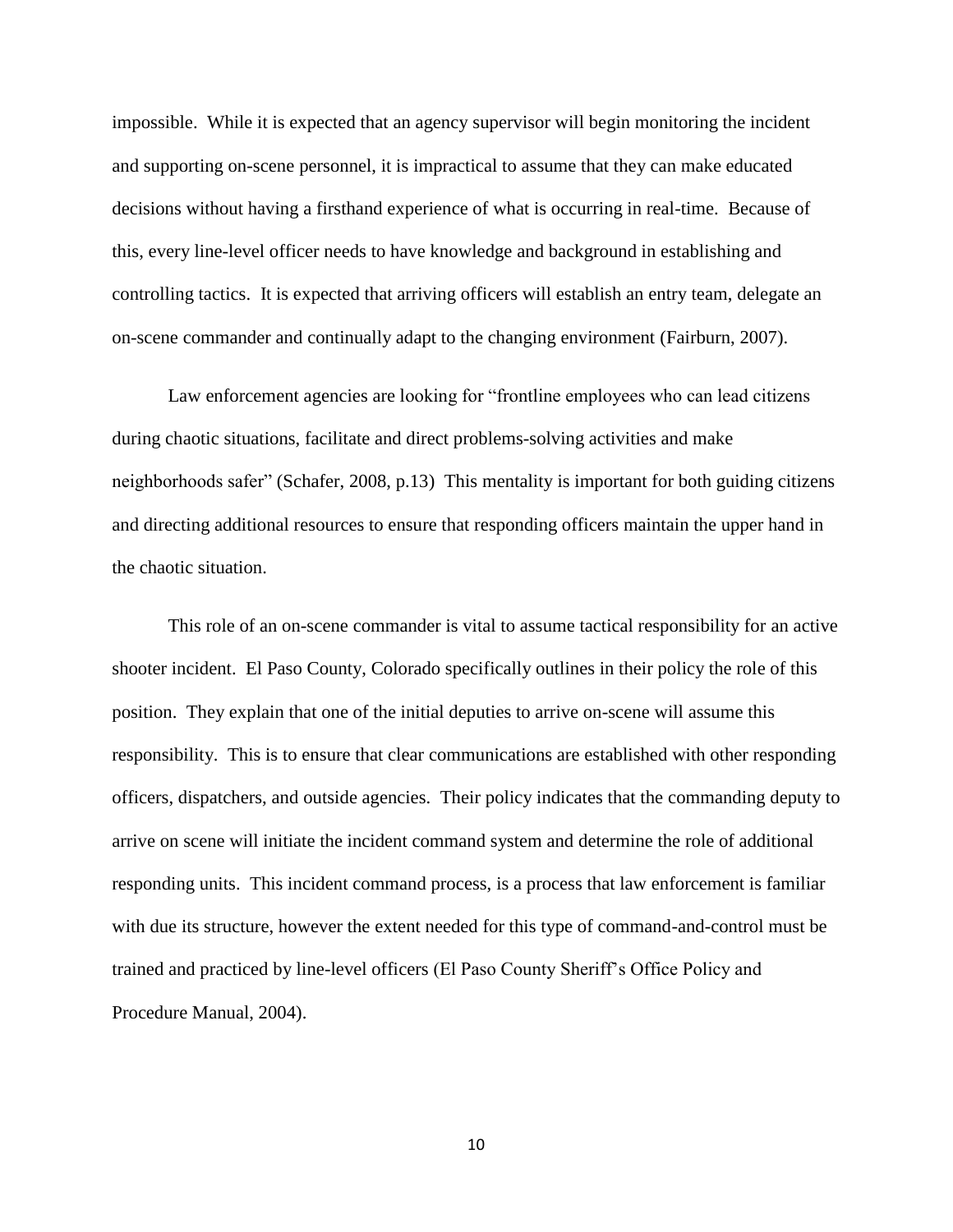By allowing the responding officers to deal with the threat, while maintaining a coordinated command structure, appropriate resources may be safely directed and the incident can be properly controlled. Once the on-scene commander is determined, he or she should identify that they are the incident commander via radio. This allows for a coordinated and consolidated effort to those responding. This officer should maintain the on-scene commander position until properly relieved by a higher ranking or more experienced member of the agency (Incident Command System Policy Minneapolis Police, 2005). Additionally, some departments request that the original on-scene commander maintain a role in the command post in order to ensure continuity throughout the incident (El Paso County Sheriff's Office Policy and Procedure Manual, 2004).

By assuming on-scene command of an incident, the officer in charge needs to "take-astep back" and evaluate the overall need of the incident. This is vital in providing guidance in the first few minutes of an incident in order to properly direct support, conduct a problem assessment to keep officers safe, and control the environment as much as possible. It is critical to have a calm person directing police activity in a life-threatening crisis. In this role, the onscene commander must balance the need for requesting additional officers versus the flood of too many officers to control. Pre-established policies outlining control of the radio frequency, backup channels, and direct channels to officers inside a building must be determined. This control of radio traffic allows the on-scene commander to evaluate what is happening in a building (onscene) and control radio requests or transmissions from any personnel not directly involved (Fairburn, 2007).

Because of the increased stress, large-scale environment, and great number of people, it is important to establish an inner and outer perimeter and identify a location of the command post.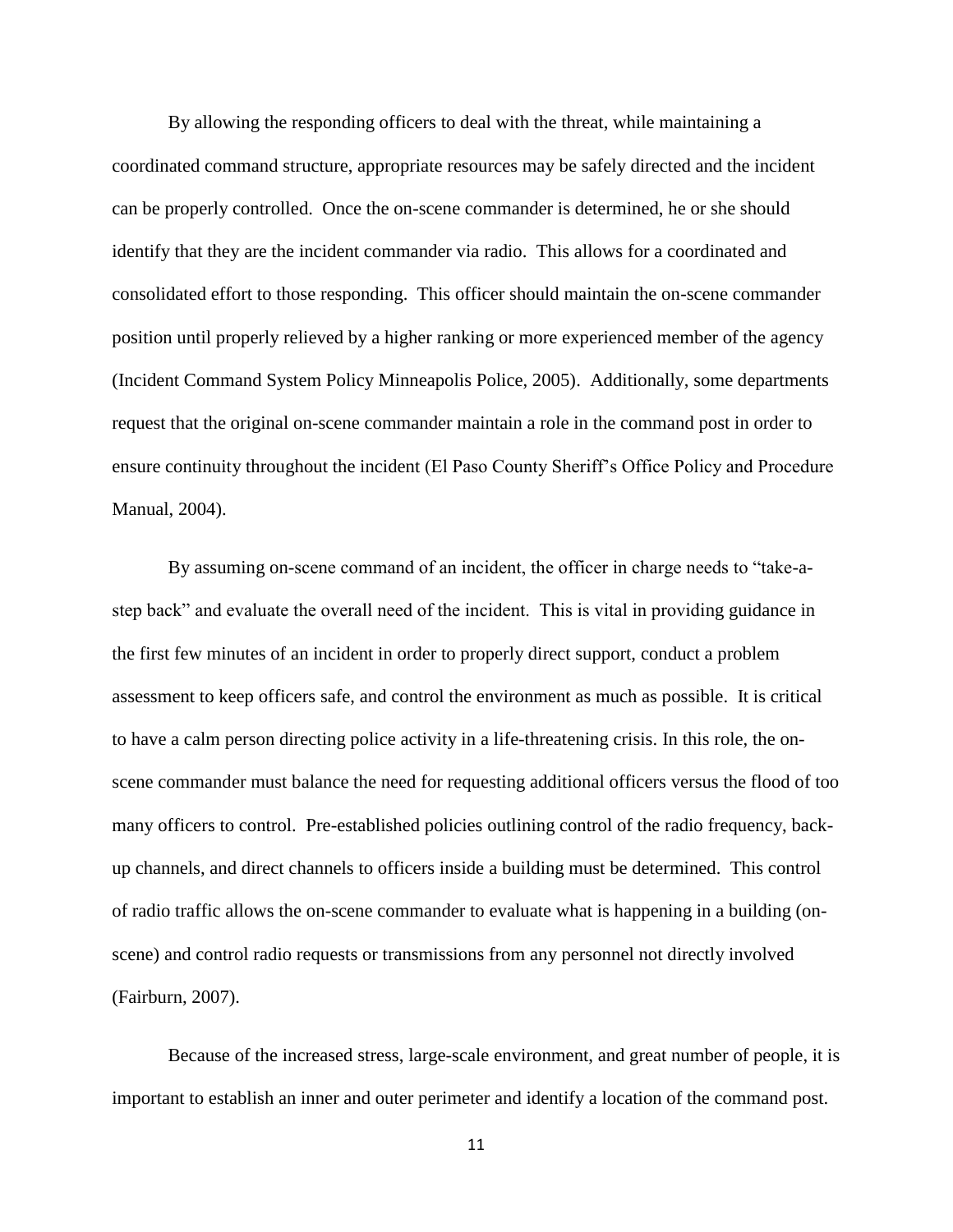This post location allows for control for deployment, receiving, and redeployment of additional resources. Due to the fact that an active shooter incident is a very dynamic and dangerous state, it is appropriate to have pre-established policies that govern automatic mutual-aid agreements. These agreements however must ensure that the Incident Command process is followed and that responding officers respond to and deploy in accordance with the on-scene commander's need. Additionally, an inner and outer perimeter should be established to control the "hot zone" and prevent additional resources/victims from adding to the dilemma (FEMA Incident Command System 700, 2009).

There are many factors that an on-scene commander must consider while deploying, receiving, and controlling resources that arrive on-scene. This control is best maintained by having adequate and continued hands-on training using the incident command system. Through the use of the Incident Command System (ICS) and the National Incident Management System (NIMS), joint command and control can be established in a large-scale incident.

### *Incident Command System*

Effective use of the incident command system is fundamental in controlling multiple jurisdictions and outside agencies in a crisis incident. The Incident Command System (ICS), according to the Federal Emergency Management Agency, is a standardized, on-scene, allhazard incident management concept. It allows officers to adopt an integrated organizational structure to match problems and demands of an incident(s) without restrictions of jurisdictional boundaries. It is intended to be an evolving entity that can grow or shrink depending on the needs of the people involved (FEMA Incident Command System 200, 2009).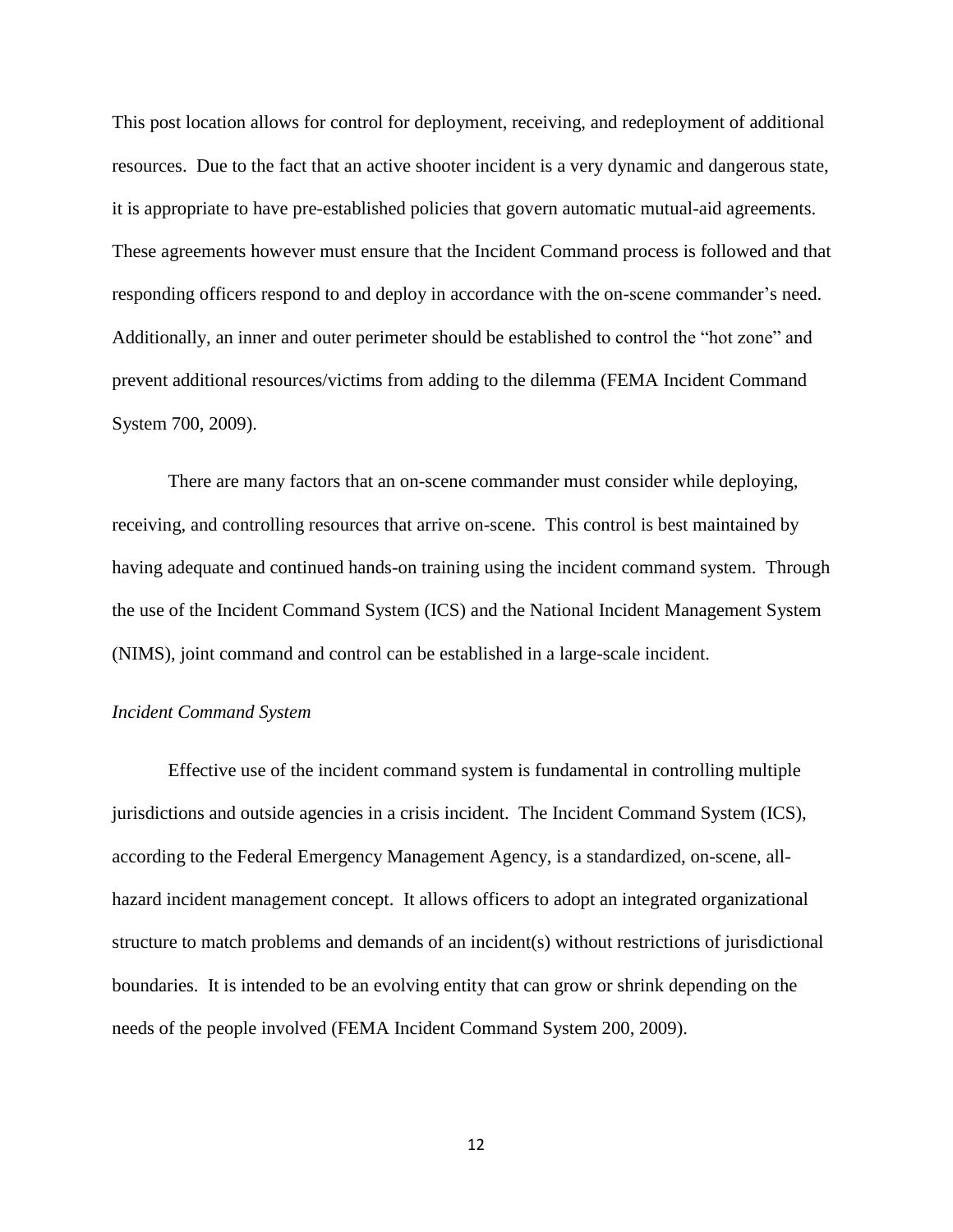Although ICS was first introduced in the 1970's to control out-of-control fires in California, the ICS philosophy has grown to include almost any type of incident that emergency management may face. Some examples include natural and man-made disasters, disease outbreaks, hazardous materials, criminal or terrorist incidents, and even special security events. Because of the severity of many of these incidents, one agency would probably not be able to adequately handle and control what is needed internally. ICS allows for local, State, Tribal, and Federal agencies to partner together under the same management team (FEMA Incident Command System 100, 2009).

With the increased threats presented on September 11, 2001, President Bush also called for a National Incident Management System (NIMS) to identify steps for improved coordination between Federal, State, local, and private sector agencies. This was proposed as an effort to prepare agencies for a unified and appropriate response during a critical situation (FEMA Incident Command System 100, 2009).

Under the ICS system, the vital roles of an Incident Commander and Deputy Incident Commander are established. These positions allow for the responsibility of the incident to be delegated by the appropriate jurisdictional authority. In an active shooter situation, the Incident Commander is usually a representative of the respective jurisdiction in control, however because of the evolving dynamics, other agencies must be considered into command/control philosophy and the deployment of other agency assets.

As an incident increases in size and complexity, additional positions are also created to accomplish required tasks. These positions become a part of the command staff of the incident and are a liaison to the incident commander. Positions such as the public information officer,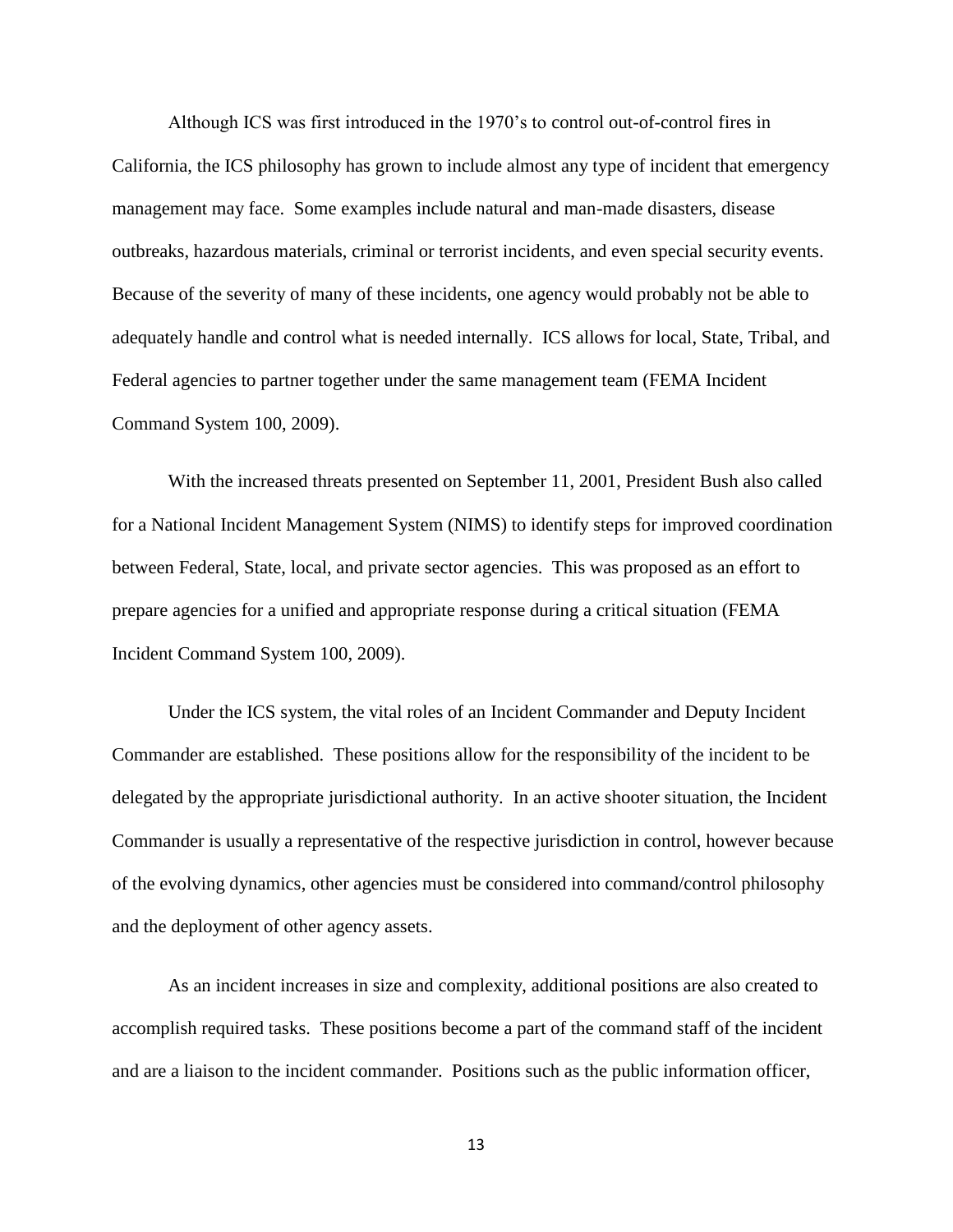safety officer, and liaison officer are included in this command staff. Although these positions are typically developed much later in an incident, it is important to understand the capabilities available as the incident evolves. The public information officer, for example, is responsible for interaction with the public, media, and/or other agencies. This helps to control the amount of information being released without overburdening those involved in the command or line-level of the incident. Similarly, the safety officer monitors safety and briefs the incident commander of other potential hazards, while the liaison officer serves as a point of contact for representatives of other agencies involved (FEMA Incident Command System 200, 2009). As Dorn (2007) suggests the Virginia Tech tragedy reinforces the need for formal training in NIMS. "Campus leaders must remember that if they choose to personally handle media after a major crisis, the load will be so heavy as to neutralize their ability to provide leadership to their organization…a competent second in command should be the incident commander." (p. 1).

Although the evolution of an incident is dynamic and very encompassing, it is essential that each officer understands the needs of the controlling agency and aids in the deployment and response to an incident. A sound understanding of the ICS system and NIMS will aid the agency and officer in not only high-stress incidents, but also day-to-day operations.

## *Development of Competent, Experienced, and Well-Trained Line-Level Officers*

Unlike the traditional mindset in law enforcement of leaders and followers, newer strategies are developing and encouraging front-line officers to receive leadership mentoring. This leadership mentoring allows line officers to receive training, knowledge, and to understand organizational goals in order to succeed in a situation where they must "take control." Although an officer does not deal with an active-shooter on a daily basis, he/she must have the tools and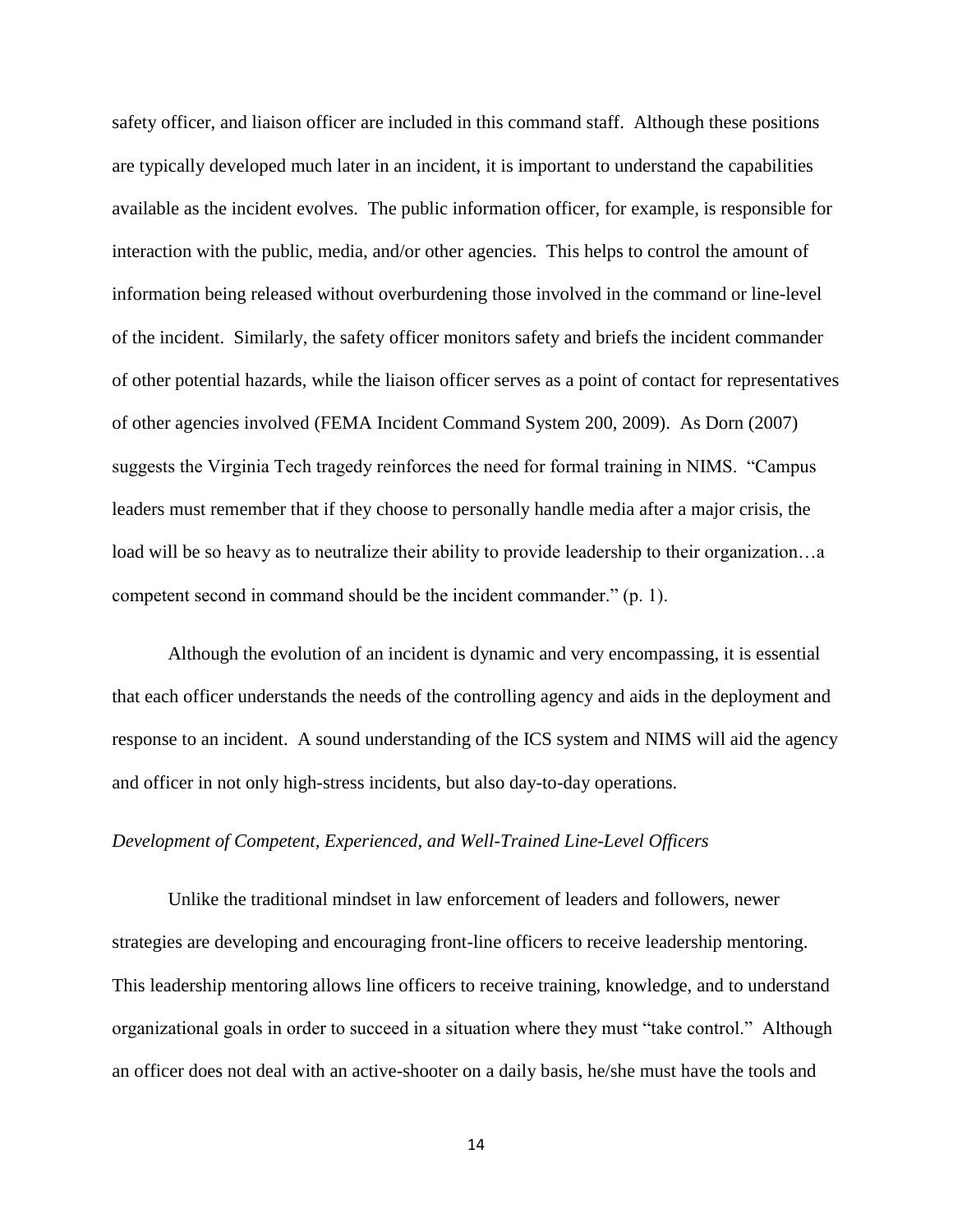training in order to succeed. Part of this includes the ability to understand and execute the organizational needs with little or no supervision.

More (1998) evaluates this process in relation to Community-Orientated and Problem-Orientated Policing. The ideas of leadership and management in a traditional mindset of this type of law enforcement are usually based on "response-time policing." This type of response is usually hierarchical, which has found to limit community policing initiatives and their need to be flexible and based on operational discretion. More calls for organizational leaders to adapt a Total Quality Management (TQM) system, which encourages listening to others, coaching employees, and fostering individual officer's personal development. By doing this, the agency is develops new employees in the organizational philosophy (1998). The TQM system was originally designed as a business strategy to improve production quality of goods and services. This philosophy has adapted from its formation at the end of World War II to be used with modern policing philosophies where the public is considered the customer. While many professions have adopted this strategy, the overall intent is to provide quality customer products and improved organizational objectives through continuous improvement, employee-customer relationships, and visionary leadership (Mehrotra, 2009). Most organizations implementing this process also base the quality of success on eight main areas. These areas include ethics, integrity, trust, training, teamwork, leadership, recognition, and communication. Perhaps the most important people in this management system are the middle managers and first-line supervisors (Padhi, 2009). While the middle managers are able to create the overall atmosphere and encourage guiding, instructing, and directing, the first-line supervisors are able to influence the overall attitudes and behavior of the line personnel. The goal is to allow decisions that were traditionally made at command level positions to be fostered and become part of the role as line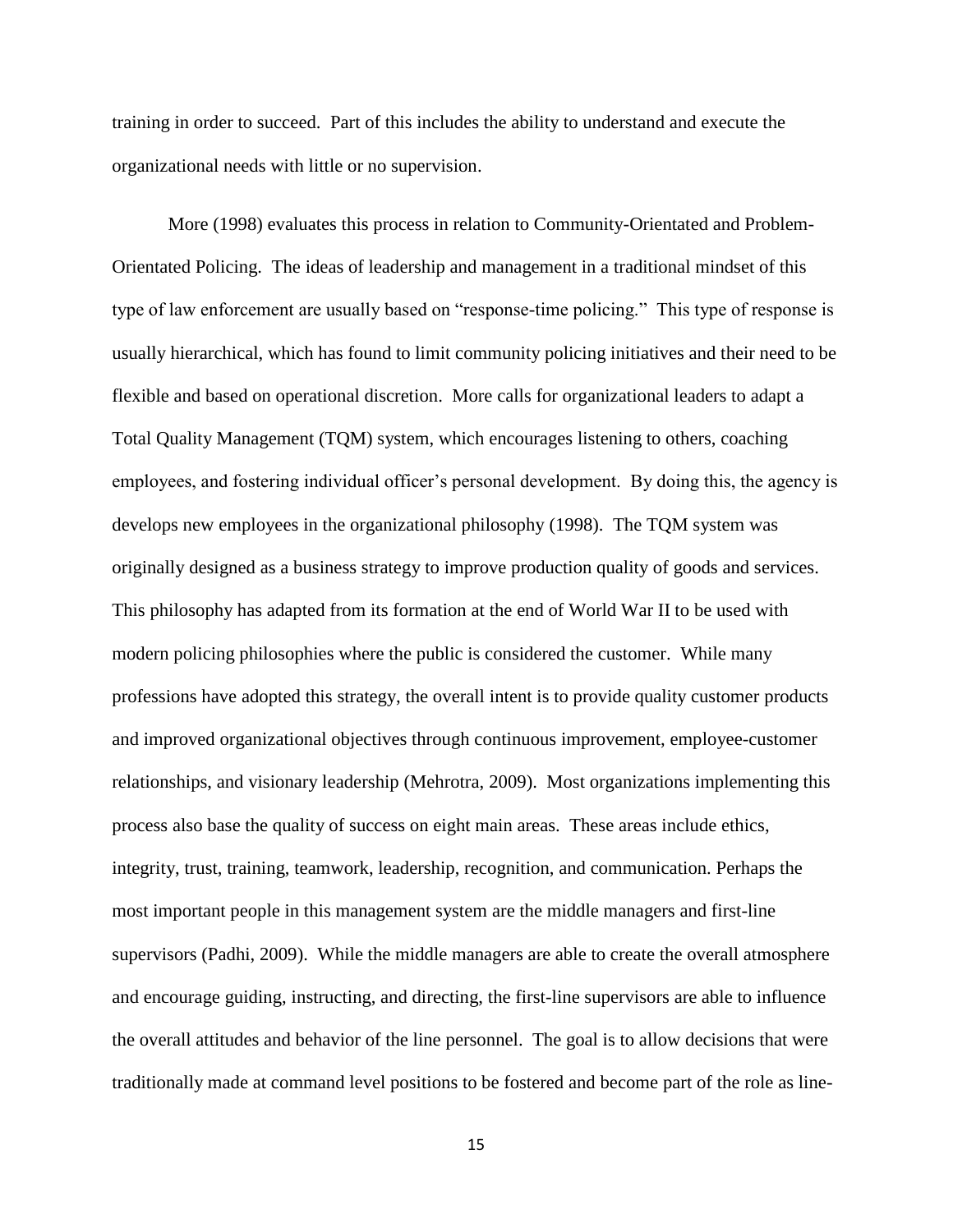level officers (More, 1998). While there is a fine line between fostering line officers and command-and-control, an agency that is able to properly co-mingle both strategies will be able to have proper control while promoting experienced decision making without micro-managing.

Promoting leadership skills is something that has been traditionally reserved for higherlevel supervisors within an agency. Meese and Ortmeier argue that these leadership skills need to be recognized and developed in line-level officers. With education and training, line-level officers are able to promote effective judgment on the streets, improve performance, and offer valuable insights to administrators about real-time problems. Furthermore, their ability to use the leadership skills in team activities and to motivate other employees can be very valuable to crime rates and safety in the community (2004). Similarly, many leaders in police organizations are moving toward line-level officers spearheading community-based policing obstacles. In conjunction with this community-based policing responsibility, many agencies are attempting to develop leadership trends to inspire officers to lead the agency in the future. Part of this process has been including line officers in leadership development programs and getting their opinions in planning, critical thinking, and other brain storming sessions (Morreale & Ortmeier, 2004).

Another option for leadership implementation is the idea of power sharing. Although it involves many of the previous ideas noted, it is an option that is primarily driven by the administration (mainly the Chief) of an organization. Encouraging self-leadership in employees however is a conscious and continual effort of administration and line officers. This type of leadership is dependent on delegation of authority, trust, and careful management of organizational goals. Under power sharing leadership, suggestion involvement, job involvement, and high involvement are all considerations that each member of an agency must consider (Wuestewald & Steinheider, 2006).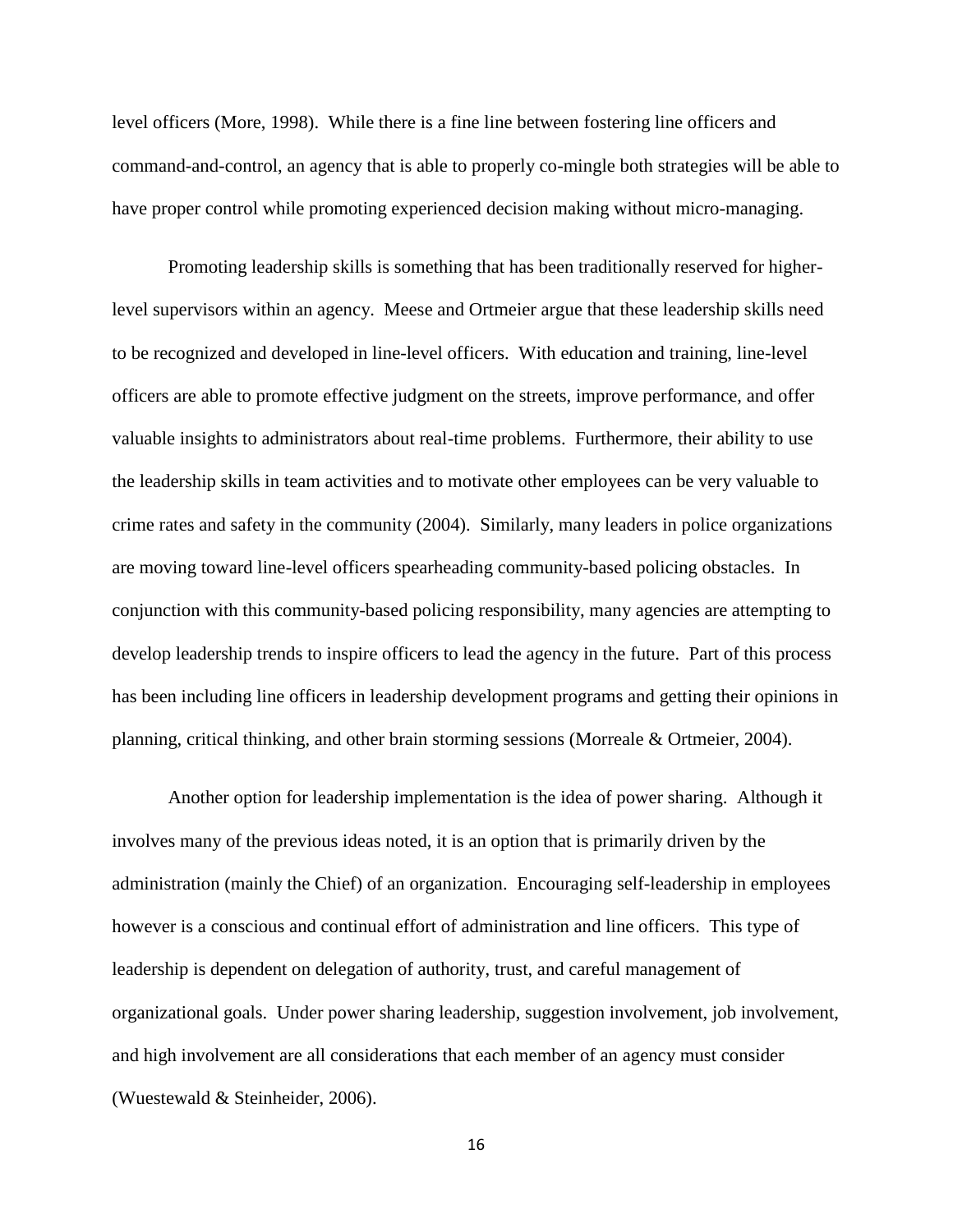Moore (2006) identifies many of the issues listed above in an article about Managing Disaster. Moore explains that handling large-scale events and emergencies requires joint training among agencies before an event occurs. This training will help smooth any problems that develop and serve as a basis for future operations. One of the issues discussed is the use of an on-scene Commander. Traditionally, the first officer to arrive on-scene is the person to have command, until another supervisor, officer, or chief arrives to assume command. Although, the most experienced officer should take command, the initial response is vital to controlling the incident. Cross training amongst administrators in fire and police command is suggested to allow for a comprehensive understanding of capabilities. Specifically, it is recommended that ICS and NIMS training are given to line-level officers. This training is important to start at the lowest level and develop with agency guidance. Fire Chief Rick McIntyre from the Jacksonville N.C. Fire Department stated during a 2005 Mock disaster incident: "You need to back the whole train up to basic law enforcement training. How a department orients its new officers is key. Start building incident commanders at the beginning." (Moore, 2006, p. 8)

It is important to remember that any leadership idea is something that needs to be practiced and is impossible to simply implement on scene. Each proposal is dependent upon regular training, comprehensive understanding of agency goals and leadership techniques, and proactive efforts on behalf of all employees to ensure a successful teamwork environment.

## *Training*

Properly preparing officers for active shooting incidents is the foundation for success when immediate response is needed. Training officers to react properly in high stress situations,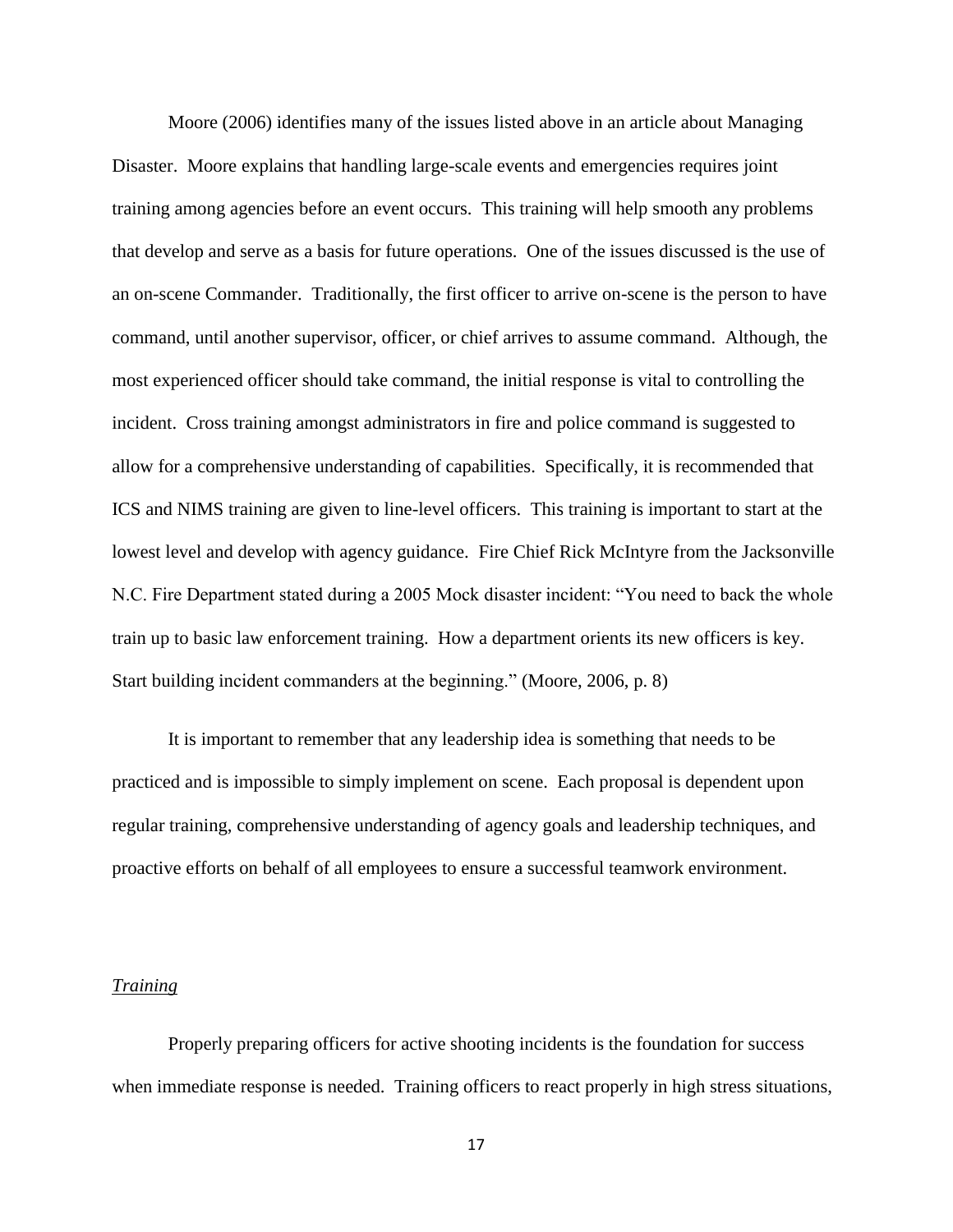identifying Improvised Explosive Devices (IEDs), increasing community awareness, and joint training amongst immediate response jurisdictions are all ways to increase the likelihood of saving lives. Even encouraging officers to train and react appropriately while off-duty may play a crucial role in immediate response and overall lifesaving. As an administrator or trainer in an agency, it is expected that in-depth training in high stress scenarios, active shooter response, offduty conduct, multi-jurisdictional cooperation, and community involvement, are addressed and trained appropriately.

## *High Stress Training*

Although there are many philosophies about training officers, many resort to the old adage "train as you fight." The days of simply shooting a qualification course at a range or sitting exclusively in a classroom for training is starting to disappear. Many instructors are now finding the benefits of incorporating scenario-based training with line-level officers. In order to prepare for an active shooter incident, however, this mindset is especially important. Complacency in training does not prepare an officer for high-risk and high-stress situations.

Moderate stress in training is now showing that officers become better shooters and the introduction of stress in training will reduce the amount of excitement in a stressful incident. While implementing too much stress can hinder performance in training, adding heightened stress can train officers in the basics of breathing, trigger control, and thinking clearly. Knowing how to battle the effects of stress in an active shooter incident is valuable when trying to place accurate and vital shots. Being able to control the affects of the stress and overcome their influence on an officer may be the difference between life and death. Similarly, it is important for officers to train scenarios that are not standard or normal. Incorporating high levels of comprehension, decision-making, and split-second reactions should be focused. Although many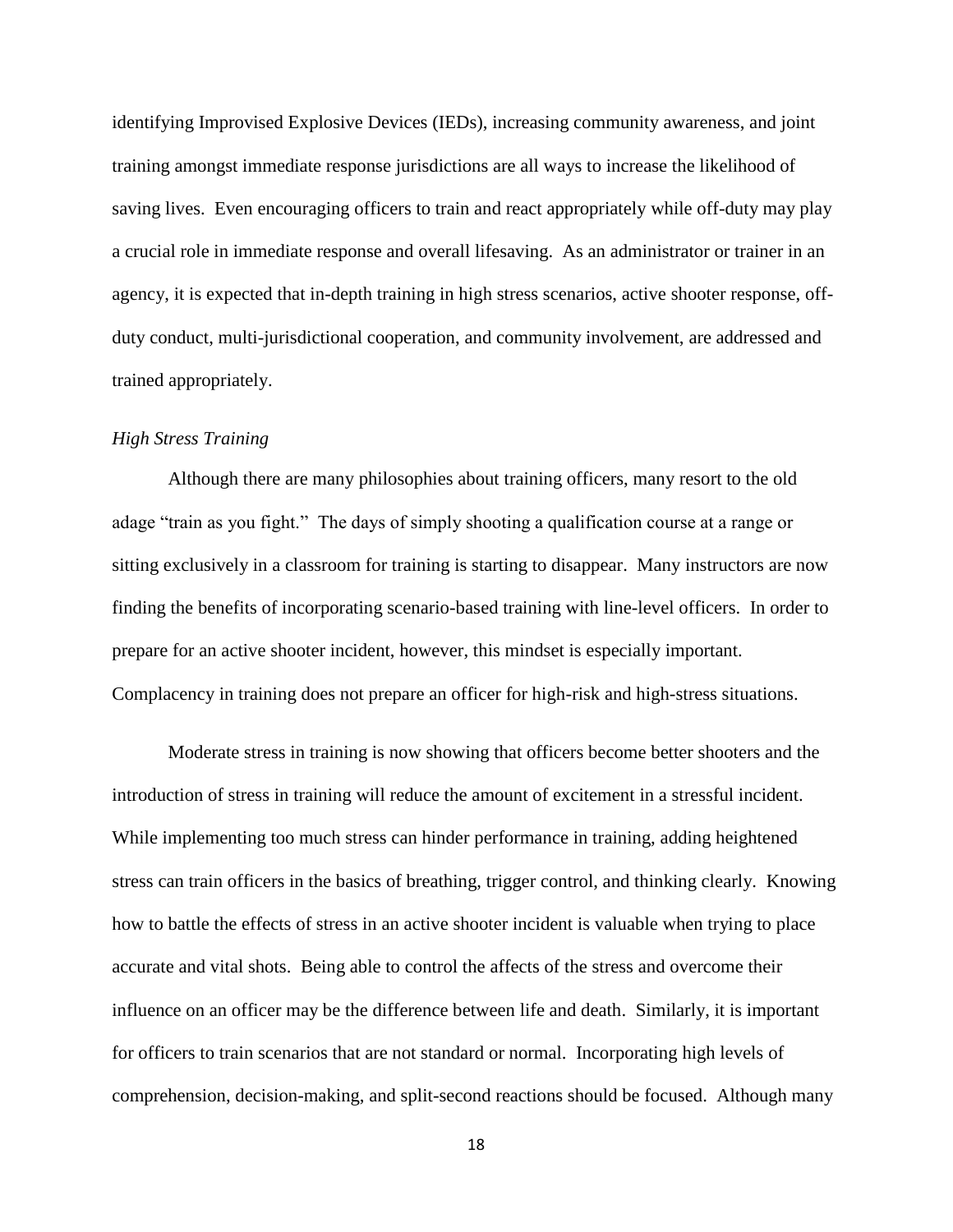suggestions for shooting drills are recommended, the idea of incorporating stress and supporting proper reaction and recovery to the stress is the intent. (Bertomen, 2007). Steve Walton, a Canadian Police Officer, explains the importance of this high-stress training. When he was involved in his line-of-duty shooting in May 1981, he automatically resorted to his training. Although the situation was resolved in the best way possible, both him and the suspect surviving, the training he had set him up for failure. Up to that point in his training, close quarter combat shooting was conducted at five feet with the officers always firing one round, re-holstering, and waiting for instructions from the range instructor. This pre-established pattern, however, was what Walton actually did immediately after shooting a suspect who came at him with a knife. Walton fired one round, luckily stopping the suspect, re-holstered and waited for the range instructor. Only after Walton's partner arrived on-scene did he realize that the subject still needed to be taken into custody and the suspect still posed a threat. After Walton's experience, he emphasizes to take training seriously and "Train the way you want to fight because you will fight the way you train" (Walton, 2005, pp. 30-31).

Individual hands-on training is also a very important part of quality training for officers and recruits. In the FBI Academy Firearms Course for example, recruits are provided an initial rigorous firearms course incorporating many aspects of shooting. Recruits who do not pass this portion of the course are transferred into a "fast-track" shooting program, which partners an instructor to a recruit for two full weeks. This hands-on shooting allows instructors to mentor, evaluate, and correct discrepancies to increase success. This important training solidifies the need for quality shot placement and decision-making. While the FBI Academy is willing to provide extensive remedial training, they also address the increased liability and need to employ only quality employees who can make effective decisions. Because of this, if the recruit does not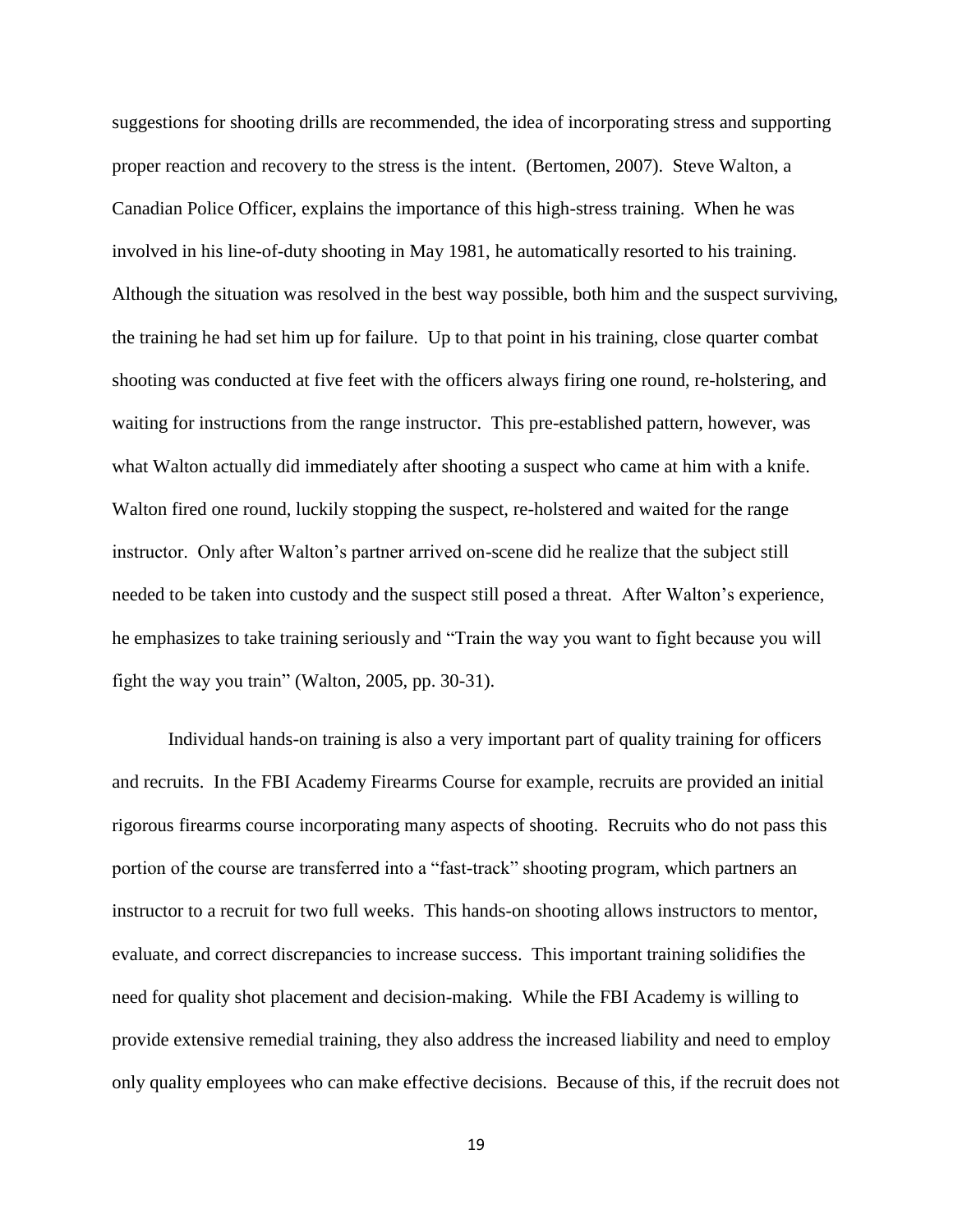pass the remedial training, they are let go from the Academy. Although it is not necessarily feasible to fire an officer for lack of training, this mindset is an important reminder to instructors about the liability they assume and the significance of not letting an officer "slip through the cracks." Instructors and administrators need to be given flexibility to identify, address, and train struggling officers as needed (Barbian, 2002).

#### *Active Shooter Training*

Many recent training courses are emphasizing the importance of working with teams in an active shooter incident. While the number of the people in the team is dependent upon the number of officers available, there are still some factors that must be considered. Despite the fact that agencies train their employees in many different tactics, each agency must weigh the benefits and consequences when deciding to use different types of equipment, formations, or locations for deployment.

While administrators and instructors need to evaluate what works best for their officers, it is important to remember to use the strengths and prior knowledge that each officer already possesses. The ideas of using cover, concealment, and working in a team environment are engrained in each officer from day one at the academy and any plan implemented should incorporate this mindset. Owens suggests that one way to use these strengths is by teaching officers to work in pairs instead of in a close diamond-type formation. While the diamondformation is beneficial for a SWAT or tactical team, line-level officers usually are not equipped and are not trained in this manner. Throughout the training courses conducted by Owens, he regularly sees the same problems occurring when officers are taken out of their "comfort zone." Officers are looking for cover and concealment, an active shooter has a better target to focus on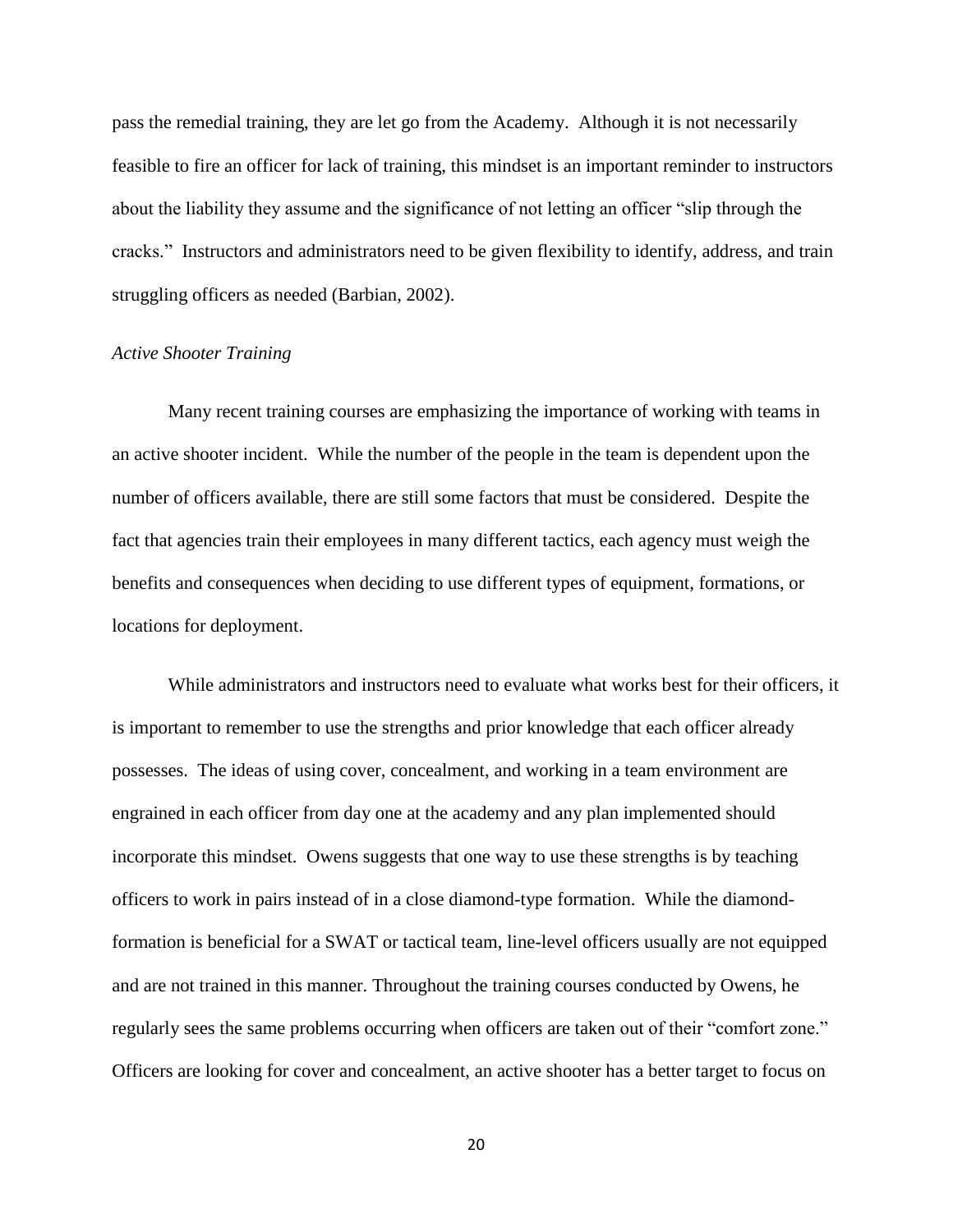when responding officers are bunched together, and officers are able to clear rooms with another person while still maintaining a valuable ground position in the hallway. While each agency must decide what type of formation and tactics work best for them, it is important to remember that using tactics officers are familiar with is already a method that is easier to train and implement (Owens, 2007).

While dealing with the threat of an active shooter is the priority, an officer must have tools that he/she can rely on to survive in the event something goes wrong. The answer to this is teaching each officer to understand and use combat medicine. While combat medicine tactics do not generally follow the same principles used for standard first-aid treatment, it is a proven method used by the military for immediate treatment and increased likelihood of survival. Although the implementation of combat medicine requires difficult and challenging decisions, it is crucial for controlling chaos and saving lives. In this approach, there are five (5) primary ways of implementation. These ways are: 1) Provide fire superiority and call for help, 2) Minimize threats and prevent further casualties, 3) Triage out the unsalvageable, 4) Treat lifethreatening injuries using cover/concealment, and 5) Evacuate the victims to more advanced medical care. Although each of these steps seem logical and automatic, it is imperative that officers practice and completely understand the difficult choices that must be made (Wipfler, 2005).

Perhaps the most difficult and hardest to train is the mentality to triage out people who cannot be saved. The idea of prioritizing life, especially if someone is close to you is hard to comprehend. This difficult decision must be trained in order to react instinctively. In order to implement combat medicine, Wipfler (2005), suggests a few approaches for immediate treatment after dealing with a hostile threat. Since uncontrolled bleeding from extremities is the No 1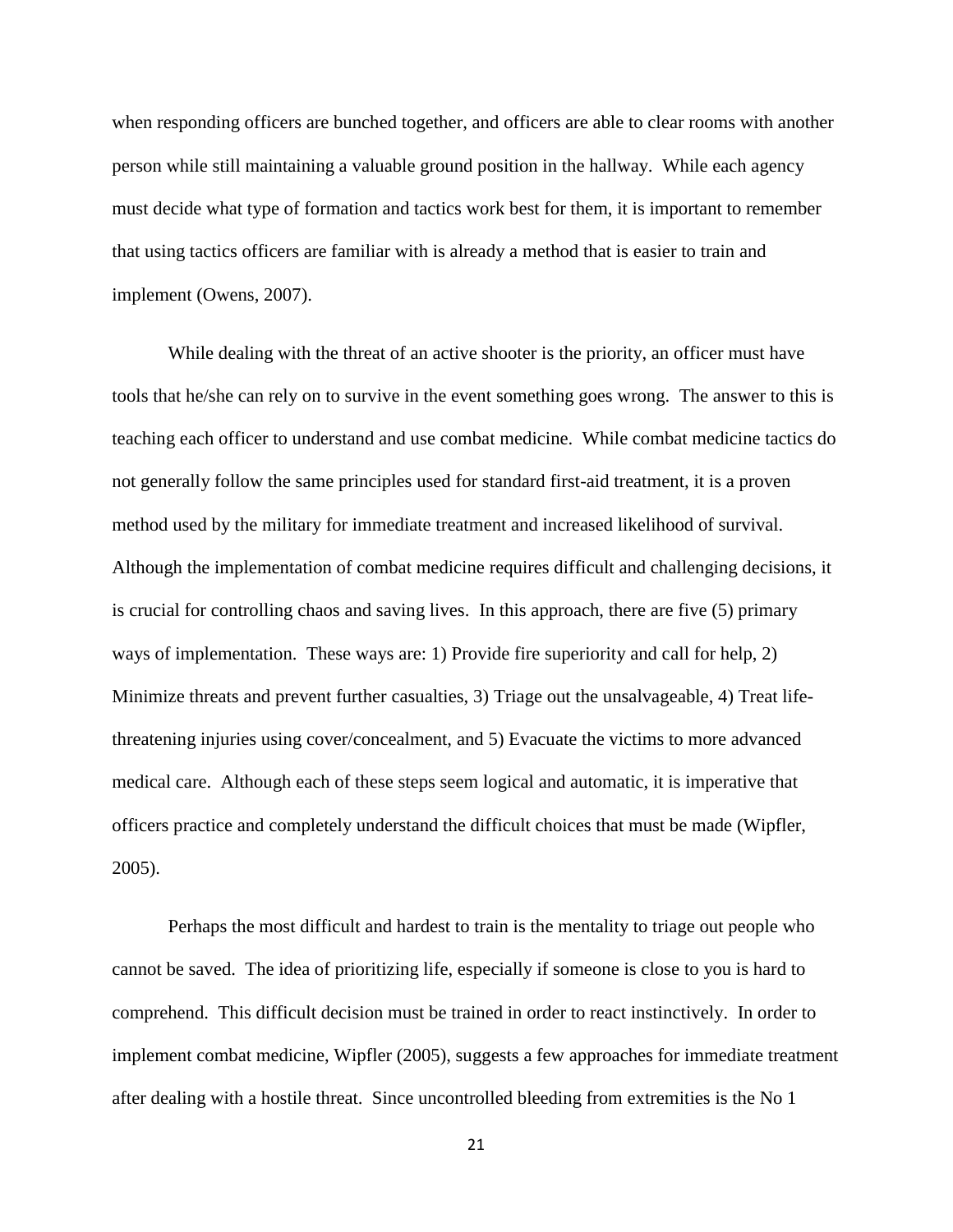cause, almost 80 percent, of preventable trauma deaths, the traditional first-aid treatment of ABC (airway, breathing, and circulation) has been modified to CAB (circulation, airway, and breathing). Especially for an arterial bleed, it is critical to use a tourniquet as a first step and not a final effort after compression has failed. Although a tourniquet can be administered using nylon or clothing, it is recommended to carry pre-fabricated tourniquets to deploy quickly and remain intact. Similarly, Israeli combat bandages or a military-style combat dressing should also be carried. After the bleeding is stopped, then the airway and breathing must be addressed since the body can usually sustain itself for approximately 2-3 minutes without breathing. Luckily, with advancements in medicine, tourniquets may be applied for several hours without causing serious damage. Most importantly, however is to train, understand, and implement combat medicine rapidly and efficiently to save fellow officers and victims (pp. 52-55). The knowledge of a tactical team medic at the Virginia Tech shooting is a good example of the importance of this knowledge and equipment. When LT. Glass, Officer Combs, and Officer Reese found Kevin Sterne in the building who had been shot twice in the leg, they used knowledge they had and applied a tourniquet using an electrical cord they found. They then moved Sterne into the hallway where Sterne was treated by a tactical team medic who applied an "Israeli" combat dressing which saved Sterne's life (Giduck & Chi, 2008, p.69).

Training for active shooter events incorporates large amounts of joint cooperation and preparedness. While administrators and instructors from each agency must evaluate what works best for them, some basic familiarization of possible target locations might give law enforcement a vital edge. Through the use of School Resource Officers (SRO), agencies like Jonesboro Police in Arkansas and Greenfield Police in Wisconsin, are continually gathering information about their local schools. While many agencies throughout the United States give their officers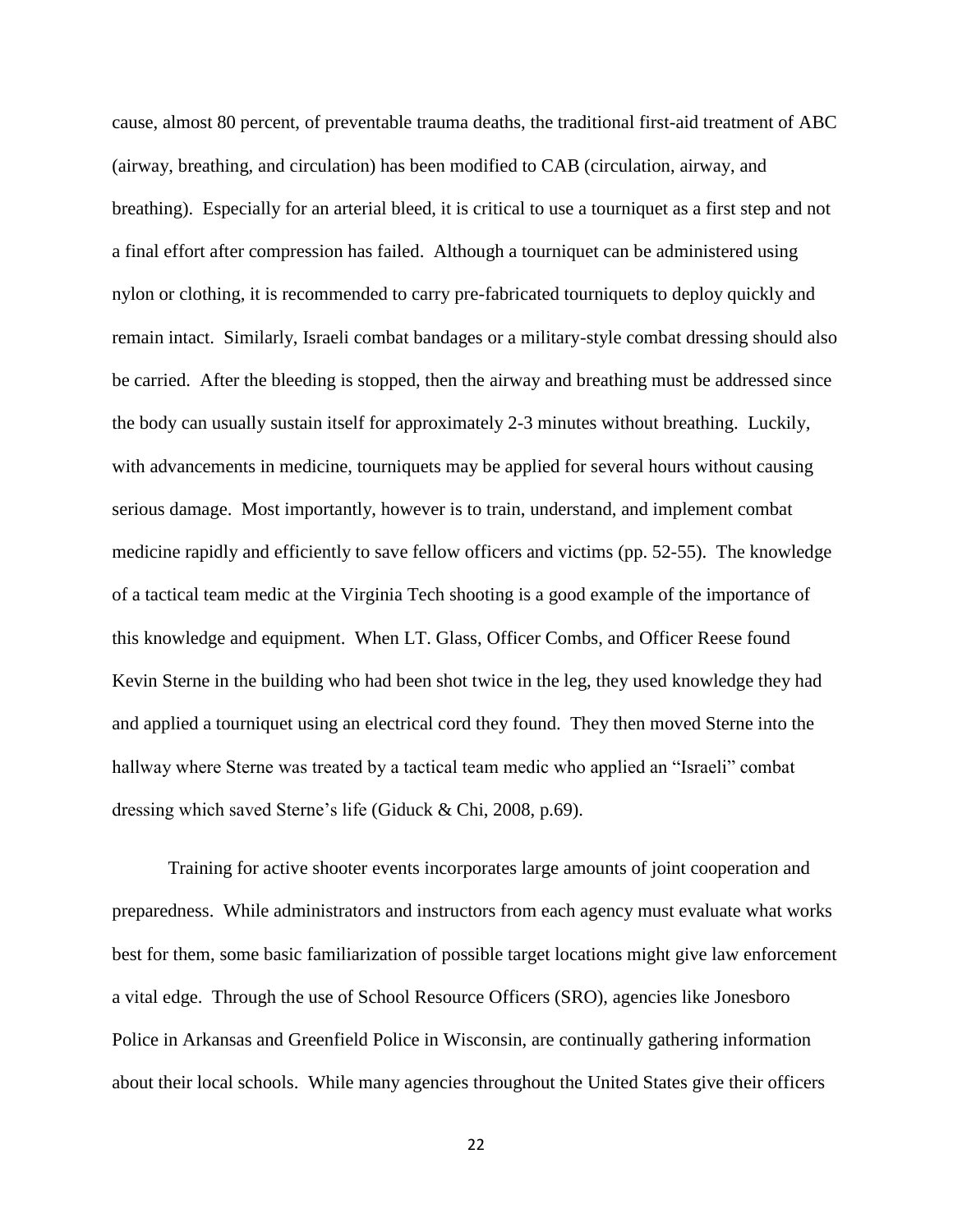basic information about the schools, Jonesboro and Greenfield Police are going a step further. Emergency information like building layouts, key access, emergency contacts, routes of escape, and maintenance schedules are gathered and given to their officers. Officers are required to walk through each of the schools for familiarization, even if they are primarily assigned a night shift and become familiar with the atmosphere. Instructors have also developed a type of scavenger hunt is used to train officers which ensures that important locations are identified within the building. While schools are often thought of in an active shooter incident, other locations like malls, banks, grocery stores, and other places with large amounts of people should also be researched (Garrett, 2007). Furthermore, officers from other agencies should be welcomed to participate in this type of familiarization training. Since an active shooter incident will morethan-likely encompass numerous agencies, developing standards across the board will ensure continuity. Similarly, all officers involved will be able to identify key points, identify potential hot zones, and learn where staging areas will be created. Access to maps, key routes, and other agency tactics will play a significant role during an active shooting confrontation.

## *Multi-Jurisdictional Combined Training*

While many aspects of training are important, the involvement and use of other agencies is especially significant. Since an active shooter incident will more-than-likely encompass numerous agencies, developing standards across the board will ensure continuity. Similarly, all officers involved will be able to identify key points, identify potential hot zones, and learn where staging areas will be created. Access to maps, key routes, and other agency tactics will play a significant role during an active shooting confrontation.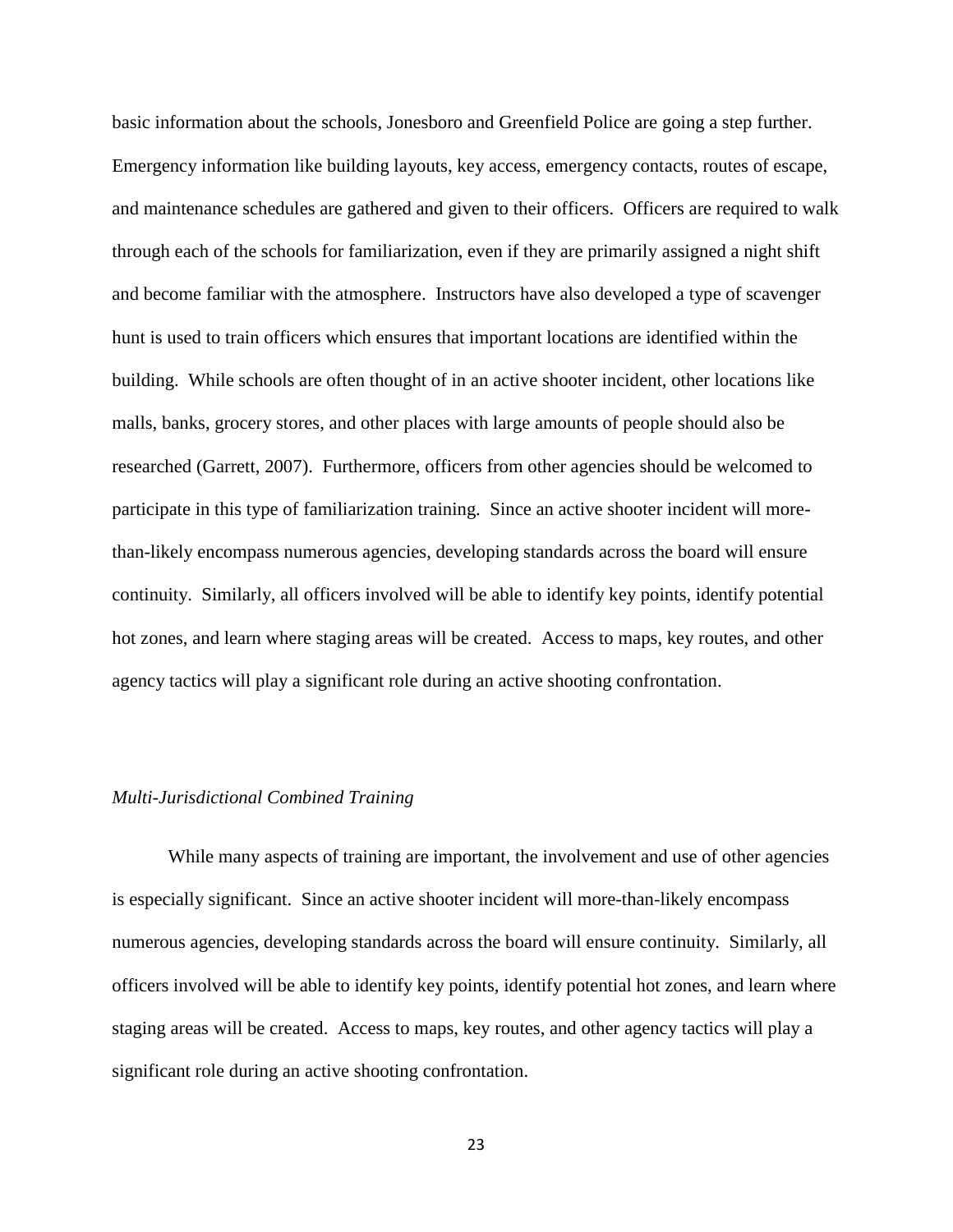Although the Virginia Tech shooting had a poor outcome, both the Virginia Tech and Blacksburg Police Department had the ideal setting for a joint training environment and response. Both agencies, especially their tactical teams, had worked so close together that they rarely trained without the other agency present. On the day of the shooting, Cho shot and killed his first two victims in their dorm rooms before moving to another part of campus to continue the killing spree. Upon notification of the first shooting, both agencies activated their tactical teams and had both teams on-campus when the second shooting occurred. In the event that Cho's shooting spree at Norris Hall would have happened first, the amount of time and officers available to engage Cho would have been significantly less. Because of the dorm room shooting, however, both tactical teams were assembled and immediately responded (Giduck & Chi, 2008, p.144).

*Wisconsin State Statute* (2009) 66.0314(b) and 175.46 (2) defines and authorizes the use of mutual aid for Wisconsin law enforcement agencies with an adjacent state or with an adjacent county. It further states that "upon the request of any law enforcement agency, including county law enforcement agencies as provided in s. 59.28(2), the law enforcement personnel of any other law enforcement agency may assist the requesting agency within the latter's jurisdiction." While the statutes authorize officers to act under this scope of authority and assist other law enforcement officers, it is not intended and does not outline the roles of the responding agency or proper procedures to follow. Some University of Wisconsin colleges such as UW-Whitewater, UW-Stout, and UW-Milwaukee have pre-established outlines guiding the role of officers and the use of automatic response to their campuses. UW-Whitewater, for example, has established the Jefferson County Mutual Assistance Response Plan (JMARP), which outlines automatic response criteria to assist campus officers. UW-Milwaukee also has a similar program called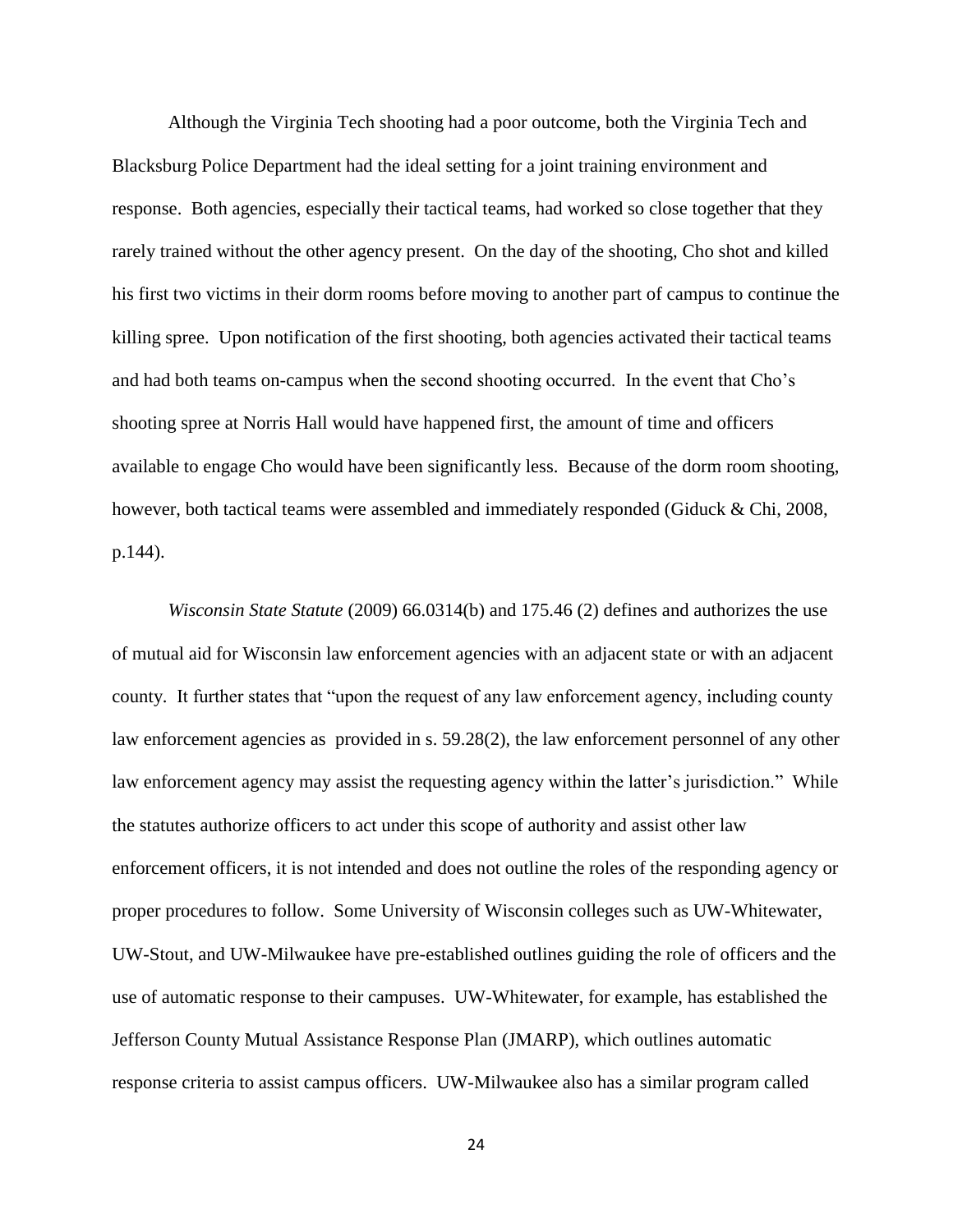Suburban Mutual Assistance Response Teams (S.M.A.R.T.) in order to provide extra sworn personnel, equipment, and to have an organized response by area agencies. While these programs are very beneficial and are a great format to follow in these areas, many other campuses throughout the state do not have such pre-established agreements. Many of the fouryear University of Wisconsin departments do not have defined mutual aid agreements and several of the chiefs surveyed, by the President's Commission in the wake of the Virginia Tech incident, believe that Wisconsin Statutes covering mutual aid response are sufficient. While no formal agreements are established, all UW agencies stated that they have informally requested assistance from local agencies (President's Commission on University Security, 2007).

Joint training in conjunction with an Explosive Ordinance Disposal unit could also prepare an officer for a potential Improvised Explosive Device (IED) detonation. The use of an IED at an abortion clinic on January 16, 1997, by Eric Robert Rudolph, later leads to a secondary explosion aimed at law enforcement and rescue personnel responding (Southern Poverty Law Center, 2009). Typically, an IED is composed of three main components consisting of the main charge, initiating system, and casing. While the main charge is primarily the explosive in the IED and the initiating system is mostly the switch, initiator, and power source, often the casing will cause any fragmentation. While there are many methods to initiate the detonation, a popular method has become using a cellular telephone or other timed device. This is especially dangerous for emergency responders and law enforcement since detonations may be configured to target those trying to render aid. While it is not appropriate for an officer to handle any type of IED without proper training, being able to identify a possible IED, take preventative action and cordon off the area could save countless lives (Improvised Explosive Device Defeat, 2005). Eric Harris and Dylan Klebold, for example, used numerous IEDs on their attack of Columbine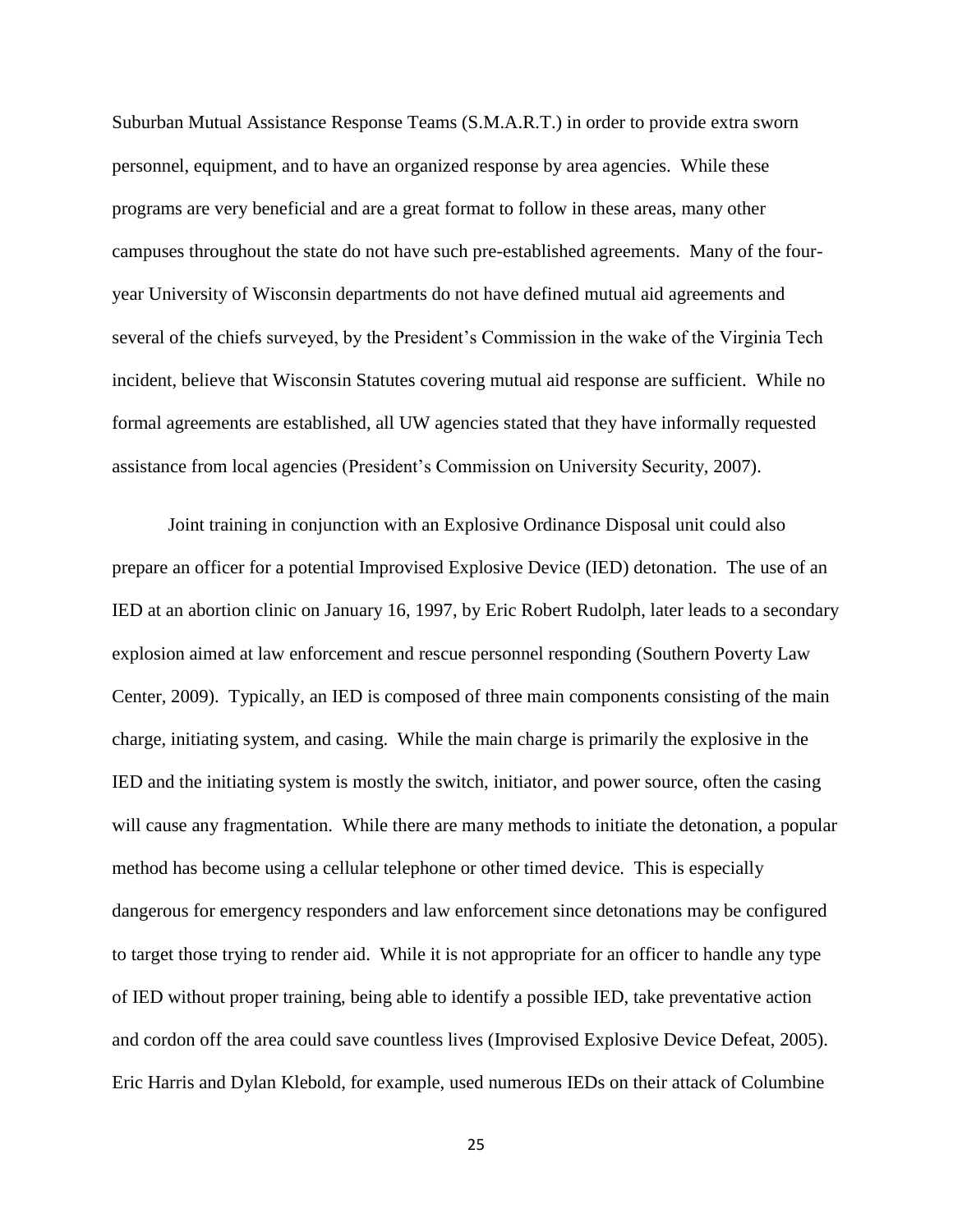High School on April 20, 1999. Harris and Klebold had IEDs placed outside the school as diversions for responding officers, but perhaps the most shocking of the IEDs crafted came in two duffle bags that Harris and Dylan brought into school. These two duffle bags were placed among other backpacks in the school lunch area and contained 20-pound propane bombs set to explode during the school lunch. Each bomb was set to explode at 11:17 A.M., a time when the largest amount of students would be in the cafeteria area. If these bombs would have exploded, a majority of the students in this portion of the school would have been killed (CNN Columbine High School Shootings, 2000).

## *Off-duty Concealed Carry*

Training for an incident off-duty is just as important as training for one on-duty. Even if an officer does not carry his/her firearm, he/she will need to justify why they did or did not act if a crisis event would occur. Bertomen, suggests that drawing a weapon and engaging a threat offduty is very different from being in uniform. Factors that must be considered are what tools are available, not having a bullet-resistant garment available, and properly identifying yourself to the public and other responding officers. Even the ability to draw a weapon may be hindered by clothing or an un-trained holster (2006).

There are many opinions whether an officer should carry a firearm while off-duty. Some officers have the outlook that when they are off-duty they do not want anything to do with work related activities. Other officers carry concealed for protection or because they feel they may need to react instantly. In the city of New York, eighteen (18) percent of officer shootings happened to off-duty officers resulting in 28 of the total 156 shootings. Of these 28 incidents,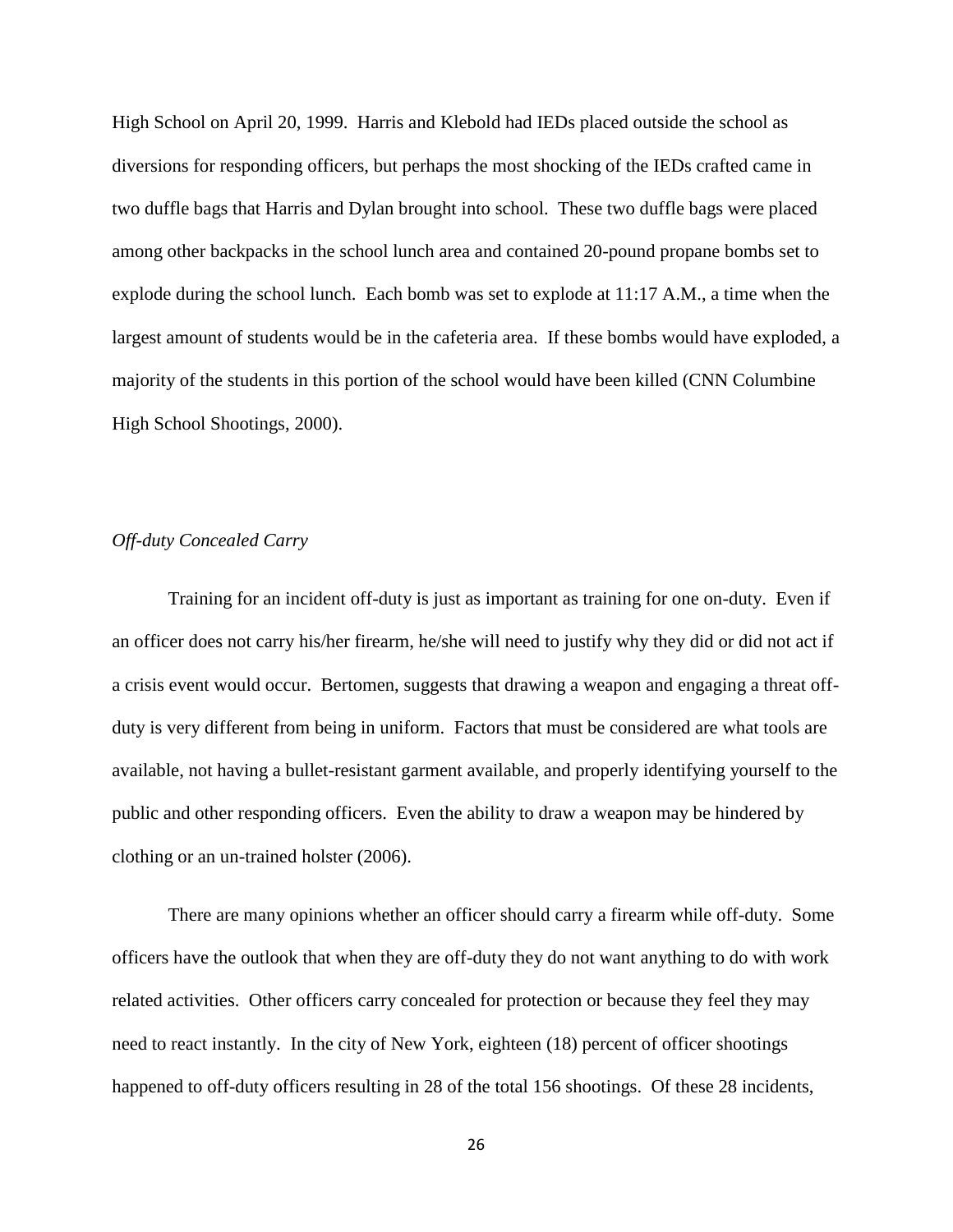two incidents documented in the report involved the officers shooting attackers after a victim was gunned down in front of them. A third incident documented, occurred when an off-duty police officer was sitting at a traffic light and two armed subjects attempted to hijack his vehicle after robbing a bank (Hurley, 2006).

The issue of support from the officer's agency also has variations. While some agencies require that an officer carry off-duty when able, other agencies disagree. Although an agency can recommend or discourage officers from carrying, many states' laws allow an officer to carry concealed. Smith suggests that no matter what standpoint the officer or agency has, there is little dispute that law enforcement is a 24/7 occupation. Local residents often know where the police officer lives and it is not unusual to recognize someone who you dealt with on-duty while at the grocery store or when spending time with family. Considering that fourteen (14) percent of police officer murders occur off duty, many officers are carrying concealed more frequently (2006).

Mroz recommends that an officer must consider how to carry a weapon and evaluate what weapon is appropriate for them. Balancing between the need to deploy a weapon quickly and not appearing on-duty can be difficult to accomplish (2007). Since an officer is not wearing their duty belt, the standard tools available are different. Because of this, preparation is key and items like spare ammunition, handcuffs, police identification, and a cell phone are vital. Factors like the officer's mindset, training, tactics, skills, and clothing are all considerations that must be weighed (Boyle, 2007).

Ogden Master Police Officer Kenneth Hammond, was required to take enforcement action off-duty. On February 19, 2007, while out with his pregnant wife for dinner, active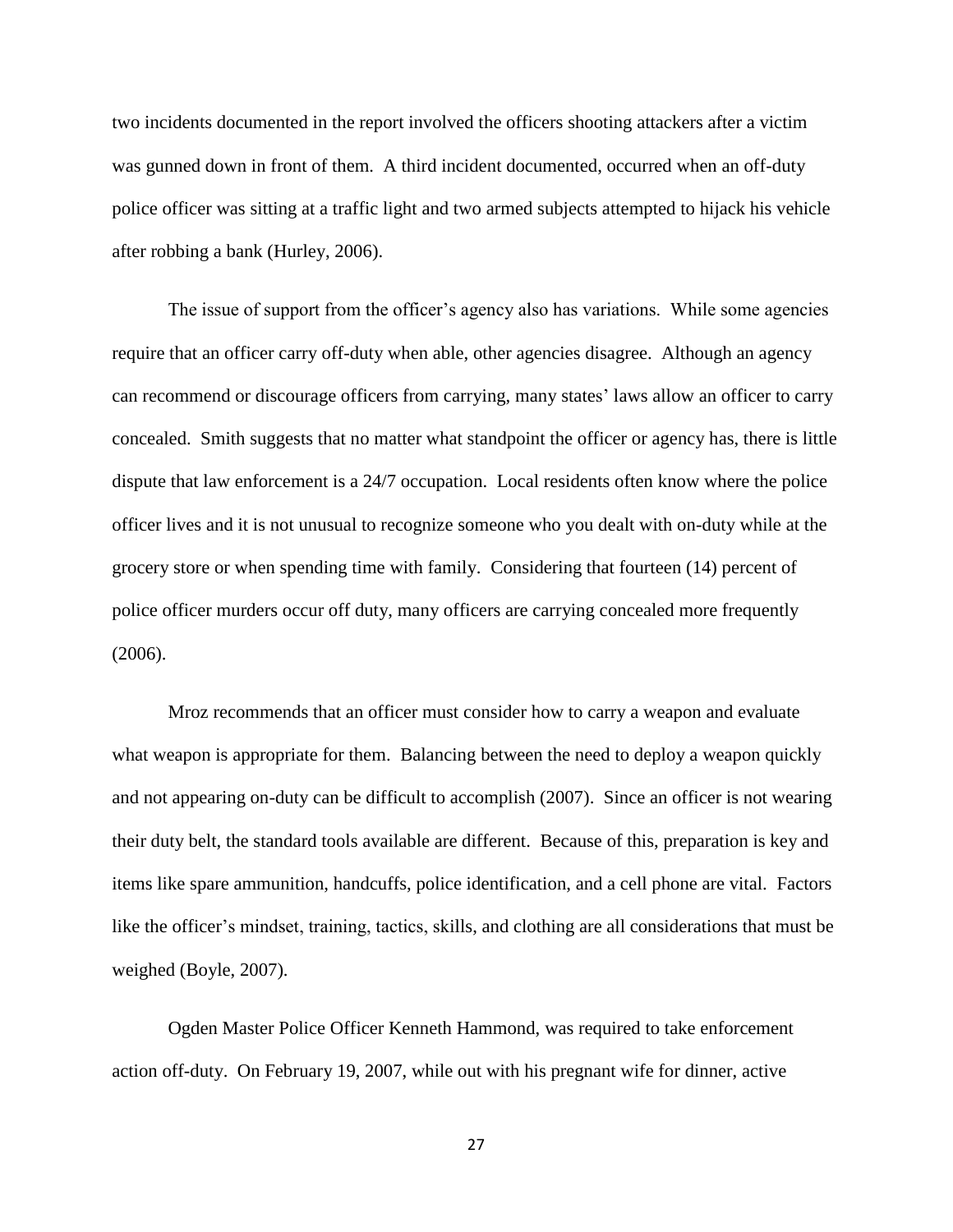shooter 18 year-old Sulejman Talovic entered Trolley Square Mall in Salt Lake City, Utah. As Hammond walked into the mall, he heard a loud popping sound and saw numerous people badly injured lying on the floor. As he looked down on the scene, he saw a man walk out of the store with a shotgun and immediately Hammond drew his weapon. Hammond moved from the upper level to the main floor and began engaging the suspect, while drawing the suspect's fire. Hammond restricted further movement of Talovic and held him at bay until Sergeant Oblad and other officers from the Salt Lake City Police Department arrived. The incident was resolved shortly thereafter when SWAT entered the building and engaged Talovic, killing him. While Hammond was not required to carry off-duty, the decision to carry his weapon and the use of sound tactics saved lives by drawing the suspect's fire and pinning Talovic to one area of the mall (Fretz, 2007).

#### *Community Involvement*

Incorporating training for local community leaders is key for improving interaction between law enforcement and the communities they serve. While the primary focus on school safety and security has gotten better, there are still many areas that could be improved. Recently, Campus Safety Magazine conducted a survey of 435 people to evaluate their school's progress since the Columbine incident. Of those surveyed seventy-seven percent of respondents felt schools information sharing with law enforcement had improved. Forty-one percent, however, felt that training for non-sworn faculty is needed to improve safety and security. Additionally, thirty-one percent felt that the officers at their school needed more training and the school needed to install or upgrade access control (Campus Safety Magazine, 2009, pp.10-14). In a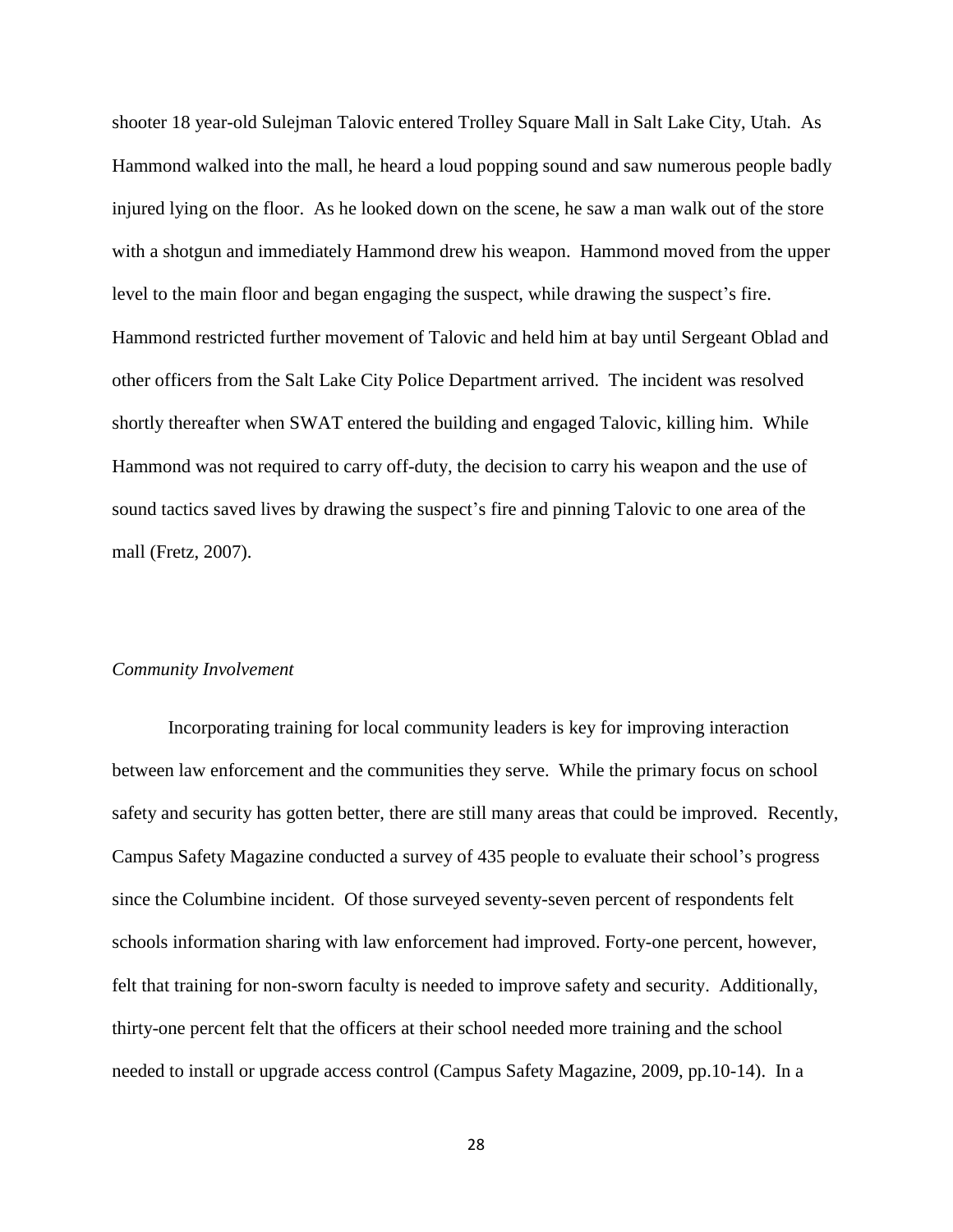survey of Mall security directors, on the other hand, seventy-three percent stated they had policy protocols in place for emergency response. While this is a significant number to have written protocols, only thirty percent reported rehearsing the emergency protocols established. Additionally, only fifteen of the state officials sampled reported joint training exercises with police (Davis, 2008, p.15).

In an effort to educate citizens about law enforcement response at an active shooter event, The Department of Homeland Security has created a general response guide with basic information about what to expect as the incident progresses. This guide suggests doing five main things to be prepared for such a situation. These five practices include:

1) Be aware of your environment and any possible dangers. 2) Take note of the two nearest exits in any facility you visit. 3) If you are in an office, stay there and secure the door. 4) If in a hallway, get to a room and secure the door. 5) As a last resort, attempt to take the active shooter down. This is primarily for situations when they are at close range and fleeing is not an option. As always, calling 911 and getting help is also crucial. This guide also discusses items to include in an Emergency Action Plan (EAP) and what law enforcement will do upon arriving at the scene. This guide is not intended to have people continually live in fear, but rather to have options available if they find themselves in this predicament (United States Department of Homeland Security, 2008).

Law enforcement can do its share to improve community involvement and activities, however many aspects of safety and security are dependent upon organizations preparing properly. While teaching the basics of active shooter response is important, many schools are struggling with funding, keeping safety a priority, and having a single person make important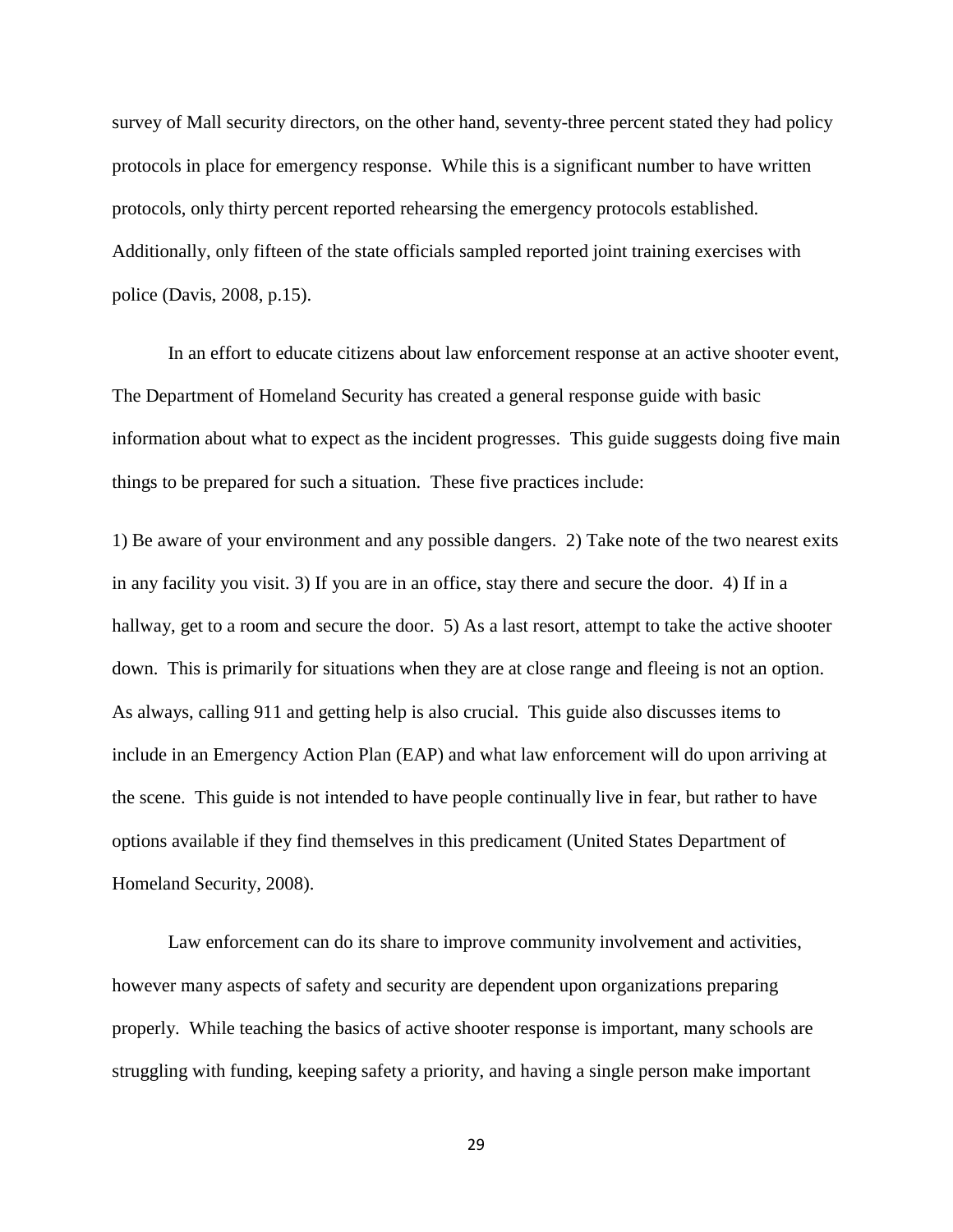decisions of organizational safety. Of faculty in grades K-12 surveyed, sixty-nine percent said funding for security is an issue, additionally, forty-eight percent of faculty felt that their school administration is naive concerning safety (Gray, 2009). While efforts of inter-agency coordination is continually stressed among federal, state, and local law enforcement with terrorist acts, this same coordination should be used between law enforcement and the communities they serve. Simply taking time to "sit down and work out emergency preparedness plans, on paper, needs to be done now," it is up to public officials and schools to develop these plans cooperatively (Mertens, 2007, p.77).

Most schools are developing lock-down type policies to control who enters and exits a room if there is a potential threat in the school. While the actual lock-down procedure is often a basic training skill for teachers, similar to a fire drill, the actual implementation during a crisis is very different. Communication among schools and law enforcement is a large hurdle. Redundancy in notification systems allows higher chances of effective lock-downs and more time to secure rooms and students. Suggestions about involving students in a practice lock-down is also encouraged, however school staff must ensure that specific techniques about an actual lock-down not be used until an emergency would occur (Dorn, 2008). Unlike a standard fire drill, the "all-clear" is not something that can be simply broadcasted over a loud speaker. The U.S. Department of Education recently featured a school district implementing a visual indicator to evacuate locked down rooms. In this method, teachers in the room slide color-coded cards under the door of the room to give law enforcement an indication of the status in the room. While this is not a foolproof method, it gives the officers who are clearing the room immediate identification to the room's status while advancing towards a hostile threat. In this example, a blue card is slid under the door as an indication that the room is currently secured. In the event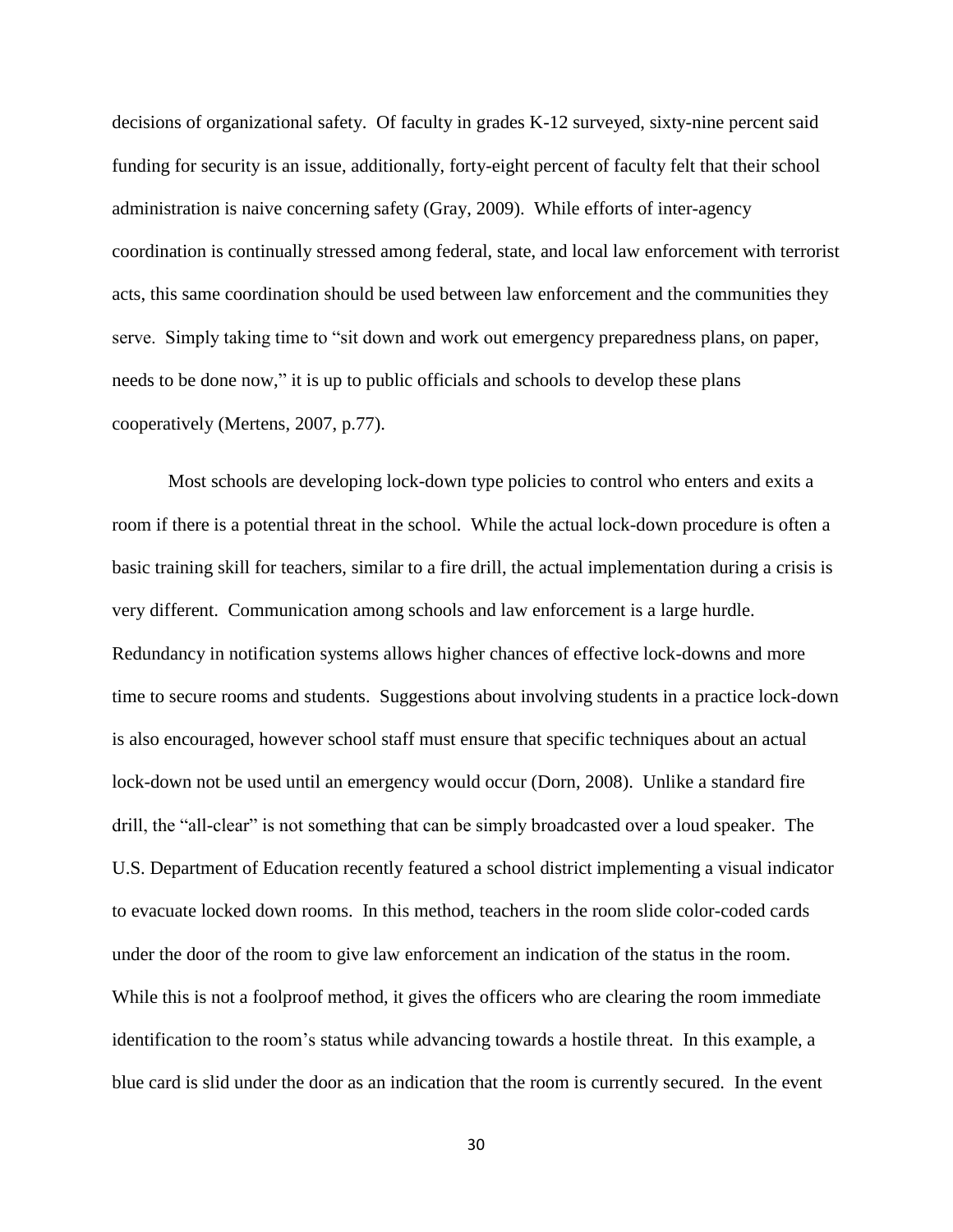the room is not secured, however, either a different color card or no card is presented. While this card is seemingly meaningless to someone else walking in the hallway, it gives a low-tech option to check the status of students. On the same note, once the officers have deemed it clear to evacuate the room, a pre-established color card giving the "all-clear" is slid under the door by law enforcement. At this same moment, identification is provided by the evacuating officer to validate the door may be opened (U.S. Department of Education, 2007).

## *Agency Preparation and Outfitting*

A major goal of law enforcement is the reduction and control of crime and hostile acts in a community. While personnel, budgets, and training all influence the effectiveness of each department's success, most agencies try to develop new and productive ways to increase safety. The use of pre-established staging locations, new technology and state of the art tools are likely to give law enforcement agencies an important edge in their response to and preparation for an active shooter event.

#### *Pre-established Staging Locations*

After the initial shooting at West Ambler Johnston hall, The Virginia Tech Police Department deployed officers to the scene. Within minutes, the VTPD and Blacksburg PD gathered and deployed their SWAT (ERT) teams in response to the incident. Because of their history of conducting regular training events and jointly sharing resources, the officers responded with a solid foundation of cooperation and shared knowledge. As the incident evolved and proper command and control was established, additional manpower was used to secure the scene,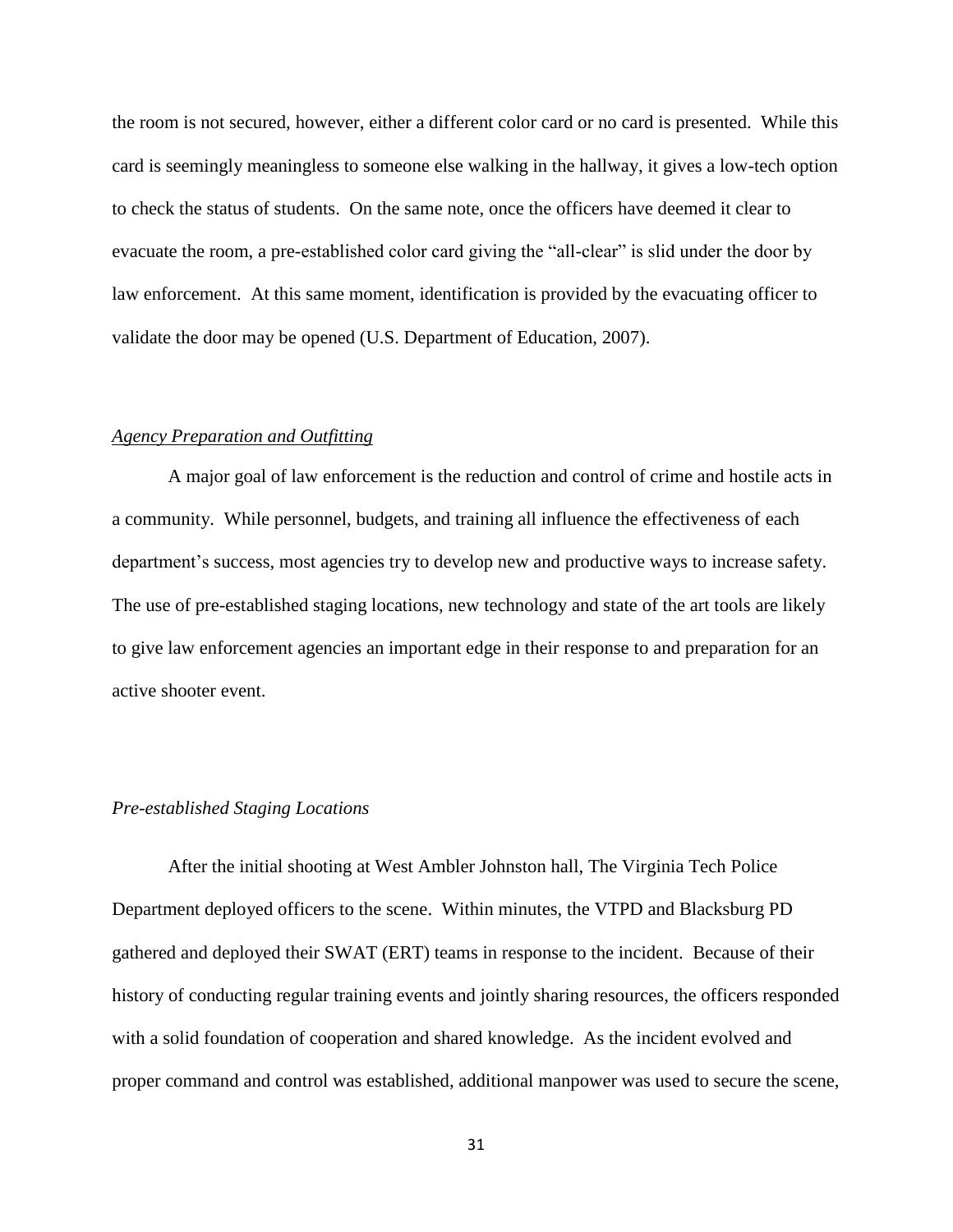establish a perimeter, and clear other areas. While these activities occurred, previous training experience in conjunction with the established incident command on-scene, gave emergency medical services (EMS) an established location to stage for response. This response allowed numerous area ambulance services to arrive on-scene and evacuate people as needed (Mass Shootings at Virginia Tech, 2007). Even though the end result in the Virginia Tech incident, was a tragedy, the previous training and preparation leading up to the main shooting at Norris Hall, was essential in providing a timely response to the threat and treating victims.

Staging for events, through training and cooperative planning, is good for agencies, staging equipment before an incident occurs is important for officer preparedness too. As an asset to any emergency response, many agencies are now requiring SWAT officers to take their equipment with them while working a normal shift. This tactic helps to rapidly deploy vital tools that would normally not be available for countless minutes. Trends in active shooter incidents show that long-guns are a popular weapon of choice and pose a large threat to law enforcement. In order to combat this, departments are deploying rifles in squads of line-level officers. This allows the first few officers on-scene to have weapons that can compare to those they are facing. Because new rifles for every squad and officer are expensive, many agencies try to place the rifles logically for deployment. Other agencies allow officers to purchase personal weapons, according to agency criteria to use on duty. This option limits what type of weapons the officer may buy, but it allows an officer to customize and sight in their weapon as they see fit. Some agencies are also electing to equip supervisor vehicles with extra helmets, tactical vests, and additional weaponry for deployment (Garrett, 2007). While this does not provide the officer immediately with the tools they need, it is another option for rapidly deploying equipment that is not normally able to be on-scene during the first few crucial minutes.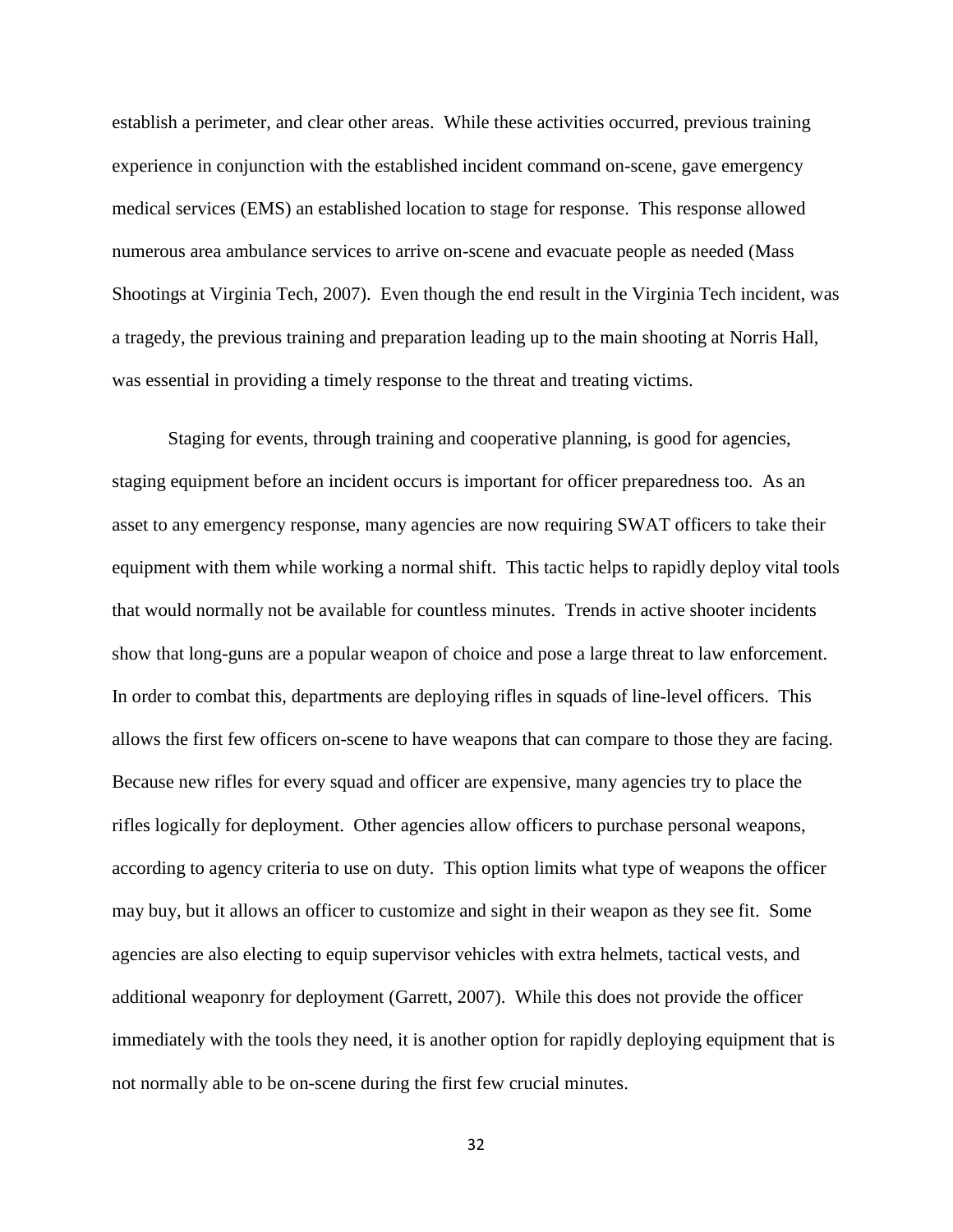#### *Implementing New Technology*

Lack of communication at an incident has the potential to bring multiple agencies to their knees. The EMS communication system in the Virginia Tech incident, for example, used amongst responding units was split into four different frequencies. Additionally, confusion over if EMS had established their ICS system and what frequency they were on, added more disorder to the already complex incident (Mass Shootings as Virginia Tech, 2007). According to the U.S. Department of Justice featured in a report by the U.S. Department of Education (2007), many jurisdictions are under the impression that an 800 MHz radio system solves communication problems. This is not true as radio programming, different brands, and other compatibility issues can still prevent multiple agencies from communicating. During an emergency management incident, law enforcement, fire departments, EMS, SWAT, schools, and other organizations need to communicate appropriately and effectively. "Multiagency interoperability communication is key to efficient communication…" (p. 10).

While communication by radio is still the primary method of interfacing with other agencies, many agencies are now looking toward computer technology to assist them. In Broward County, for example, the inability to properly communicate with and dispatch over 22 municipalities while maintaining real-time location of assets was a persistent problem. Because of this, new software developed by Motorola, allows the Sheriff's department to dispatch and send the closest unit to a crisis. The Sheriff's department has cut response time dramatically because of its ability to send units that are close regardless of jurisdictional boundaries. Additionally, this system was able to link nine different computer-aided-dispatch systems and allow inter-agency cooperation when dealing with an incident (Law and Order, 2004). This inter-agency interface is especially important when dealing with an active shooter. Being able to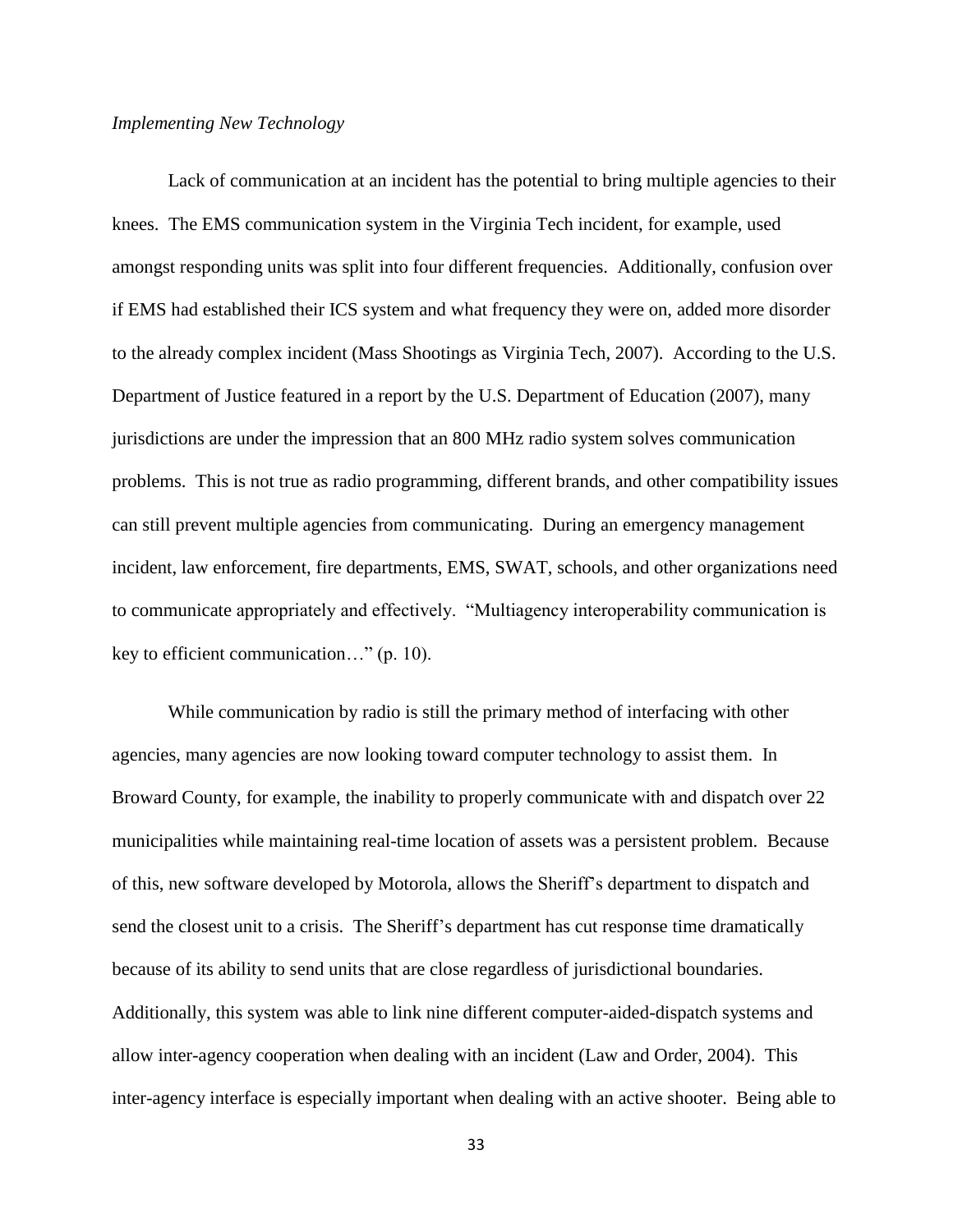broadcast to and send units that will respond fastest are most likely to have the best chance of stopping the threat. Furthermore, coordinating fire and EMS services to respond based on availability and proximity gives those that are injured an increased chance of survival and faster transport to an area hospital.

Evaluating a scene and getting real-time data about a building layout is a unique tool that could be especially important if an active shooter incident would turn into a hostage situation. A new computer program entitled Rapid Responder is doing this. In cooperation with area businesses and schools, the program allows officers to see floor plans of a building with accurate pictures of rooms. An officer with this prior knowledge has a level playing field when facing an active gunman. Simply being able to identify hot zones, hiding spots, and areas of increased threats could mean the difference between life and death. Furthermore, if an officer is able to identify where an active shooter is located, additional officers can be deployed to cordon off hostile areas. Using this program, or a similar one, allows officers to deploy rapidly and control aspects of the scene like utility shutoffs. The program is also versatile enough to be downloaded onto squad laptops for easy accessibility by those responding (Tech Beat, 2008). Although this program would be difficult to use if an officer was first on-scene, backup officers, SWAT teams, and any emergency units supporting the event response would benefit.

## *Equipping Officers with Proper Tools*

Budget is always a problem when talking about equipping officers and providing rapid response. Even though budget is a problem, being able to effectively decide how money is spent can provide officers valuable gear for active shooter incidents and other incidents with an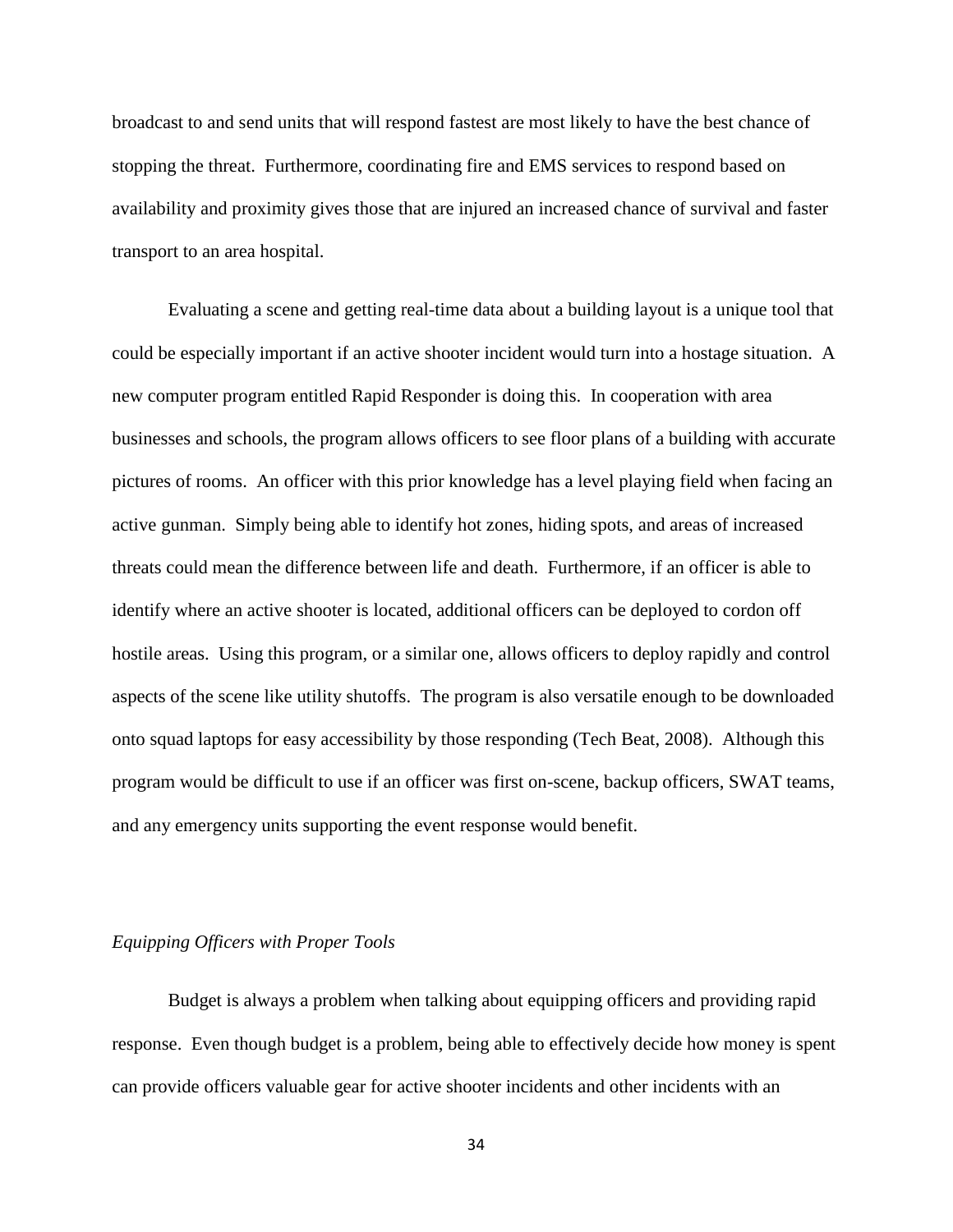increased threat. While there is always a large gamut of new items to purchase, a few products would be especially beneficial in an active shooter environment. Tools such as ballistic shields, shooter identification kits, and system called Shot Spotter give officers a valuable edge in combating terror in a community.

Perhaps two of the best defenses in combating an active shooter are preparation and equipment. While many colleges and agencies throughout the United States are prepared and armed appropriately, there are a few colleges, such as UW-River Falls and UW-Stevens Point that are not adequately trained or prepared for an active shooter incident. Since these two Universities are dependent upon local jurisdictions for police coverage, their independent ability to stop an active shooter is not existent. Both River Falls and Stevens Point, along with other Universities throughout the United States, rely on security guards for campus protection. A moderate amount of controversy has delayed other UW campuses from having their officers armed in the past. After the Virginia Tech Incident, the President's Commission on University Security (2007) recommended that "all UW institutions provide certified police officers responsible for law enforcement functions with necessary lethal, as well as less-lethal and nonlethal, arming options" (p. 24). The process of hiring and equipping certified law enforcement officers is a crucial step towards preparedness and intervention in a campus environment.

For agencies that have sworn and armed personnel, possibly the best defense against an active shooter is the use cover and concealment methods. Arguably, one of the best methods to maintain effective cover is to bring "cover" with you. Although the use of a ballistic shield provides many obvious benefits to include personal and team protection, the costs associated with a shield along with its bulk can hinder an officer wanting to carry it in their squad. Some ballistic shields, while they provide more protection, are very heavy pieces of equipment and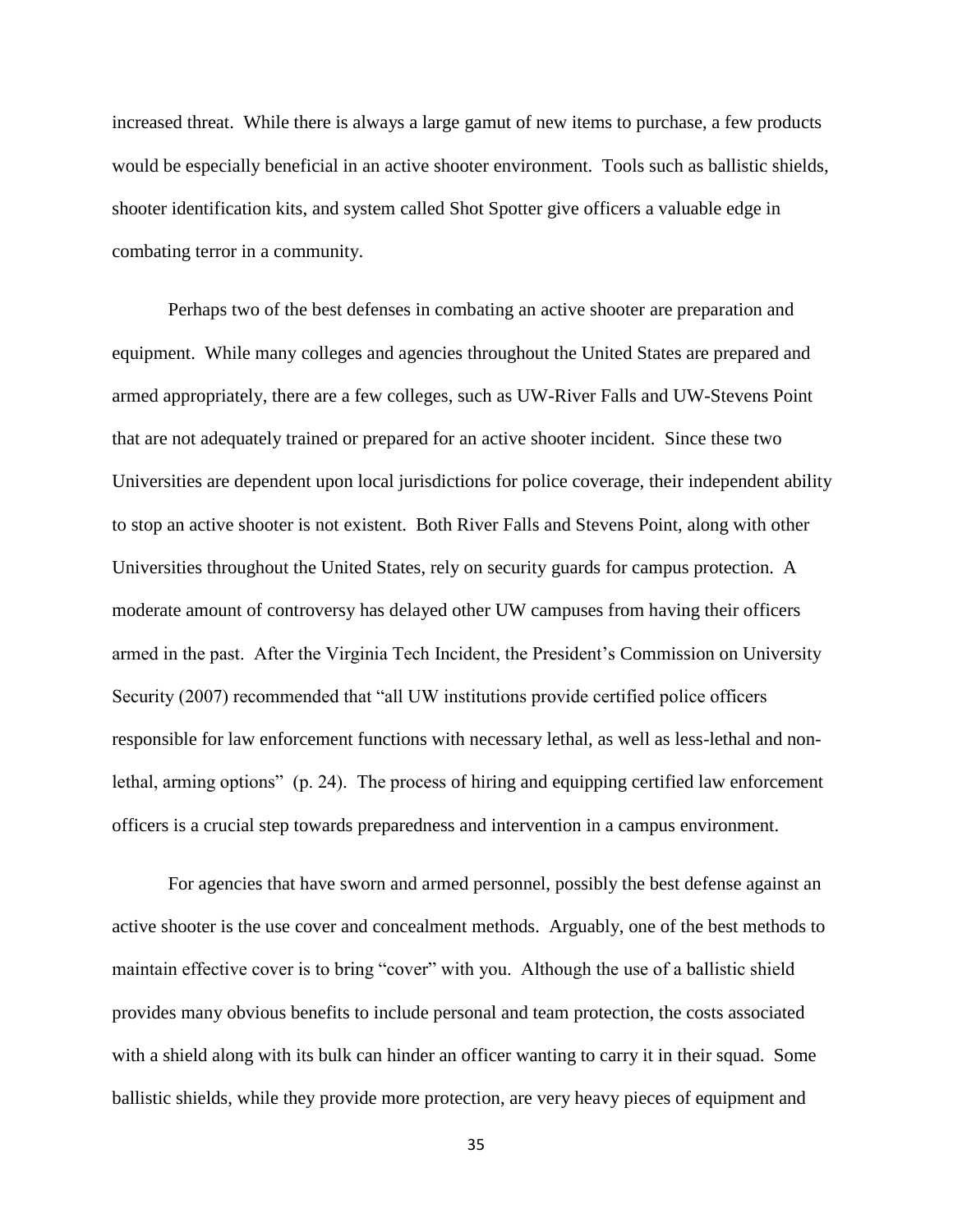require extensive training, handling, and muscle strength to use. Some agencies have resorted to a ballistic blanket for more versatile protection with easier deployment (Bertomen, 2007). While this blanket is very similar to a bullet resistant vest that an officer would wear, it offers a large surface area to cover against smaller caliber rounds. Unfortunately, with the lighter nature of the blanket and easier storage, comes the decreased ability to stop higher power weapons. Perhaps one of the most promising ballistic blankets currently on the market is a product entitled the ballistic transformer or otherwise known as the Multi-Functional Armor Blanket (MFAB). Originally manufactured to line the cage inside of a squad, this ballistic blanket can be removed from the cruiser and deployed whenever and wherever it is needed. This specific blanket is a two-foot by four-foot sheet of ballistic protection that is rated at a IIIA threat level. The flexibility of the material allows for easy storage, quick deployment, and immediate protection during an incident. Additionally, this blanket also meets the military's fragmentation standards for bomb blankets. Since this is not an all-encompassing tool, officers need to take additional considerations if large IEDs are used or if the shooter possesses a high-powered rifle (Basich, 2009).

Separating victims from shooters can be difficult especially if the active shooter tries to leave the incident together with those being evacuated. This is particularly relevant if there are multiple subjects involved and the shooter's identity remains in question. Being able to quickly distinguish potential involvement could prevent a shooter from leaving the scene. One potential way to distinguish this is to scan a person for the presence of gunpowder residue. An instant shooter identification kit would be able to accomplish this task within about 45 to 60 seconds. Unlike previous testing abilities, a new portable field test kit is available for testing suspects at a scene. Simply swabbing a person's hands, clothes, belt, or shoes allows officers to scan multiple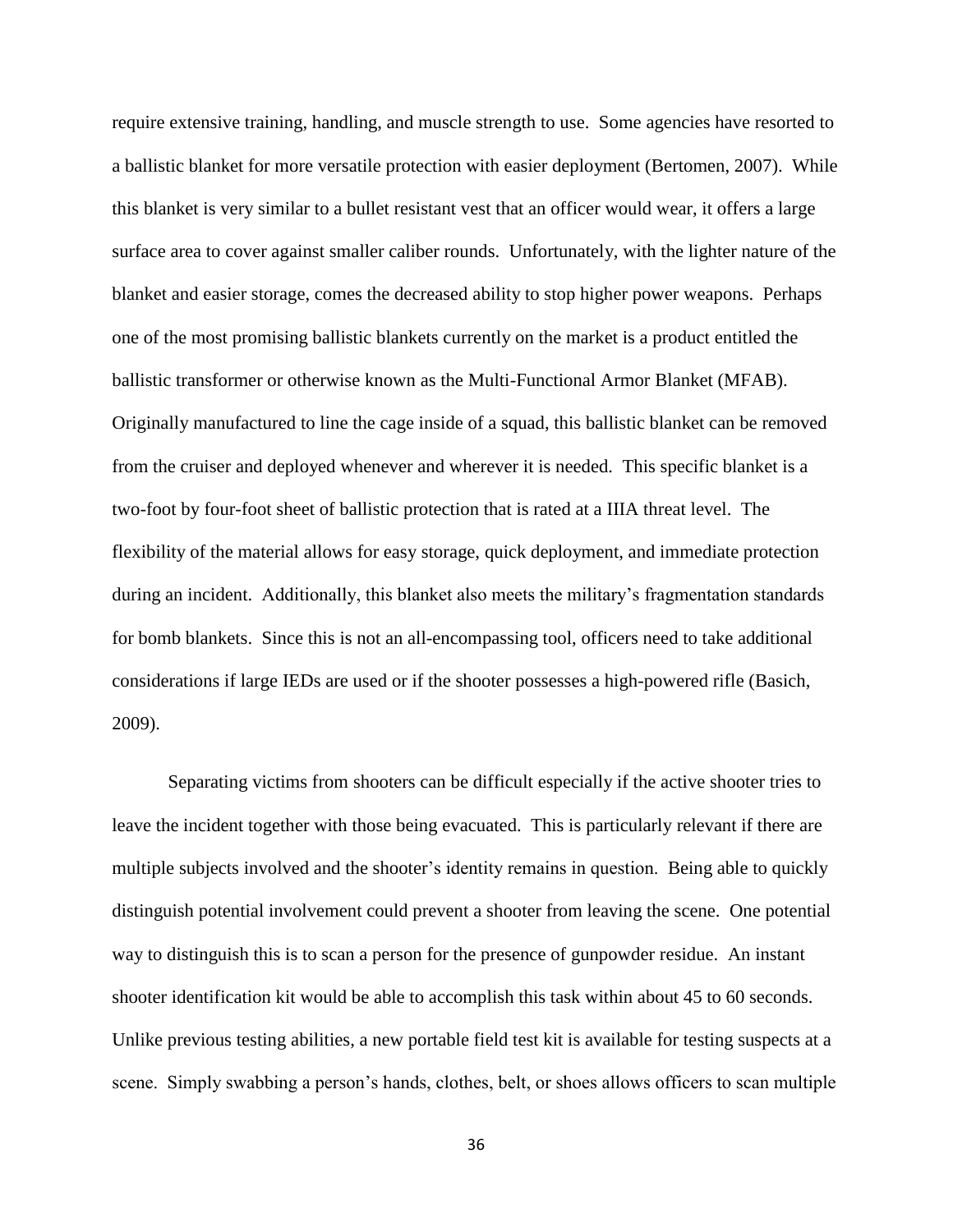subjects within a few minutes and obtain instantaneous results. With a 90% accuracy rating, the swab changes color to show the positive test result if contact was made with a gunpowder residue. Further tests with similar technology are also being tested on explosive residues to indicate contact with both explosives and gunpowder residue (Nielsen, 2004). Although this is not a foolproof method, it is another instant tool for law enforcement to use if the shooter attempts to leave the scene.

Perhaps one of the most promising advances in instant shooter technology is a system called Shot Spotter. This system, already deployed in Beloit, WI and Mountain View, CA, has an increased response time for officers and improved community safety. When a gunshot or other similar explosion is fired within a two-mile radius, shot spotter is able to sense it, and pinpoint it to within feet of its origin. Through the use of acoustic sensors, the sound of the gunshot is triangulated and alerts are sent immediately to the dispatch center. Similar technology has been used in Iraq and Afghanistan to identify distance and direction to a hostile threat. With the versatility of being able to have a permanent mount on a building or a mobile mount on a vehicle, the system can be adapted to benefit the users. For a school or mall setting, this system gives law enforcement an immediate indication of gunfire and officers are able to respond to the area rapidly. Besides initially identifying the location hostile, this system further allows officers to potentially track a threat as he/she progresses across a campus or mall area. The advancements in this technology also have the ability to distinguish a car backfire and a firework from a possible gunshot. While the sound should still be verified, it allows for officers to prioritize calls based on the type of sound heard (Shot Spotter, 2009).

While there are many different tools and technologies becoming available every day, agency instructors and administrators need to keep thinking of different ways to keep their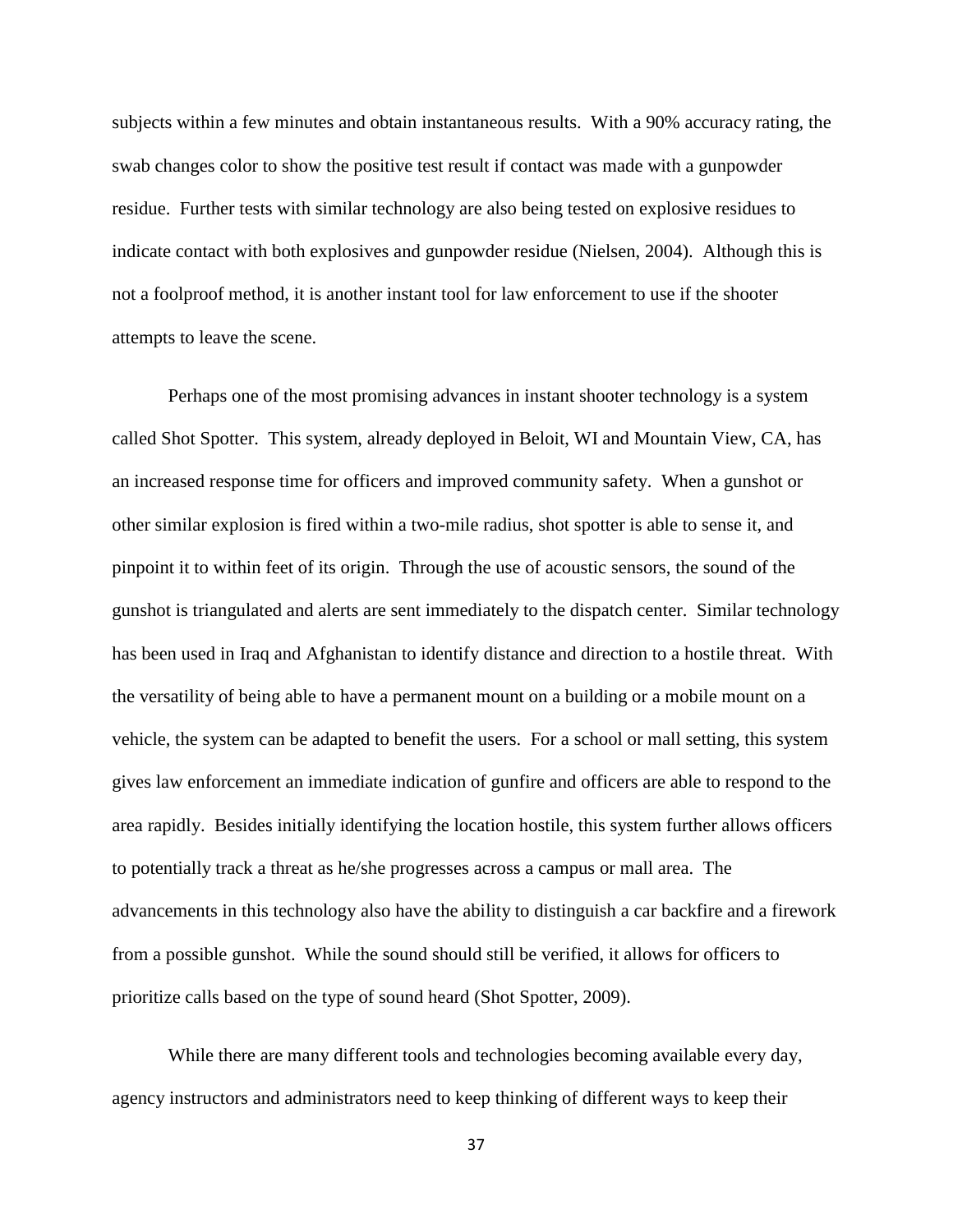officers safe. Being properly equipped for an active shooter is almost impossible, yet maintaining preparedness and a sound knowledge base gives an officer the best chance of survival for themselves and innocent victims. Proactive thinking, implementation, and training to avoid complacency will keep officers as safe as reasonably possible.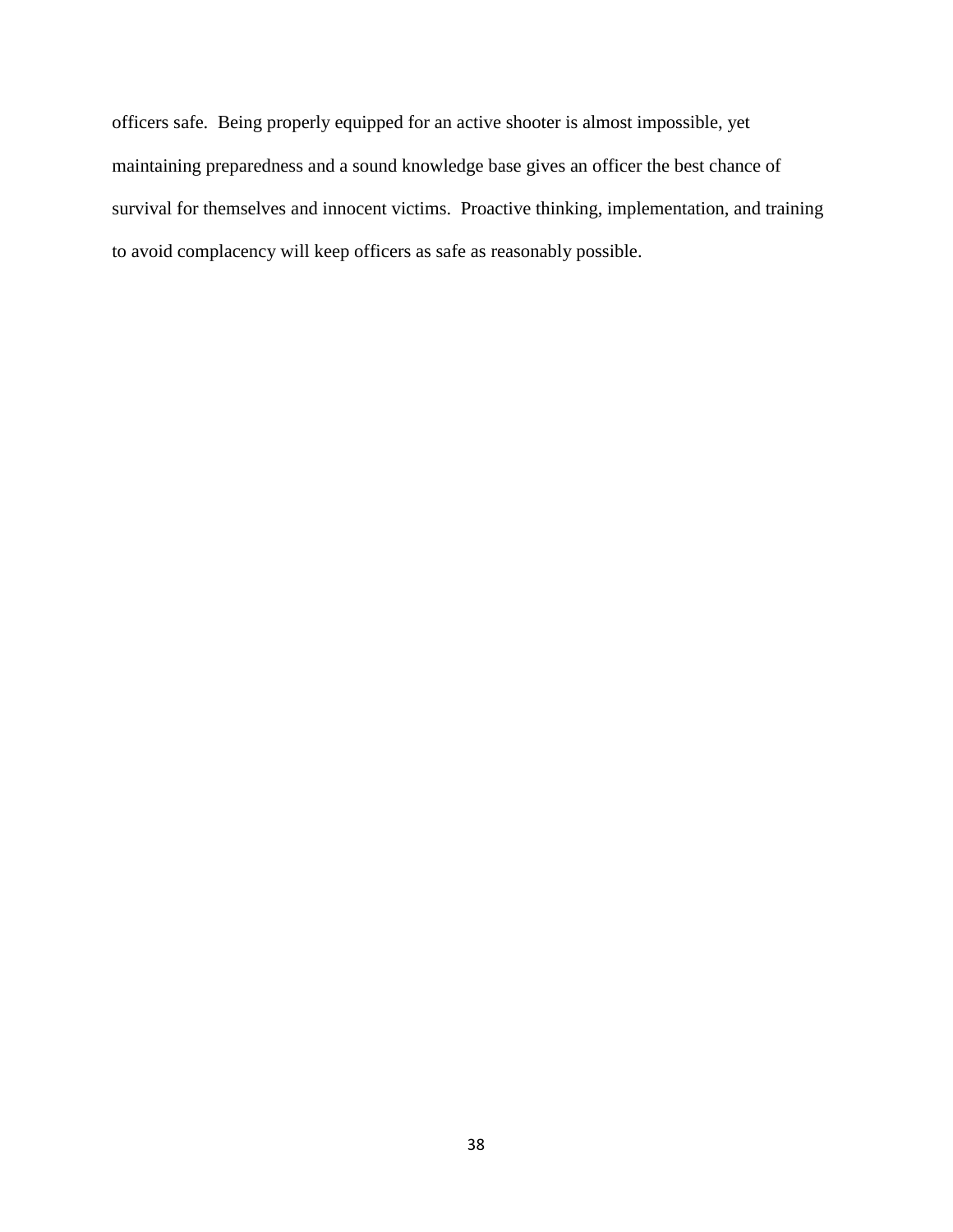#### **Section III. Recommendations**

Law enforcement is expected to take immediate tactical response when responding to an active shooter. While there are many different ways for an agency to execute their response, agencies should remember that preparation is key. Through the implementation of specific and organized agency policy and joint training with area agencies, administrators and instructors have the best likelihood to instill leadership skills, train and properly equip officers.

## *Agency Policy Considerations*

Through the use of agency policies, line-level officers should be supported by the implementation of the Incident Command System, the establishment of mutual aid agreements, and guidance for on-scene action. The intent of a policy is to state how an agency meets goals and accomplishes its mission while providing consistence throughout (Carpenter, 2000). While agency policy is often a general format providing broad guidance for personnel activities, certain elements must be included in this guidance. For example, the city of Minneapolis, Minnesota has many policies covering their execution of a mutual aid call in their area. Their policy specifically outlines who can approve a mutual aid request and what information is needed before assets will be granted. The policy also outlines liability and costs associated with any request once it is granted (City of Minneapolis, 2009). While many details are provided in regards to mutual aid, their policy fails to cover special circumstances needed for immediate response to an active shooter. This immediate response, although rare, requires immediate consideration and is hindered by the need for approval from one of the four people outlined in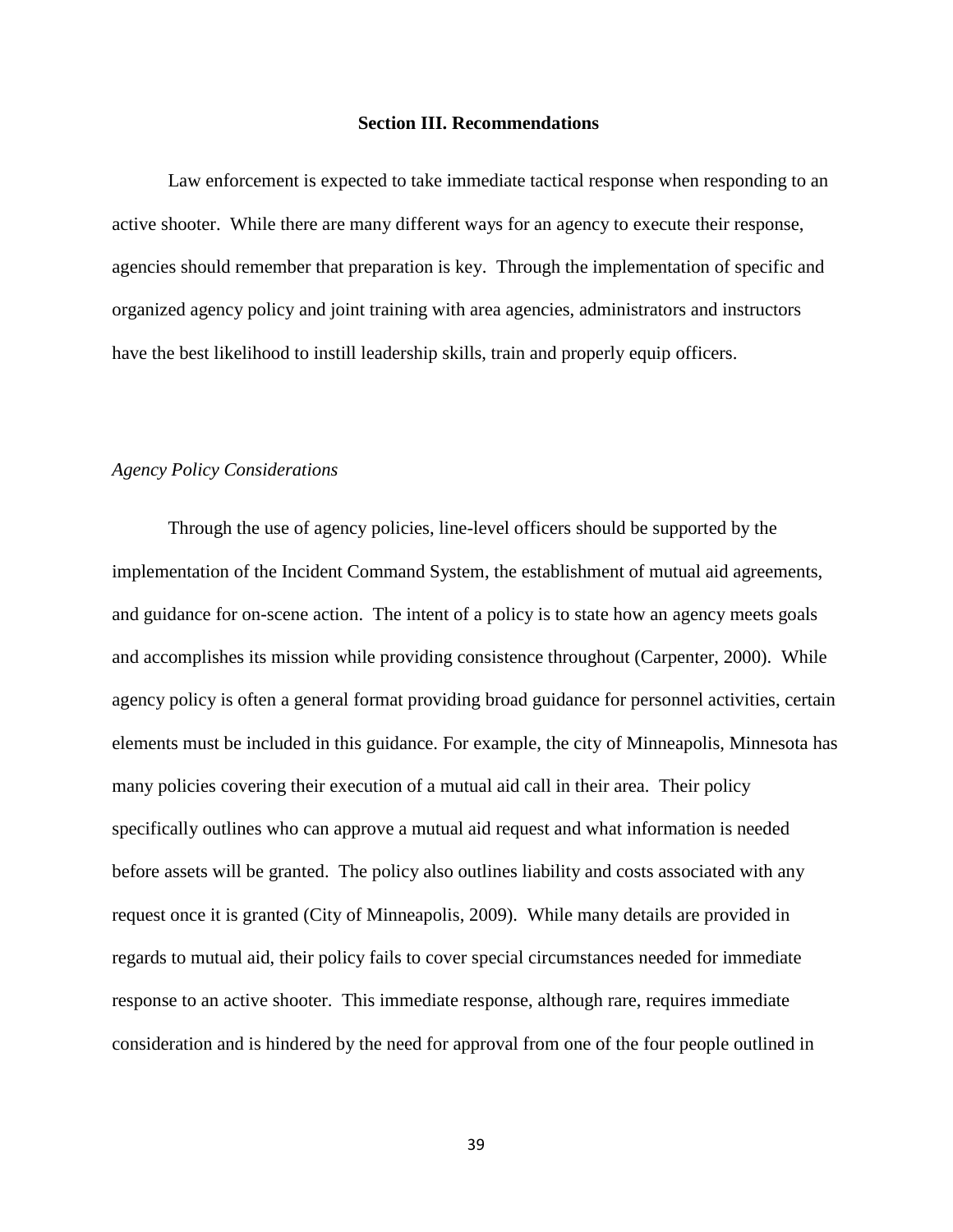the policy. This policy also fails to cover outside agencies that may respond to the Minneapolis jurisdiction and how city officers will work cooperatively with them.

Mitchell, South Dakota Police Division Policy, specifically recognizes that other agencies will work concurrently within their jurisdiction. Mitchell officers, according to policy, are allowed to assist these agencies and to resolve any conflict in a professional matter. In the event officers need to assist outside agencies, an inter-agency and mutual aid agreement is outlined allowing their officers to work with county, state, and federal agencies. The agency further assumes responsibility for communications, logistics, and manpower needed to support law enforcement functions (Mitchell Police Division, 2009).

Each of the policies above covers basic measures of mutual aid and the role of officers involved. The Lamoille County Police mutual aid agreement, however, goes one-step beyond this normal scope by specifically outlining the actions expected under the ICS system. When Lamoille County officers are used under the mutual aid pact, their policy states that the requesting agency will establish an Incident Command System and the Incident Commander will establish staging areas accordingly. At an emergency scene, Lamoille County policy states that orders will be followed under the direction of the Incident Commander and all use of force decisions shall be based on the originating department's policies and procedures (Lamoille County Police Agencies, 2009). By specifically outlining the use of the ICS system in major events, the agency immediately identifies the role of the on-scene commander and it allows officers to adopt an integrated organizational structure to match problems and demands of an incident(s) without restrictions of jurisdictional boundaries (FEMA Incident Command System 100, 2009). Although, the most experienced officer should take command, the initial response is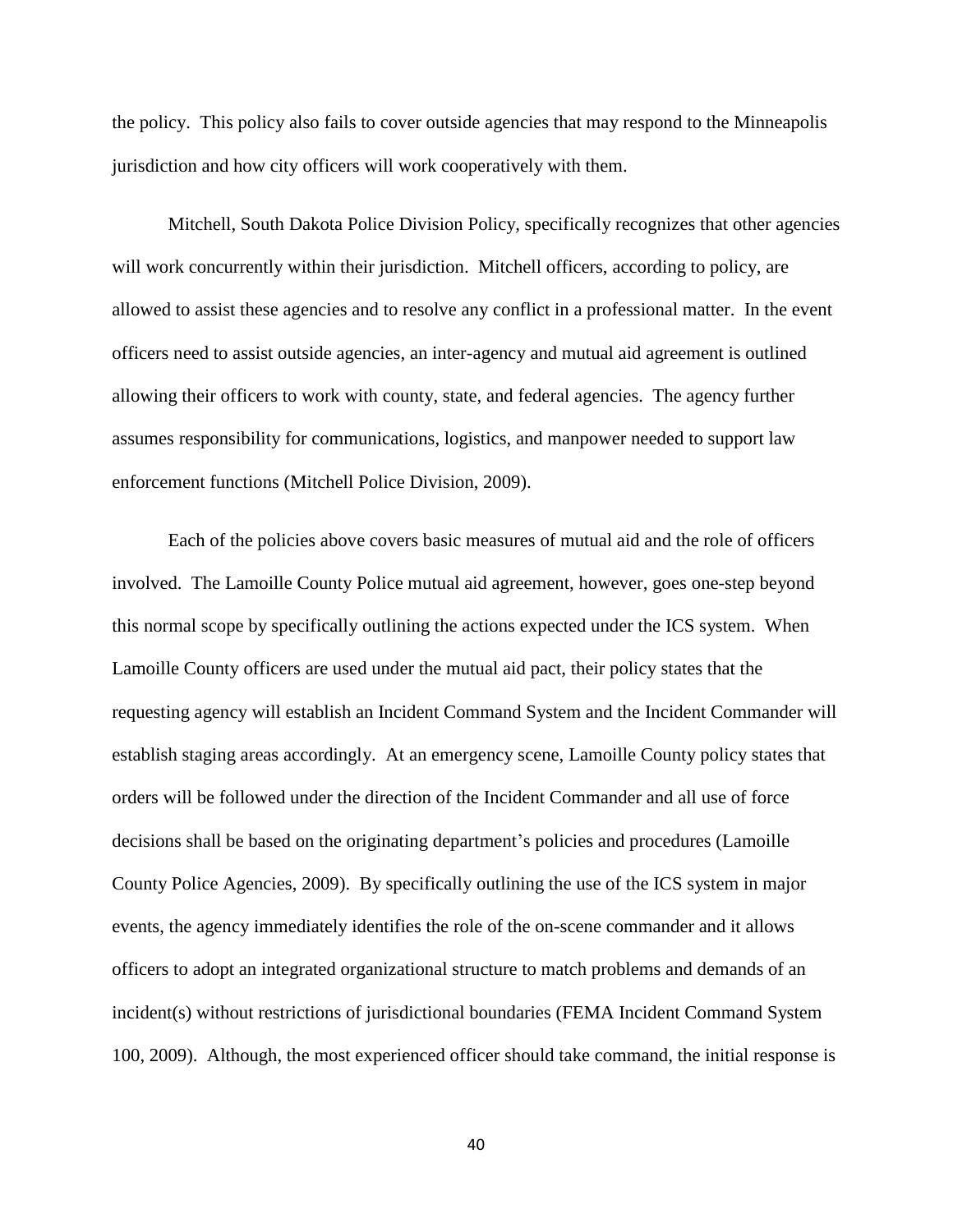vital to controlling the incident and because of this ICS and NIMS training need to be given to line-level officers (Moore, 2006).

The overall goal of a policy is to create consistency among employees, establish performance standards, identify responsibilities, outline acceptable procedures to follow, and act as a communication tool (Carpenter, 2000). Effective policy creation requires careful planning and consideration. Each policy should include definitions, chain of command, operational guidelines, and considerations of civil liability. Definitions allow officers to understand the scope of the policy, and the agency's intent. Operational guidelines provide direction for officers to follow in the line-of-duty. These guidelines should be consistent with state laws and are not intended to limit the typical discretion of officers. Adding chain of command to a policy, establishes a framework for the organization to follow. Chain of command details should also highlight key players in the policy's implementation. Lastly, the policy should direct officer actions in the scope of the agency's enforcement and, in turn limit the officers' civil liability (Georgia Association of Chiefs of Police, 2007). This allows officers to act under state law and agency policy to guide their enforcement and discretion in both criminal and civil acts.

Effective written policy should also be based on facts and knowledge obtained from a reliable source. Because of this, referencing academic research journals, training plans, other policies and procedures, and even trade magazines can provide effective insight to the policy's intent (Orrick, 2004).

Specific outlines of agency roles, and the roles of the units providing mutual aid, help to identify precise needs. While each of the policies listed earlier cover mutual aid and identifies some of the restrictions, the policies fail to outline the severity of an active shooter incident and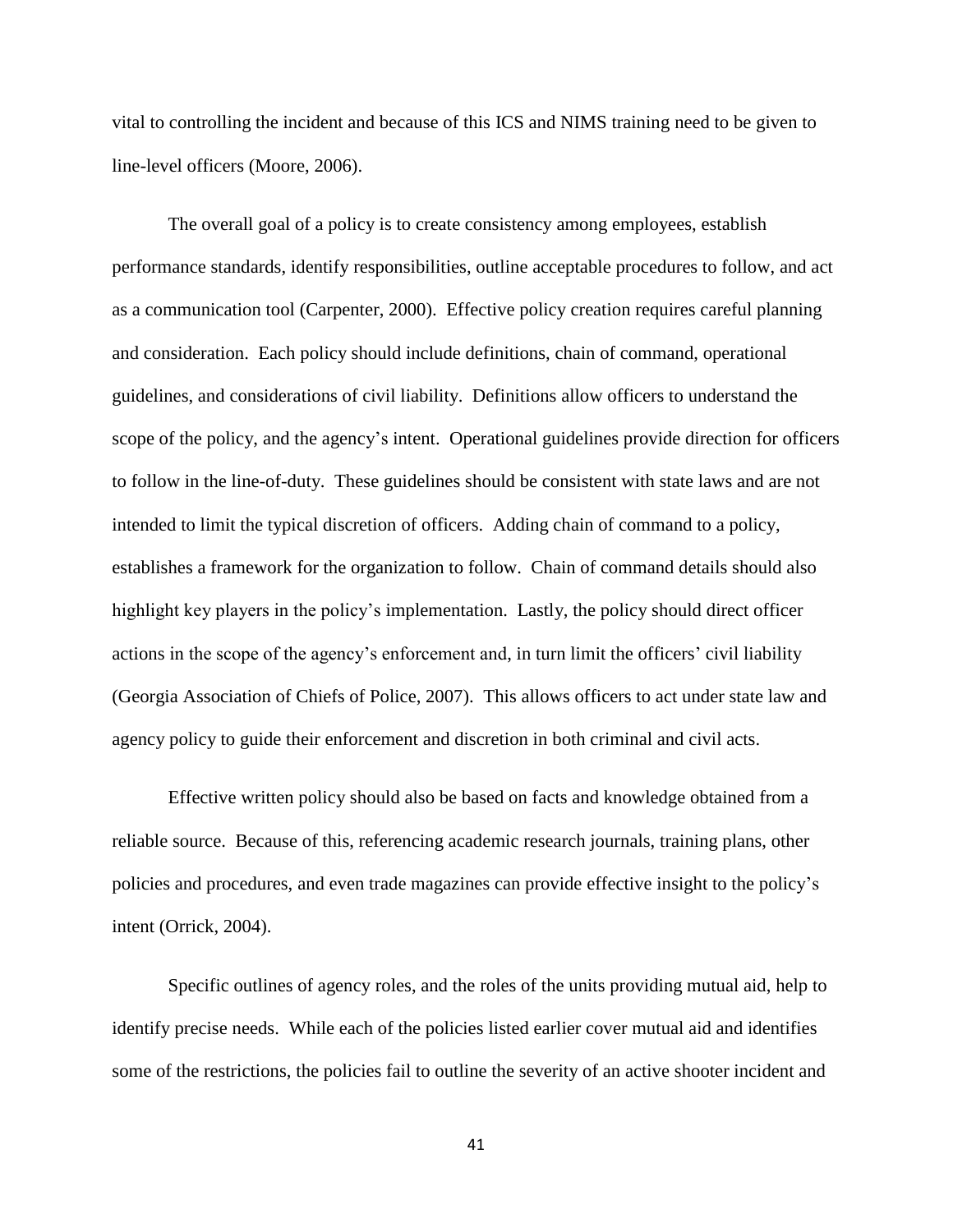the immediate need for support. This is not as large of a factor for a city with many officers, however many rural communities are dependent upon other agencies for backup. As stated earlier, joint training utilized between the Blacksburg Police and the Virginia Tech Campus Police prior to the incident was commonplace. Personnel, equipment, and other resources were jointly shared and practiced. Because of this joint cooperation and previous working knowledge, tactical teams were already prepared and on-scene when the Norris Hall shootings began (Giduck & Chi, 2008). While the formality of asking for mutual aid is generally needed, the requirement for immediate assistance in an active shooter situation is vital. Because of this, it would be beneficial to include special circumstances in a mutual aid policy to indicate special circumstances of immediate response if a life saving incident is developing. The Wisconsin Law Enforcement Accreditation Group specifically recommends forming written agreements among law enforcement agencies. They recommend reviewing mutual aid agreements to promote efficiency, increase safety, and establish protocols for enforcement action. Additionally, the Presidents Commission on University Security (2007) recommends, "that UW institutions work collaboratively with local law enforcement agencies to establish agreements for assistance and service that clearly define responsibilities" (p. 11). This type of agreement is especially important to some colleges in the University of Wisconsin System such as UW-River Falls and UW-Superior who have security officers rather than sworn officers patrolling their campus.

## *Joint Active Shooter Task Force*

With the implementation of a joint task force within a set geographic area, agencies are able to organize training, align response procedures, create joint mutual aid policies, and pre-plan response strategies for potential local targets.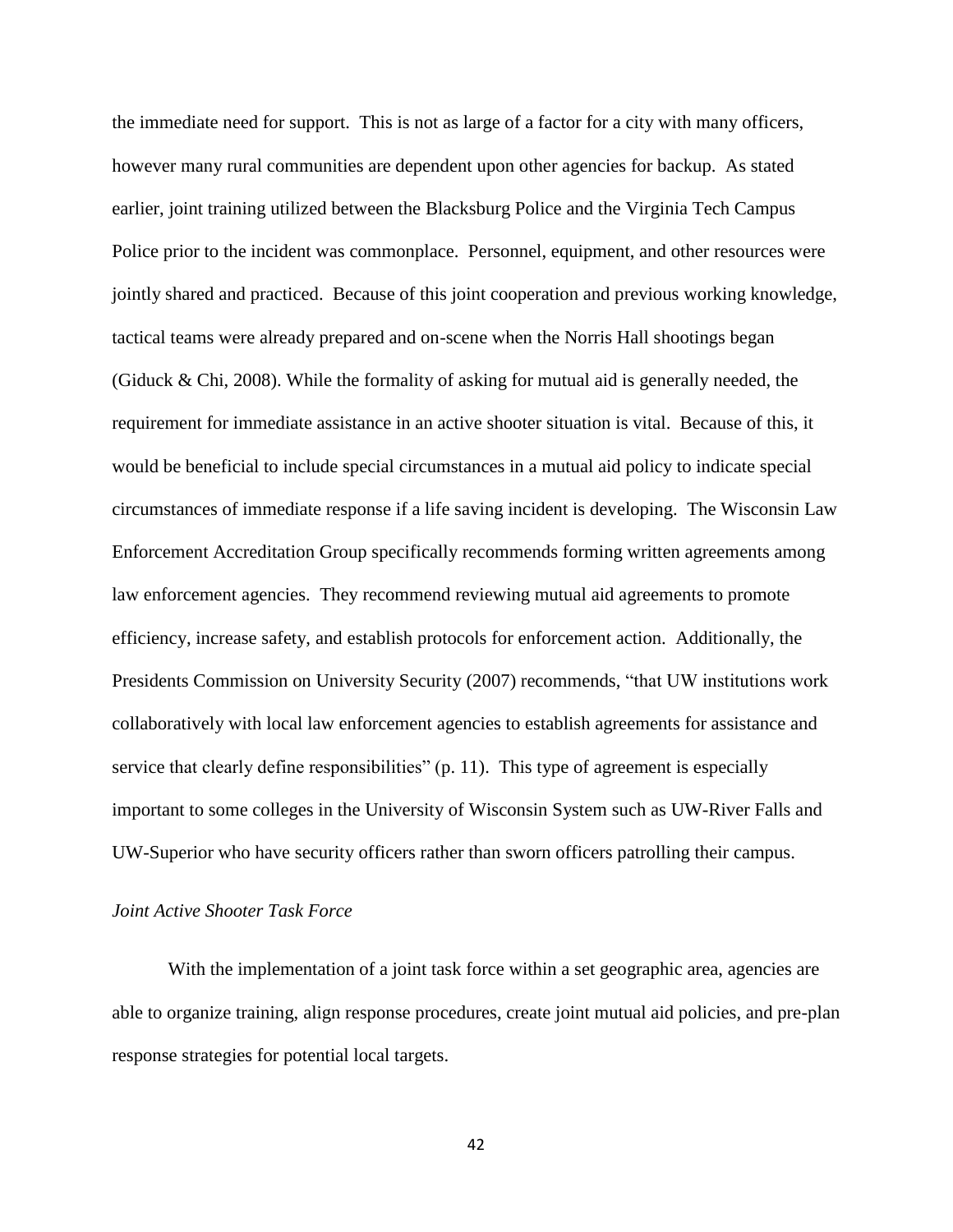While there are multiple benefits to creating a Joint Task Force amongst agencies, one important aspect is the joint implementation and review of current agency policy. It is recommended that a policy committee be formed to critique and evaluate policy, and similarly a Joint Task Force would be able to make recommendations and evaluate needs among many agencies cooperatively (Orrick, 2004). Policies are usually approved by a joint committee. It is important that this committee consider the needs of all agencies within a geographic area. Once decisions are made, policies should be implemented jointly by all affected agencies.

In addition to administrators implementing proactive policy, the formation of a Joint Active-Shooter Task Force has enormous potential. In a single county, an agency is often expected to work with many other entities of law enforcement. While providing intra-agency active-shooter training is important, it is very likely that at a major shooting incident officers from outside jurisdictions will be arriving on-scene. This Joint Active-Shooter Task Force allows for all agencies within a general geographic area to develop tactics, hold joint training sessions, and understand resources that will be available upon arrival. Additionally, the ability to share essential intelligence of potential threats or trends in their community could influence the response of each agency. The School Resources Officers in Jonesboro, Arkansas and Greenfield, Wisconsin, for instance, assist their agencies with in-house training. A school resource officer's knowledge of school layouts would be especially beneficial to this type of task force. Since many agencies are likely to respond to an active shooter, their first-hand training and knowledge is able to give valuable insight to other agencies. These officers are also able to give updates on the dynamics of the school, potential threats, and identify danger zones that responders should be concerned with (Garrett, 2007). Similarly, the incorporation of key community leaders is also important. As stated earlier, as much as seventy-seven percent of respondents surveyed felt that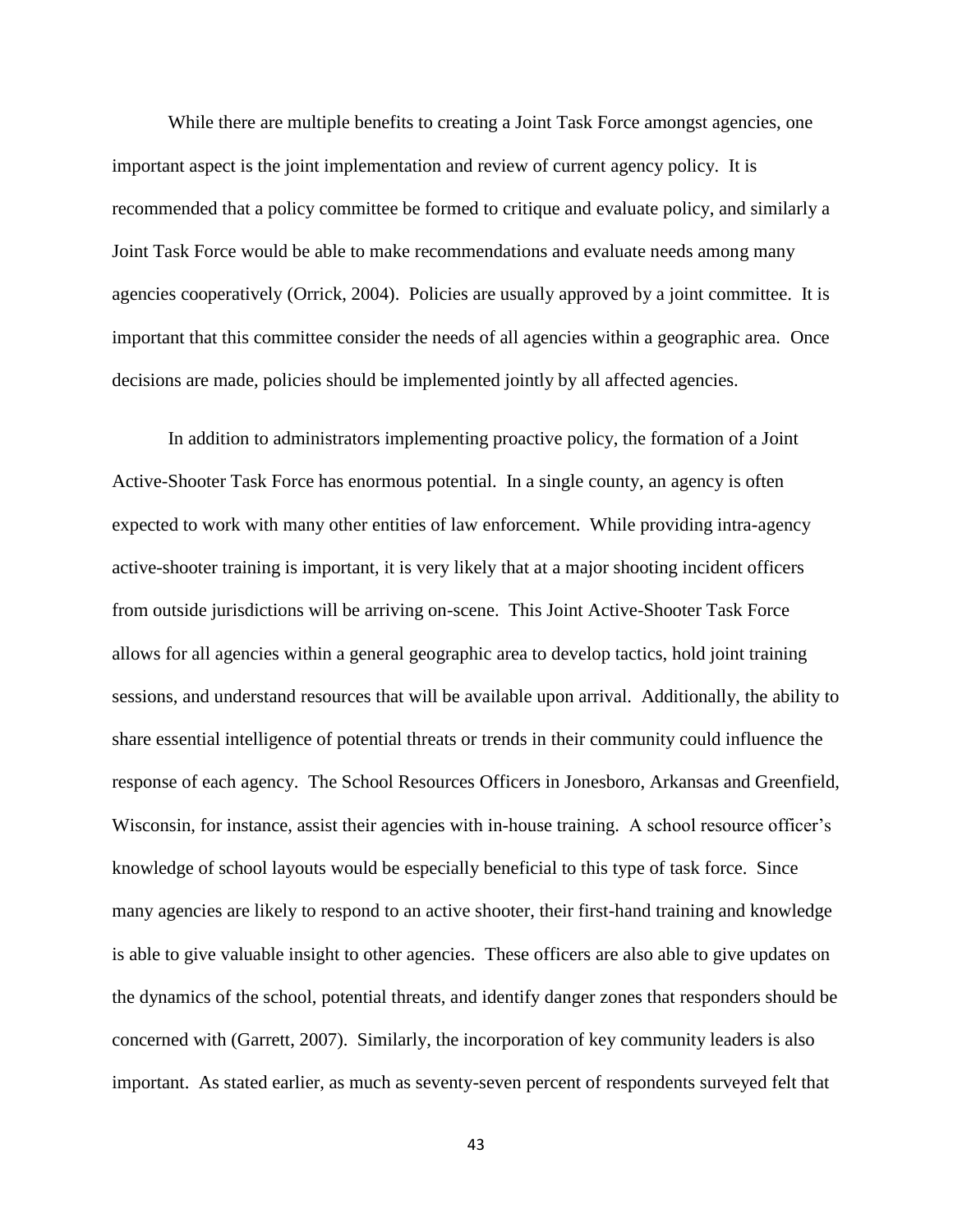information sharing with law enforcement needed to be improved upon. Learning the dynamics of the school, mall, or other building may be crucial during an incident and the first hand knowledge that the community can give may provide law enforcement valuable intelligence (Campus Safety Magazine, 2009).

Along with area agencies that will be responding, incorporating Explosive Ordinance Disposal (EOD) Units in this training is valuable. EOD experts have the ability to give officers basic knowledge of hazards, capabilities, and response times during an incident. Part of this joint training needs to cover unified tactical areas and improvised explosive devices (IED) to establish continuity amongst responding agencies. By understanding how an IED works, indicators to watch for, and standoff zones, officers will be able to make instant on-scene decisions when deploying in a hostile environment (Improvised Explosive Device Defeat, 2005). This joint training is especially relevant to prevent further injuries from those in an area, but also in situations like the abortion clinic bombing where emergency personnel were specifically targeted (Southern Poverty Law Center, 2009).

Implementation of a joint task force requires equal, proactive support from all those participating. The U.S. Marshals and Federal Bureau of Investigation have proven that a joint task force can be very productive. In the Joint Regional Fugitive Task Force, consisting of over 600 investigators and 200 participating agencies, the U.S. Marshals focused on wanted suspects. In 2009, this task force was able to apprehend 37,374 violent fugitive felons consisting of 1,769 people wanted for homicide. Also, 13,125 people arrested were wanted for narcotics violations, 2,758 for weapon offenses, and 2,623 for sexual offenses. The tremendous success of this task force lead to a National Award from the Federal Law Enforcement Officers Association for group achievement (Federal Law Enforcement Officers Association, 2009). The Federal Bureau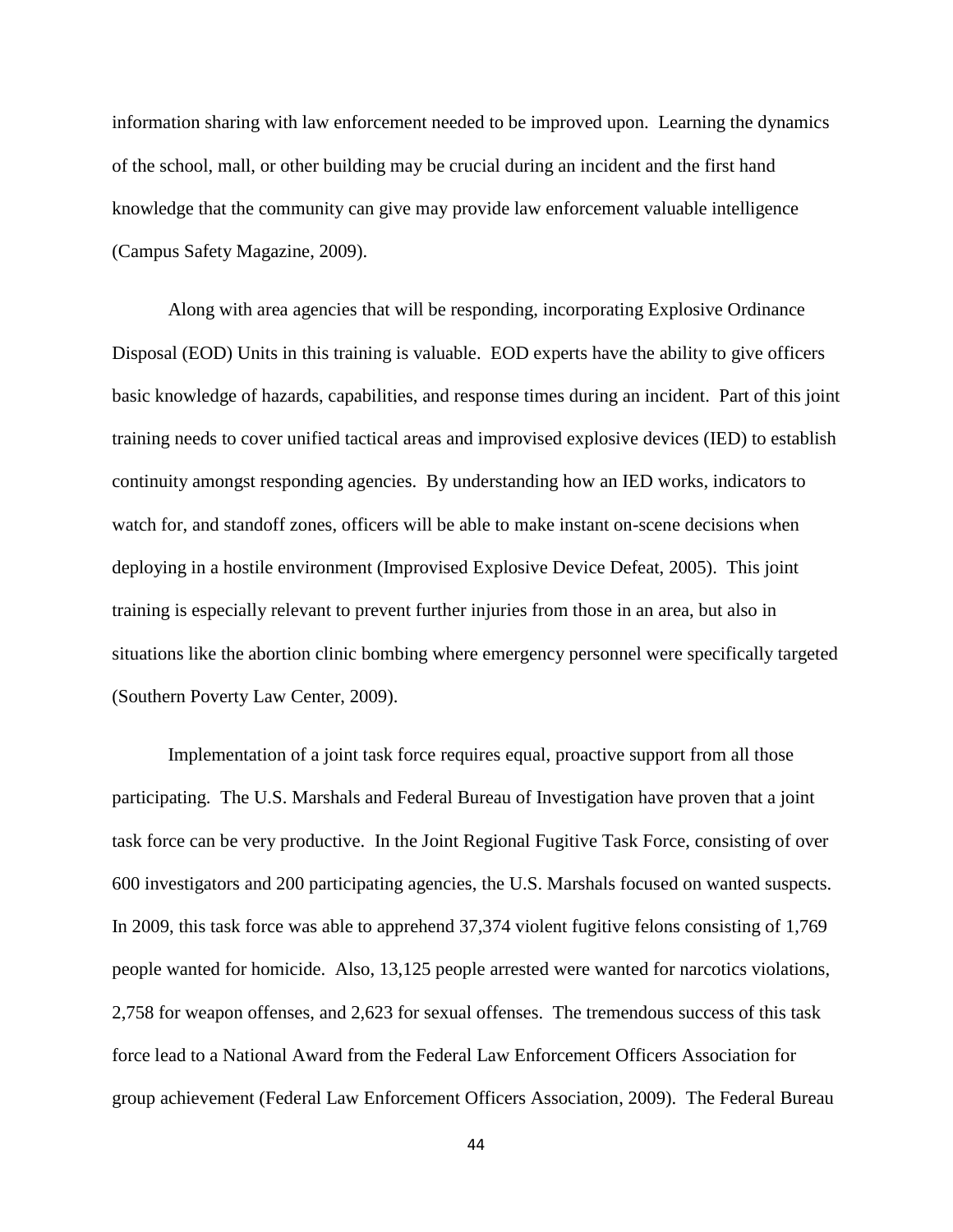of Investigation has also implemented numerous gang task forces throughout large U.S. cities in an effort to crack down on gang related crime. In 11 different cities, task forces focused on certain crime linked gangs and built cases on their actions. In Denver, for example, the Rock Mountain Safe Streets Task force in conjunction with seven different agencies, executed 56 search warrants resulting in 47 indictments and the seizure of 26 firearms and two pipe bombs. A second task force North Las Vegas had similar results after investigating a gang war between the Rolling 60s Crips and the Gearson Park Kingsmen. This case resulted in 41 total arrests, 37 indictments, and a drop in violent crime of about twenty percent (Gang Success Stories, 2009). While an active-shooter task force is primarily focused on preparing for a possible event, the cooperation and intelligence sharing provides significant progress towards the prevention of other crimes. These task force events prove that planning, investigation, along with good intelligence and response can make communities safer.

Working in conjunction with other agencies also allows administrators to identify problems that may arise in the process of working together. Some campuses in the University of Wisconsin system have already taken this initial step. Although the task force is not specifically for active shooters, their proactive steps to establish joint mutual aid policies sets an example for other college and high school systems. The Jefferson County Mutual Aid Response Plan (JMARP) and the Suburban Mutual Aid Response Teams (S.M.A.R.T) are just two examples of task forces being developed in Wisconsin. Although detailed guidance is still needed, their mutual aid and joint cooperation groups allow for extra personnel and equipment to be immediately dispatched within an organized response effort (President's Commission on University Security, 2007).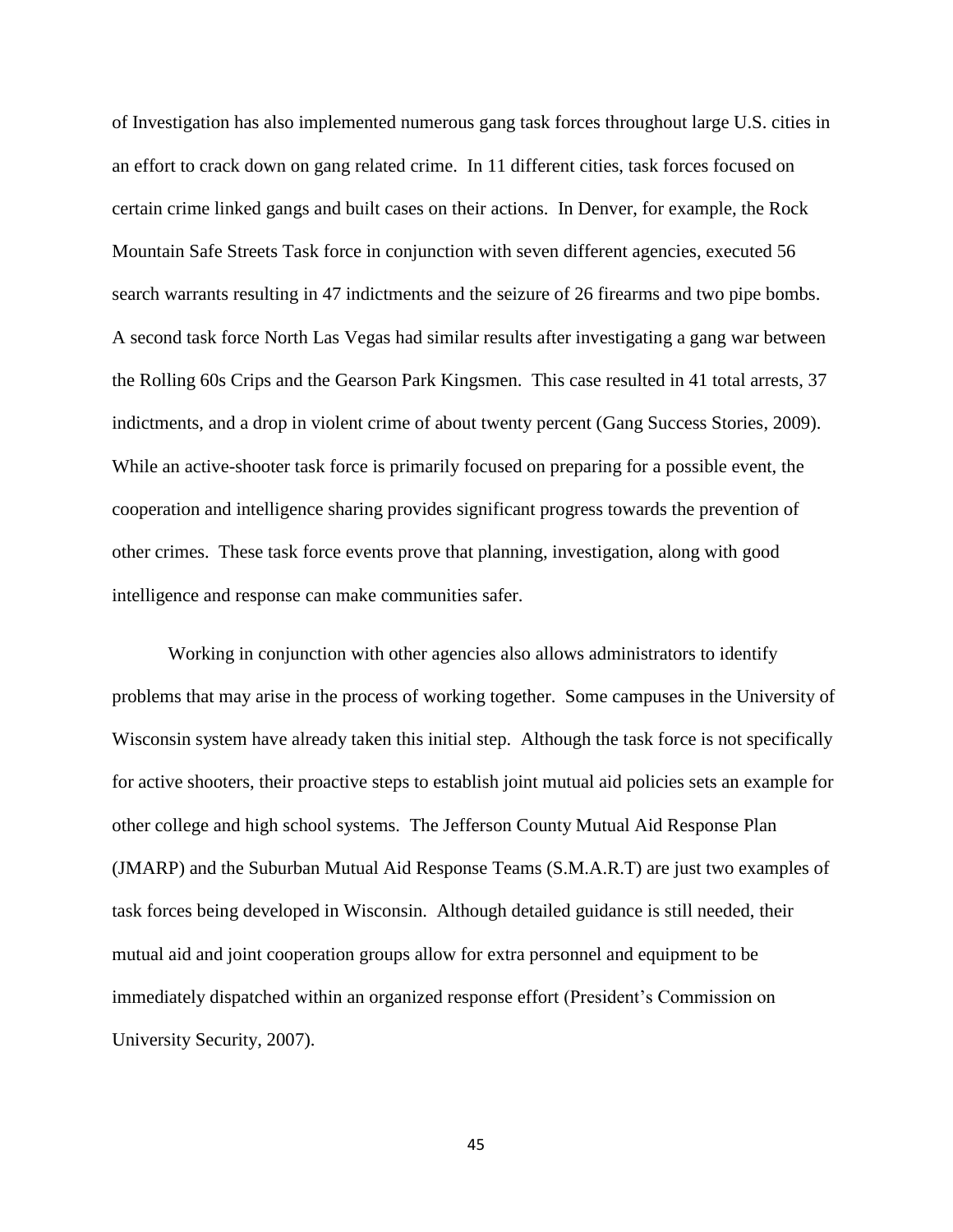Communication is a fundamental item in officer safety. Police agencies have identified some of the problems that they are struggling with. UW-Platteville and UW-Milwaukee, for example, have reported communication shortfalls between the University, city and county agencies. This interoperability has left University officers in a position where they are not able to talk directly to road officers and are unable to monitor incidents as they occur. Other UW schools also report that radio communication is not accessible on certain parts of the campus (President's Commission on University Security, 2007). While improving radio communication is primarily a university problem to resolve, being able to establish short-term fixes to bridge the communication gap is critical. A few recommendations after the Columbine High School incident covered some of the communications issues that were discovered. The Columbine Review Commission recommended to the Governor that law enforcement coordinate their communication systems with other agencies that would have the potential to respond. They also suggested that repeaters be installed in buildings where sending or receiving radio traffic is difficult. As a part of this interoperability problem, the use of a statewide-truncated system with all agencies having the same frequencies was recommended to the State of Colorado (Johnson, 2002). Improved verbal communication along with the implementation of a Shot Spotter system and upgraded dispatching abilities is able to link on-scene resources with backup in close proximity. Not only are officers dispatched faster, but response times for EMS and fire are cut (Law and Order, 2004). While the cost for implementing this system is high, the benefit of being able to productively work when lives are on the line is invaluable. This joint task force would have the ability to brainstorm, implement, and practice ways to overcome communication loss. The Joint Interagency Task Force-South (JIATF-S) is a good example of overcoming communication problems. In an effort to stop the movements, shipments, and growing of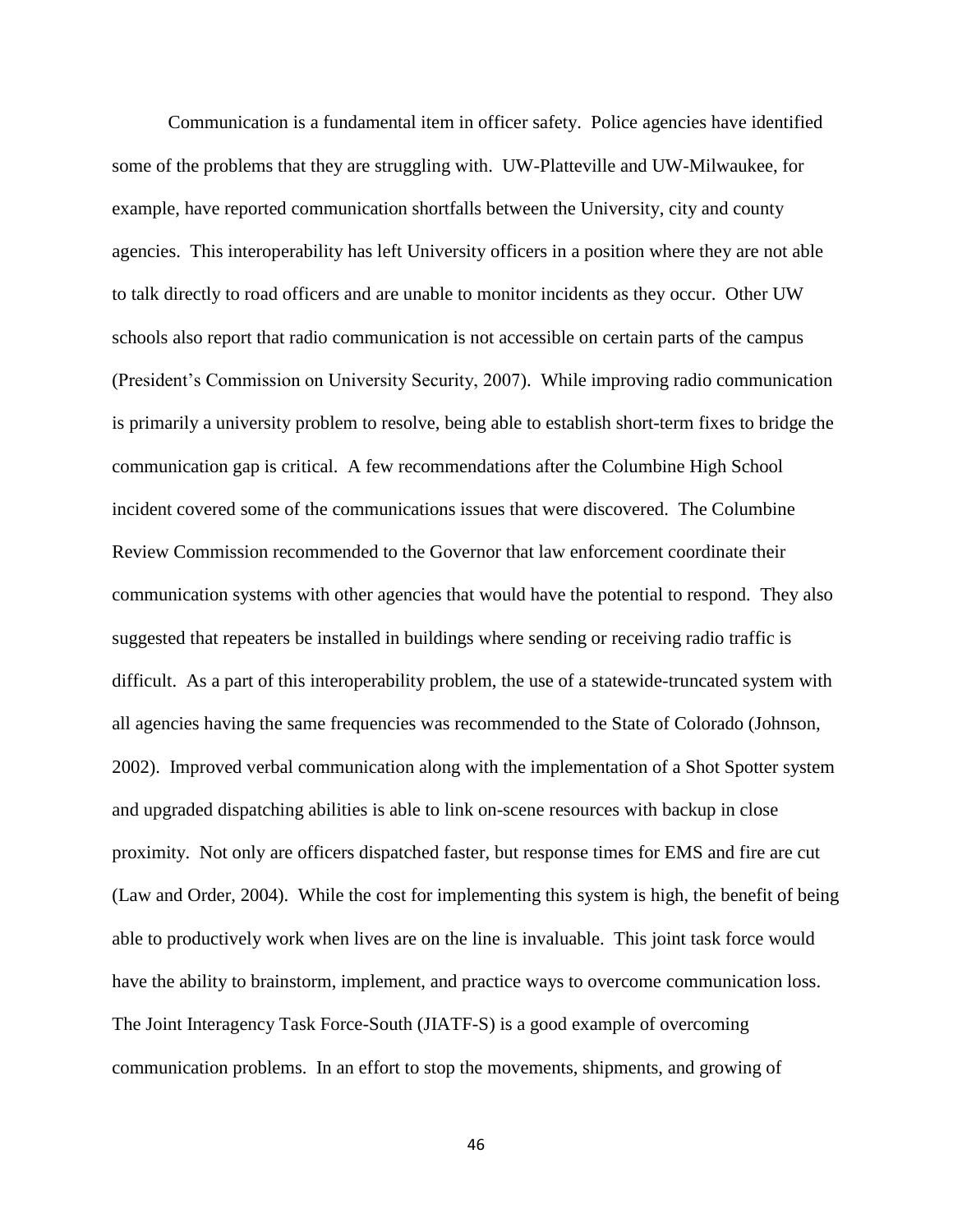narcotics, a joint network of law enforcement, intelligence, and the military came together to overcome a common problem. The use of the military's equipment, in conjunction with the arrest authority and enforcement ability of law enforcement, made for a unique and effective entity to stop drug traffickers. The JIATF-S ability to continually gather intelligence, deploy assets, and maintain 24 hours/365 day coverage is priceless (Yeatman, 2006). While an Active-Shooter Task force will not be at this scale, the same methods of inter-agency communication and cooperation can still be implemented to fit each community's need.

With the proper implementation of a joint task force, agencies will have the ability to rehearse events, strategize about implementing Incident Command, and identify problems that will hinder response efforts before a tragedy occurs. One suggestion for starting this task force is to jointly identify areas that are potential targets for a mass shooting event. Places like highprofile businesses, elementary and high schools, and colleges or universities in the area should be considered (Vernon, 2008).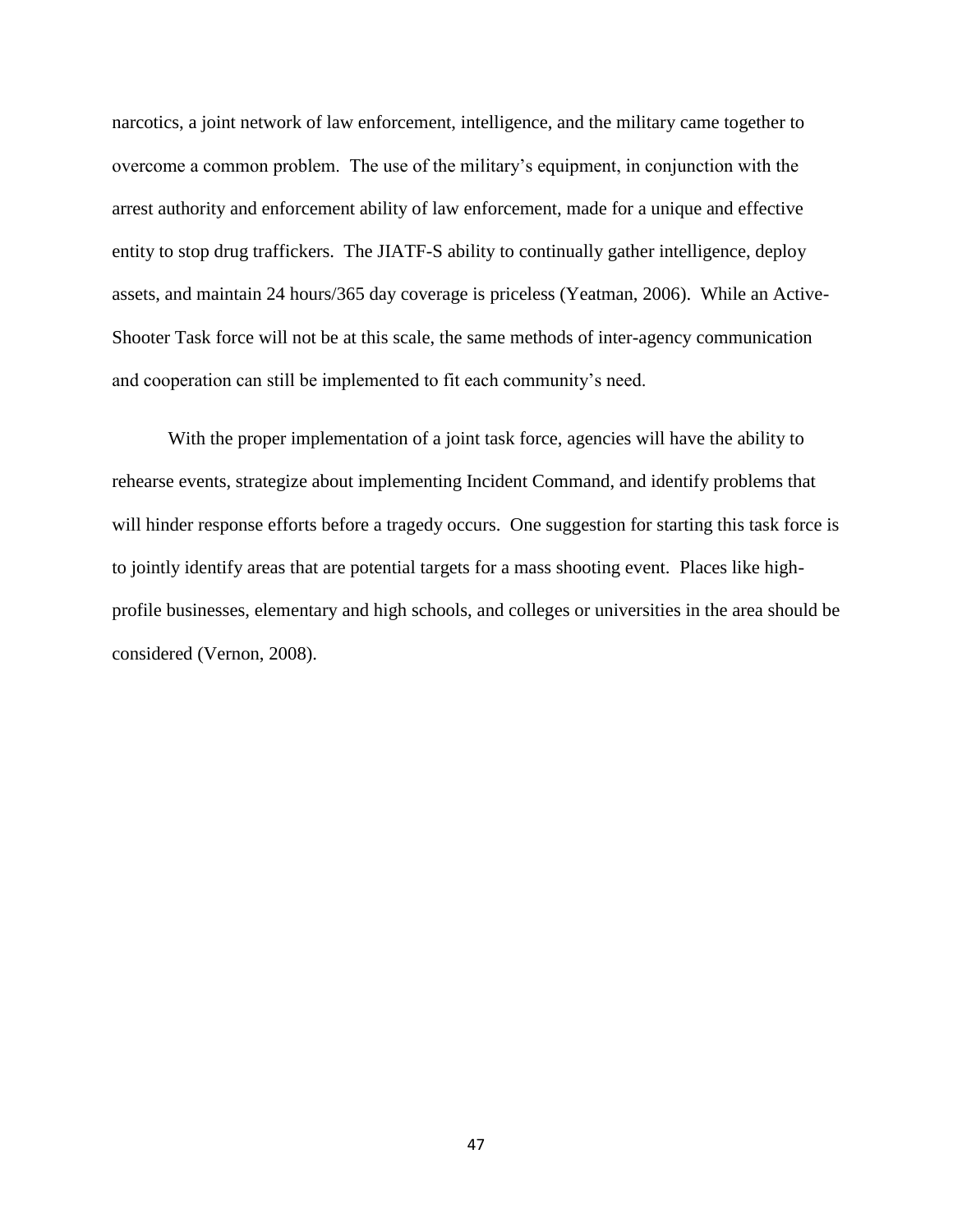#### **Section IV. Conclusion**

While an officer cannot completely prepare for what they will see or need to do during an active shooter incident, planning and training officers allows them to make instant and effective decisions. Instilling fundamentals of the incident command system and line-level leadership will empower employees to be confident during chaos. Furthermore, the use of an on-scene commander will not only keep administrators informed about what is happening, but it will allow valuable assets and backup to support the incident properly. Through preparation of both onduty and off-duty tactics, officers will be able to use useful training efforts and deploy resources properly. By simply providing realistic scenario training and implementing logical techniques and tools that give officers more options during an incident, deployment and resolution will be significantly better than being caught unprepared. More importantly are the benefits of multijurisdictional training, information sharing, and cooperation that a joint task force can provide.

By jointly sharing training tasks, inter-agency training, and important tools, agencies will be able to communicate better and establish staging locations to properly handle the incident. Especially with a pre-established mutual aid agreement and policies covering important aspects of cooperation that are needed, an agency will be able to immediately ascertain what resources are available to respond. While an incident on this massive scale does not happen often, the panic and impact that it provides leaves emotional scars on society for many years. As administrators and instructors, officers are dependent upon quality leadership, training, and tools to succeed in a hostile environment.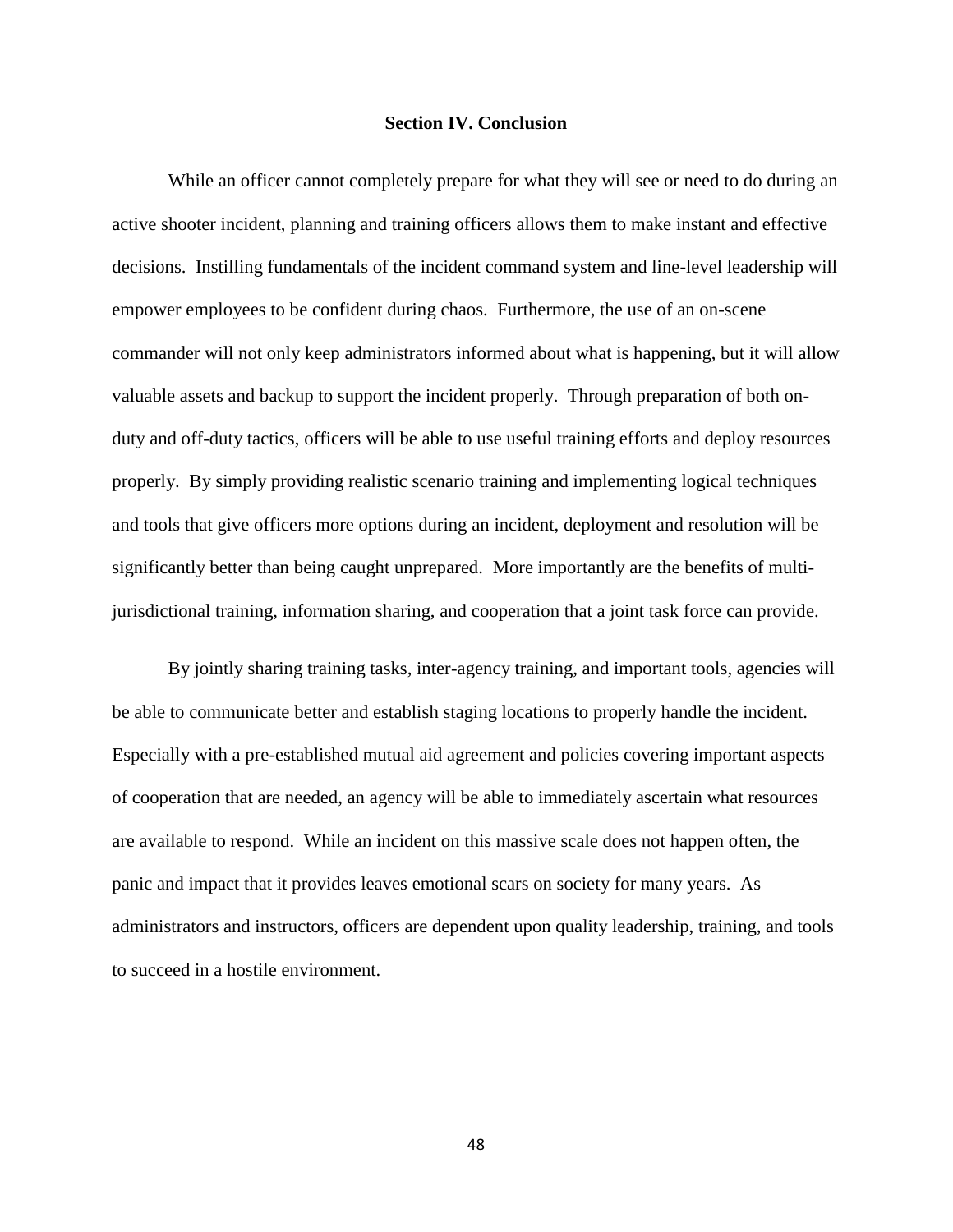#### **IV. References**

Barbian, J. (2002, September). A new line of defense. *Training: A New Line of Defense*. 39 (9): 38-47.

- Basich, M. (2009, March). Ballistic transformer*. Police Magazine*. Retrieved on February 1, 2010, from http://www.policemag.com/Channel/Patrol/Articles/2009/03/Ballistic-Transformer.aspx
- Bertomen, L. (2006, February). 12 Rules for off-duty conduct. *Law Enforcement Technology*. 33 (2): 88- 97.
- Bertomen, L. (2007, January). Precision rifle training: Keep it complicated. *Law Enforcement Technology*. 34 (1): 88-93.

Bertomen, L. (2007, June). Bringing cover with you. *Law enforcement Technology*. 34 (6): 66-73.

- Boyle, M. (2007, March). Developing an off-duty plan. *Corrections One*. Retrieved on November 24, 2010 from [http://www.correctionsone.com/pc\\_print.asp?vid=1335440](http://www.correctionsone.com/pc_print.asp?vid=1335440)
- Broward County's communication network solutions. (2004, November). *Law and Order*. 52 (11):106- 107
- Carpenter, M. (2000). Put it in writing: The police policy manual. *FBI Law Enforcement Bulletin*. 69 (10). Retrieved on February 16, 2010 from http://www.fbi.gov/publications/leb/2000/oct00leb.pdf
- *Campus Safety Magazine*. (2009). Columbine 10-Year anniversary survey results [PowerPoint Slides]. Retrieved on February 01, 2010, from

[http://www.campussafetymagazine.com/files/resources/cs3Columbine\\_WEB.pdf](http://www.campussafetymagazine.com/files/resources/cs3Columbine_WEB.pdf)

*City of Minneapolis MN* (2009). Relationships with other agencies – Policies 6-101 – 6-117. Retrieved on February 05, 2010 from http://www.ci.minneapolis.mn.us/mpdpolicy/6-100/6-100.asp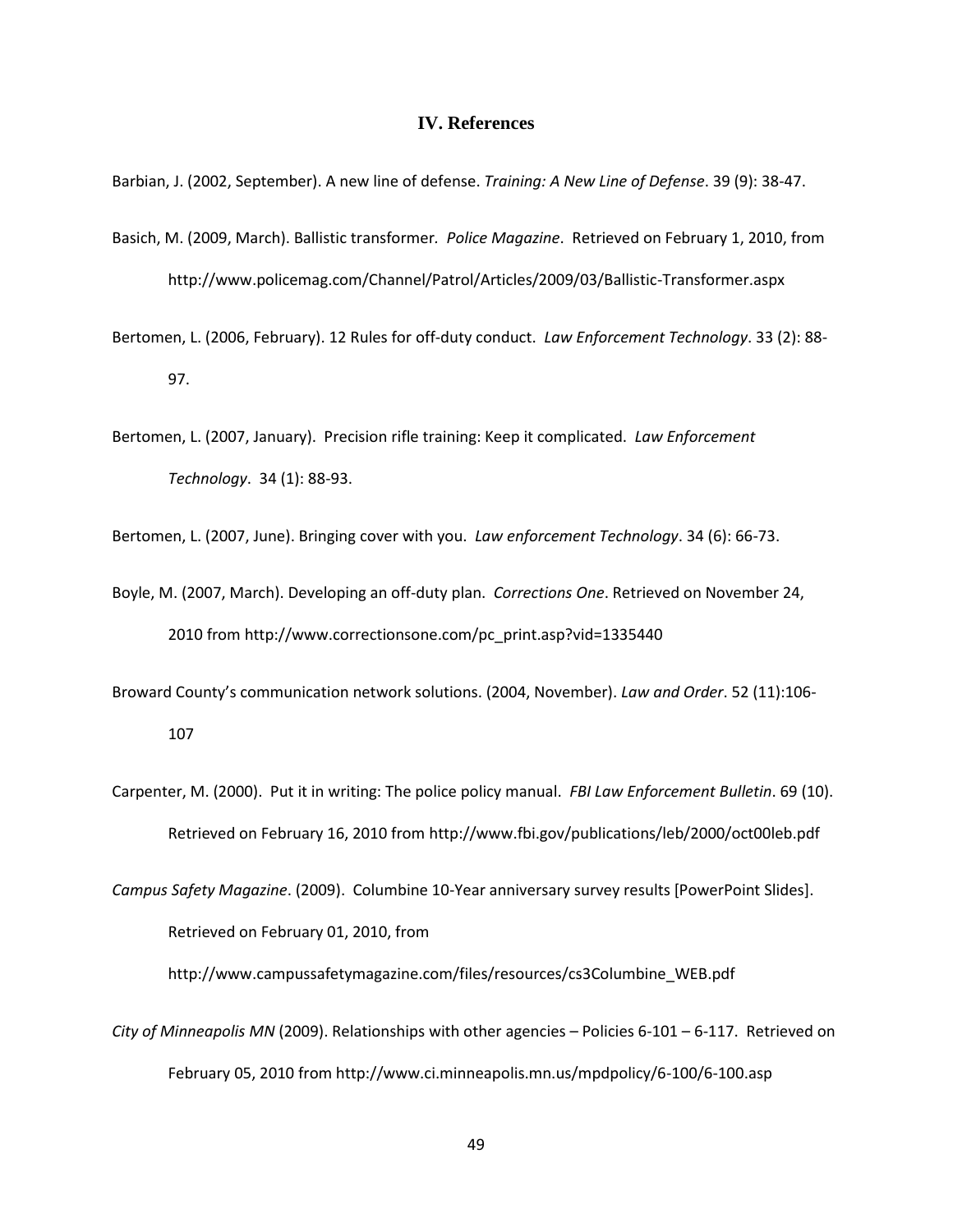- Columbine high school shootings (2000). *Jefferson County Sheriff Colorado – CNN*. Retrieved on February 07, 2009 from<http://cnn.hu/SPECIALS/2000/columbine.cd/Pages/TOC.htm>
- Cullen, D. (2009, April). The four most important lessons of Columbine. Slate. Retrieved on February 20, 2010 from http://www.slate.com/toolbar.aspx?action=print&id=2216122
- Davis, R. C. (2008). Shopping malls: Are they prepared to prevent and respond to attack?. *United States Department of Justice, Office of Justice Programs*. National Institute of Justice. NIJ Journal No. 259. Retrieved on March 15, 2009 fro[m http://www.ojp.usdoj.gov/nij/journals/259/shopping](http://www.ojp.usdoj.gov/nij/journals/259/shopping-malls.htm)[malls.htm](http://www.ojp.usdoj.gov/nij/journals/259/shopping-malls.htm)

Donnithorne, L.R. (1993). The West Point way of leadership. New York, NY: Currency Doubleday

- Dorn, M. (2007 May/June). Safety zone: Initial lessons learned from the Virginia Tech tragedy. C*ampus Safety Magazine*: 1-2 Retrieved on February 1, 2010, from [http://www.campussafetymagazine.com/Print/?ArticleID\\_101](http://www.campussafetymagazine.com/Print/?ArticleID_101)
- Dorn, M. (2008 September/October). Your key to effective lockdowns. *Campus Safety Magazine*: 1-4 Retrieved on February 01, 2010 from http://www.campus safetymagazine.com/Print/?ArticleID\_201
- *EL Paso County Sheriff's Office Policy and Procedure Manual*. (2004). Active shooter policy 731 (VII): 1-4. Retrieved on November 25, 2009, fro[m http://shr.elpaso.com/NR/rdonlyres/0EF8AF64-5F69-](http://shr.elpaso.com/NR/rdonlyres/0EF8AF64-5F69-4909-93E1-584CE1AF4711/0/731_policy.pdf) [4909-93E1-584CE1AF4711/0/731\\_policy.pdf](http://shr.elpaso.com/NR/rdonlyres/0EF8AF64-5F69-4909-93E1-584CE1AF4711/0/731_policy.pdf)
- Fairburn, R. (2007, June). Street leadership: 5 Steps to success. *Police One.* 32 (3): 1-3 Retrieved on November 24, 2009, from [http://www.policeone.com/pc\\_print.asp?vid=1244240](http://www.policeone.com/pc_print.asp?vid=1244240)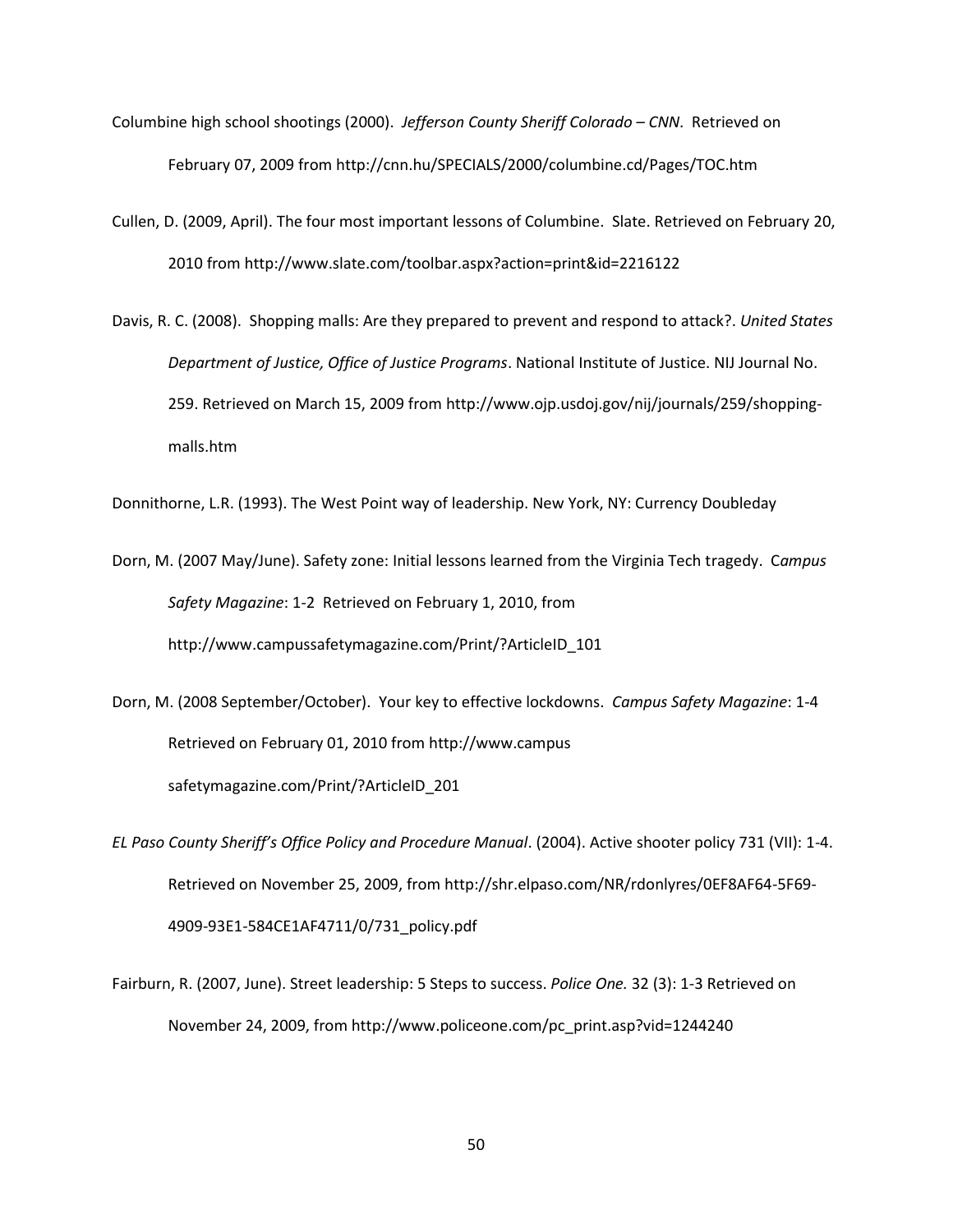- Fairburn, R. (2007, October). Rapid deployment: Version 2. *Police One*. 32 (5): 1-3. Retrieved on November 24, 2009, from [http://www.policeone.com/pc\\_print.asp?vid=1675030](http://www.policeone.com/pc_print.asp?vid=1675030)
- Fretz, R. (2007, April). Mall shooting: Off-duty and drawing fire: An officer's firsthand account of the Utah active shooter incident. *Police One*. Retrieved on February 02, 2010 from [http://www.policeone.com/pc\\_print.asp?vid=1241261](http://www.policeone.com/pc_print.asp?vid=1241261)
- Gang success stories (2009). Federal Bureau of Investigation. Retrieved on February 17, 2010 from http://www.fbi.gov/hq/cid/ngic/success.htm
- Garrett, R. (2007, June). Marching to the sound of gunshots. *Law Enforcement Technology*. 34 (6): 54- 63.

Garrett, R. (2007, June). Stocking the "war" chest. *Law Enforcement Technology*. 34 (6): 64-65.

- Georgia Association of Chiefs of Police. (2007). Sample law enforcement operations manual. Retrieved on February 17, 2010 from http://www.gachiefs.com/DeptResrcs\_SamplePolicyManual.htm
- Giduck, J.P., & Chi, W.D. (2008). After action review: An evaluation and assessment of the law enforcement tactical response to the Virginia Tech university shootings of Monday, 16 April 2007. *Archangel Group LTD*. Retrieved on December 22, 2009, from [http://www.roanoke.com/news/092508\\_archangel.pdf](http://www.roanoke.com/news/092508_archangel.pdf)
- Gray, R. (2009, March/April). Columbine 10 years later: The state of school safety today. *Campus Safety Magazine*. Retrieved on 02-01-2010 from <http://www.campussafetymagazine.com/Print/?ArticleID=245>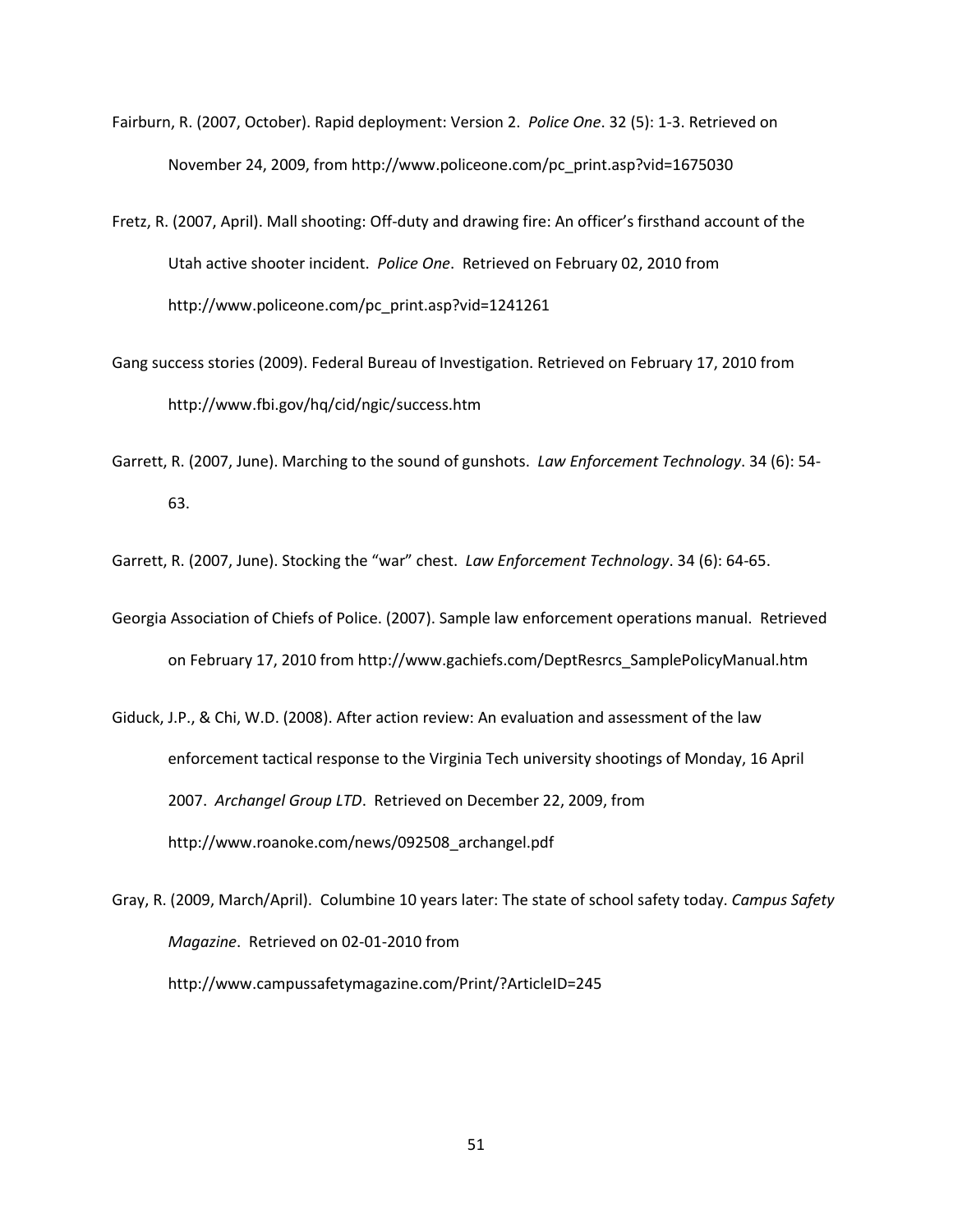Heck, W.P. (2001, September). The school shooter: One community's experience. *FBI Law Enforcement Bulletin*. 70 (9): 9-13. Retrieved on August 09, 2009, from <http://www.fbi.gov/publications/leb/2001/Sept01leb.pdf>

Hurley, M.J. (2006). Police academy firearms and tactics section 2006 firearms discharge report. *New York Police Department*. Retrieved on February 02-2010 from [http://www.nyclu.org/files/Firearms.Discharge\(2006\).pdf](http://www.nyclu.org/files/Firearms.Discharge(2006).pdf)

Improvised explosive device defeat (2005). *Headquarters, Department of the Army, United States Marine Corps*. FMI 3-34.119/MCIP 3-17.01. Retrieved on January 25, 2010 from <http://www.fas.org/irp/doddir/army/fmi3-34-119-excerpt.pdf>

Incident command system (2005). *Minneapolis Police Department manual emergency response procedures*. 7-905: 1-23. Retrieved on November 25, 2009, from <http://www.ci.minneapolis.mn.us/mpdpolicy/7-900/7-900.asp>

Incident command system 100 (2009) IS-100 –Incident command system (ICS) 100 training. *Federal Emergency Management Agency*. Retrieved on November 23, 2009, from Online Training Course Web site:<http://emilms.fema.gov/IS100LEA/ICS01summary.htm>

Incident command system 200 (2009) IS-200 – ICS for single resources and initial action incidents. *Federal Emergency Management Agency*. Retrieved on November 23, 2009, from Online Training Course Web site:<http://training.fema.gov/EMILMS/IS200A/ICS01summary.htm>

Incident command system 700 (2009) IS-700 –Understanding NIMS*. Federal Emergency Management Agency.* Retrieved on November 23, 2009, from Online Training Course Web site: <http://emilms.fema.gov/IS700a/ICS0101summary.htm>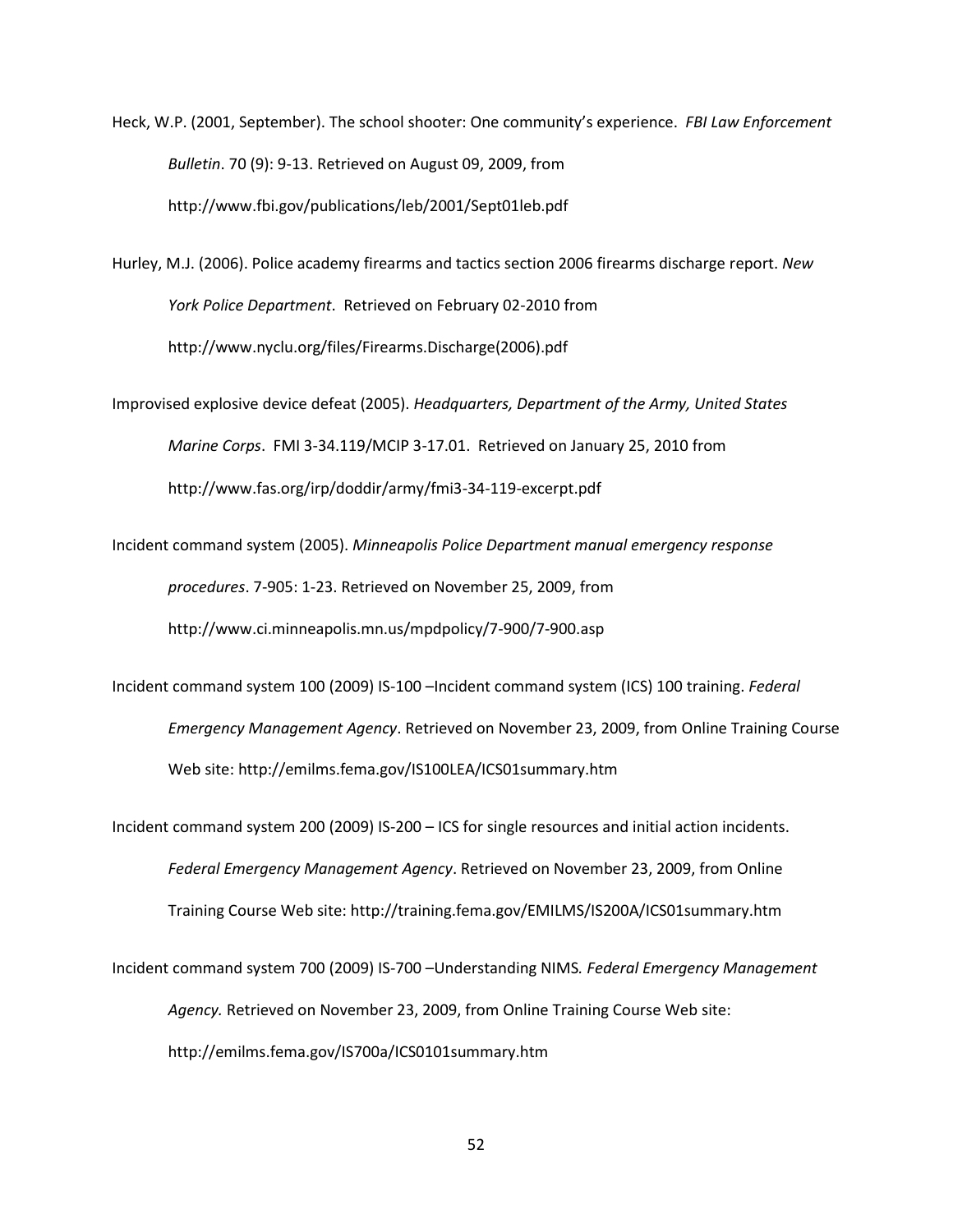Johnson, L. (2002). Fact sheet: The events and lessons of Columbine. School Violence Resource Center – University of Arkansas System Criminal Justice Institute. Retrieved on September 17, 2009 from http://www.svrc.net

Jonsson, P. (2009, November). Kimberly Munley ended Fort Hood rampage using Virginia Tech lessons. *The Christian Science Monitor.* Retrieved on February 1, 2010 from http://www.csmonitor.com/USA/Military/2009/1107/p02s03-usmi.html

*Lamoille County police agencies*. (2009). Mutual aid agreement: Mutual aid/agency jurisdiction. Retrieved on February 04, 2010 from

http://www.dps.state.vt.us/homeland/LamoilleCountyPoliceAgencies.pdf

Mass shootings at Virginia Tech. (2007). *Report of the review panel: Presented to Governor Kaine, Commonwealth of Virginia.* 1-147. Retrieved on February 14, 2009, from http://www.governor.virginia.gov/TempContent/techPanelReport-docs/FullReport.pdf

- Meese, E. & Ortmeier, P.J. (2004). Leadership, ethics, and policing: Challenges for the 21<sup>st</sup> century. Upper Saddle River, NJ: Prentice Hall.
- Mehrotra, D. (2009). Applying total quality management in academics. I-Six Sigma. Retrieved on February 17, 2010 from http://www.isixsigma.com/library/content/c020626a.asp?action=print

Mertens, J. (2007, February). The fourth "R" in education. *Law Enforcement Technology*. 34 (2): 74-78

*Mitchell Police Division*. (2009). Agency jurisdiction, mutual aid and regional services. Retrieved on February 02, 2010 from

http://www.cityofmitchell.org/public\_safety/policy\_procedures/Chapter2.pdf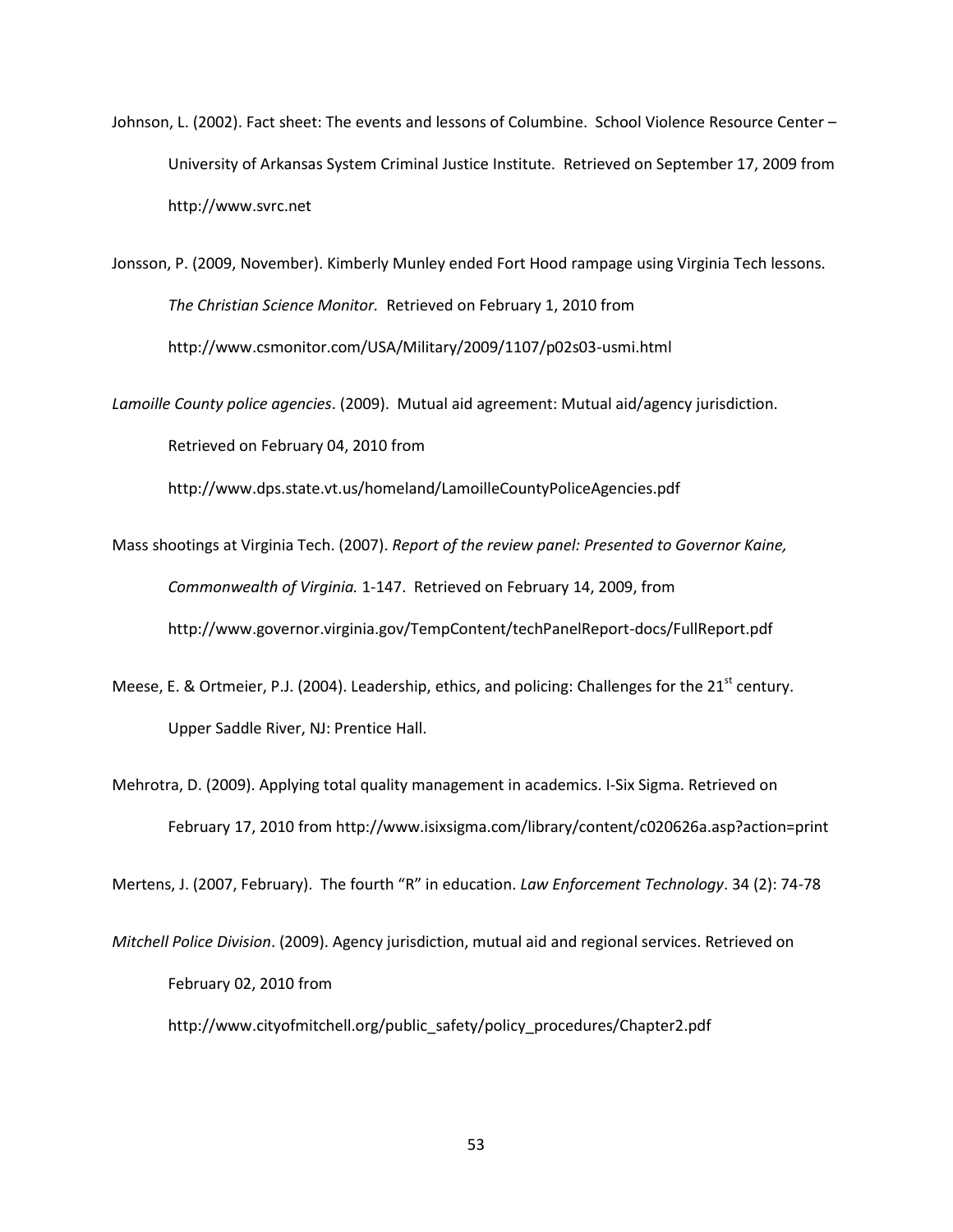- Moore, C. (2006, January) Managing disaster: The case for critical incident command. *Law Enforcement Technology*. 33 (1): 8-18
- More, H.W. (1998). Special topics in policing second edition: Policing the community. Cincinnati, OH: Anderson Publishing Co.
- Morreale, S.A. & Ortmeier, P.J. (2004, October). Preparing leaders for law enforcement. *Police Chief Magazine*. 71 (10): 1-6. Retrieved on September 19, 2009 from http://policechiefmagazine.org/magazine/index.cfm?fuseaction=print\_display&article\_id=1396 &issue\_id=102004
- Mroz, R. (2007, April). Off-duty guns and carry: Why, what and how. *Police One*. 32 (2): 1-4. Retrieved on November 24, 2009 from [http://www.policeone.com/pc\\_print.asp?vid=1676453](http://www.policeone.com/pc_print.asp?vid=1676453)
- NSSC review of school safety research. (2006). *National School Safety Center.* Retrieved on January 18, 2010 from http://www.schoolsafety.us/pubfiles/school\_crime\_and\_violence\_statistics.pdf
- *National Institute for Occupational Safety and Health*. (2006). Workplace violence prevention strategies and research needs (NIOSH Publication No. 2006-44). Cincinnati, OH: Center for Disease Control. Retrieved on February 2, 2010, from<http://www.cdc.gov/niosh/docs/2006-144/>
- Neilsen, E. (2004, November). Investigation: Instant shooter identification kit. *Law and Order Magazine*. 52 (11): 112-114
- O'Shea, M. (2008). Rapid responder fills in the blind spots. *Tech Beat: National Law Enforcement and Corrections Technology Center – National Institute of Justice*. Retrieved on September 19, 2009 from http://www.justnet.org/TechBeat%20Files/RapidRessponder.pdf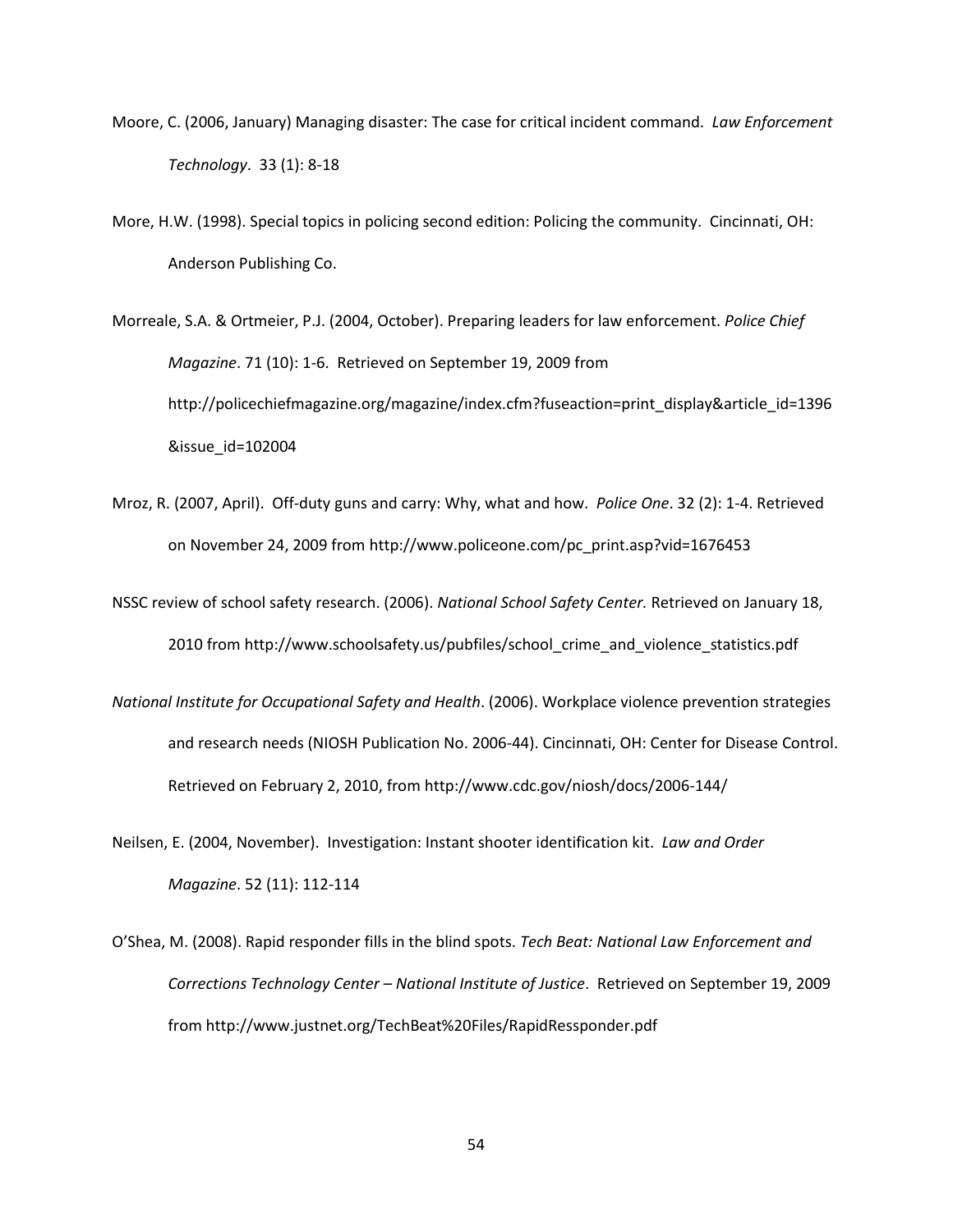- Orrick, W. D. (2004). Developing a police department policy-procedure manual. International Association of Chiefs of Police: Best Practices Guide. Retrieved on February 16, 2010 from http://www.mrsc.org/artdocmisc/6p-policyprocedures.pdf
- Owens, T. (2007, October). Marksman trainer: Active shooter response-work in pairs. *Police One*. Retrieved on January 8, 2010 from [http://www.policeone.com/pc\\_print.asp?vid=1682895](http://www.policeone.com/pc_print.asp?vid=1682895)
- Padhi, N. (2009). The eight elements of TQM. I-Six Sigma. Retrieved on February 17, 2010 from http://www.isixsigma.com/library/content/c021230a.asp?action=print
- President's commission on university security (2007). *University of Wisconsin System Final Report*. Retrieved on September 02, 2009 from<http://www.uwpd.wisc.edu/PMCSCS.html>
- Response to an active shooter. (2009). *Crisis Management Protocol for Ball State University*. Retrieved on August 12, 2009, from<http://web.bsu.edu/ur/crisisprotocol/shooter.htm>
- Schafer, J.A. (2008). Experiences and perspectives of law enforcement leaders. *FBI Law Enforcement Bulletin.* 77 (7): 13-19. Retrieved on September 02, 2009, from <http://www.fbi.gov/publications/leb/2008/july08leb.pdf>
- Shot Spotter Inc. (2009). *Shot Spotter, Inc*. momentum increases with successes. Retrieved on August 09, 2009 from http://www.shotspotter.com/news/pressreleases/2009/pr\_062309\_Successes.html
- *Southern Poverty Law Center*. (2009). Terror from the right: 75 plots, conspiracies, and racist rampages since Oklahoma City. Retrieved on February 08, 2010 from http://www.alternet.org/module/printversion/142123
- Smith, B.B. (2006, May). Justifying off-duty preparedness to your family. *Police One*. 32 (2): 1-3. Retrieved on November 24, 2009 from [http://www.policeone.com/pc\\_print.asp?vid=132759](http://www.policeone.com/pc_print.asp?vid=132759)